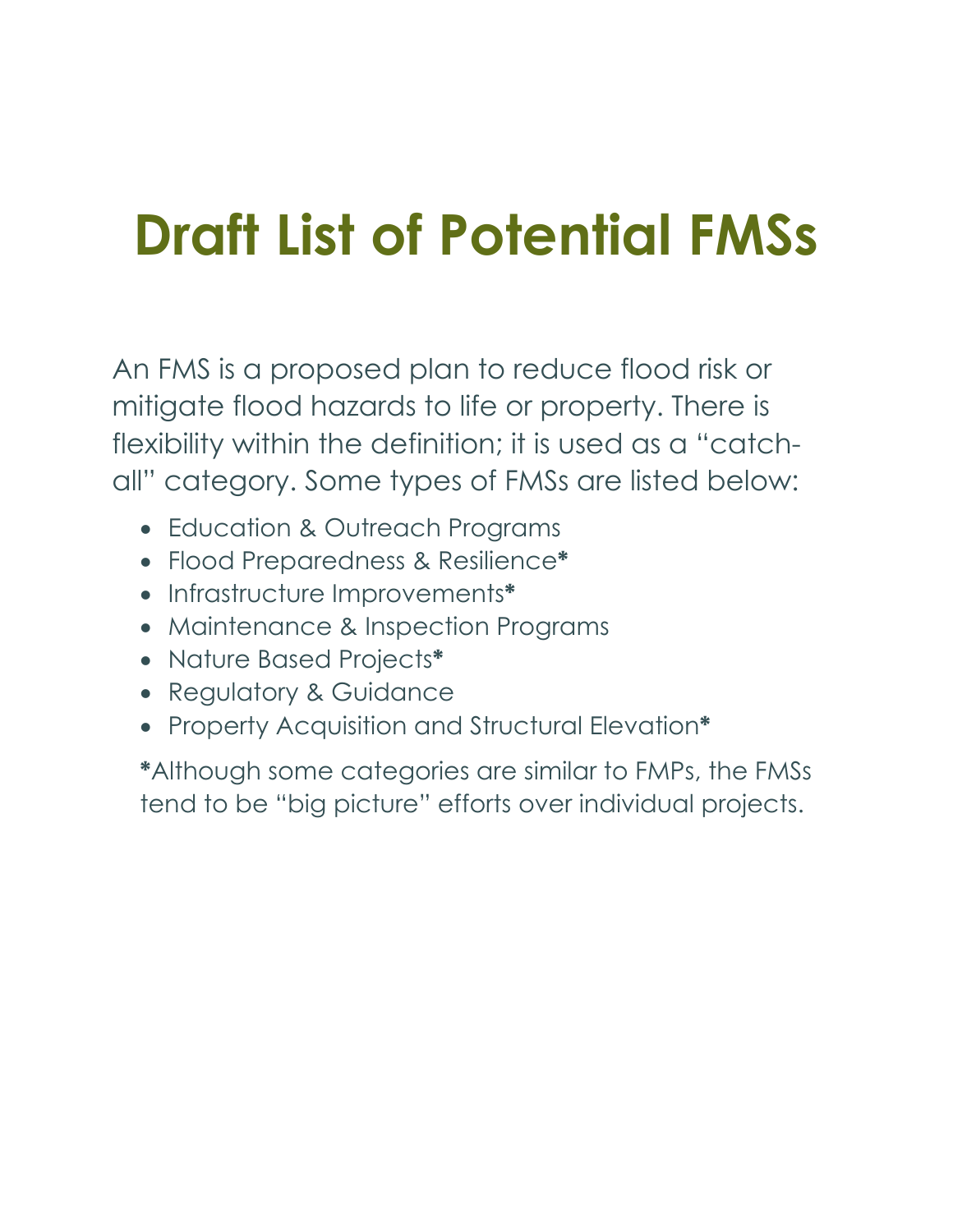|                     |                                      |                                 |                                                                 | <b>Background Information</b>                                                                                           |                                                 |                          |                                                            |                             |                       |                                                      |                              |
|---------------------|--------------------------------------|---------------------------------|-----------------------------------------------------------------|-------------------------------------------------------------------------------------------------------------------------|-------------------------------------------------|--------------------------|------------------------------------------------------------|-----------------------------|-----------------------|------------------------------------------------------|------------------------------|
| $\mathbf{a}$<br>FMS | Source                               | Impacted<br>Sponsor<br>Location | z<br>S<br>혼                                                     | cription                                                                                                                | $\widehat{\mathsf{e}}$<br>Goals<br>ciated<br>SS | Counties                 | Type<br>Strategy                                           | (sqmi)<br><b>d</b><br>Strat | Risk Type<br>Flood    | ersight<br>$\dot{\delta}$<br>with<br><b>Entities</b> | Estimated Strategy Cost (\$) |
|                     | Hazard                               |                                 | Improve & Flood Proof                                           | Increase resiliency of critical<br>facilities to flood events                                                           | 8000012                                         |                          |                                                            |                             |                       |                                                      |                              |
| 82000345            | Mitigation Plan                      | Aquilla                         | <b>Critical Facilities</b>                                      | Implementation of signage/                                                                                              |                                                 | Hill                     | Floodproofing                                              |                             | 1.32 Riverine, Urban  | City of Aquilla                                      | \$500,000                    |
|                     | Hazard<br>82000346 Mitigation Plan   | Aquilla                         | Flood Warning Signs                                             | barricades to notify public of<br>areas prone to flood risk<br>Implementation of several                                | 8000019                                         | Hill                     | <b>Flood Preparedness</b><br>and Resilience                |                             | 1.32 Riverine, Urban  | City of Aquilla                                      | \$7,000                      |
|                     | Hazard                               |                                 | Arcola Regional Drainage                                        | drainage features and                                                                                                   |                                                 |                          | Infrastructure                                             |                             |                       |                                                      |                              |
|                     | 82000164 Mitigation Plan             | Arcola                          | Improvements                                                    | improvements.                                                                                                           | 8000009                                         | Fort Bend                | Improvements                                               |                             | 2.36 Riverine, Urban  | City of Arcola                                       | \$14,000,000                 |
| 82000207            | Hazard<br>Mitigation Plan            | <b>Austin County</b>            | Austin County - Improve<br>Drainage                             | Implementation of several<br>drainage features and<br>improvements                                                      | 8000009                                         | Austin                   | Infrastructure<br>Improvements                             |                             | 511 Riverine, Urban   | <b>Austin County</b>                                 | \$2,500,000                  |
| 82000208            | Hazard<br>Mitigation Plan            | <b>Austin County</b>            | Public Outreach and<br><b>Education of Flood Risks</b>          | Increase awareness of flood risk<br>and hazards.                                                                        | 8000019                                         | Austin                   | Education and<br>Outreach                                  |                             | 511 Riverine, Urban   | <b>Austin County</b>                                 | \$7,000                      |
|                     | Hazard<br>82000249 Mitigation Plan   | <b>Bartlett</b>                 | NFIP Compliance Program                                         | Increase awareness and<br>compliance with NFIP policies<br>and encourage purchase of<br>flood insurance                 |                                                 | 8000001 Bell, Williamson | <b>Flood Preparedness</b><br>and Resilience                |                             | 1.16 Riverine, Urban  | City of Bartlett                                     | \$1,000                      |
|                     | Hazard<br>82000250 Mitigation Plan   | <b>Bartlett</b>                 | Upgrade Drainage Features                                       | Drainage feature improvements<br>to increase capacity and ensure<br>they are within standards<br>Increase awareness and |                                                 | 8000009 Bell, Williamson | Infrastructure<br>Improvements                             |                             | 1.16 Riverine, Urban  | City of Bartlett                                     | \$1,000,000                  |
|                     | Hazard<br>82000153   Mitigation Plan | <b>Bastrop County</b>           | NFIP Compliance Program                                         | compliance with NFIP policies<br>and encourage purchase of<br>flood insurance                                           | 8000001                                         | Bastrop                  | <b>Flood Preparedness</b><br>and Resilience                |                             | 58.95 Riverine, Urban | <b>Bastrop County</b>                                | $$100,000+$                  |
| 82000154            | Hazard<br>Mitigation Plan            | <b>Bastrop County</b>           | Low Water Crossing<br>Monitoring & Mitigation                   | Improve low water crossings to<br>reduce flooding.                                                                      | 8000007                                         | Bastrop                  | <b>Flood Preparedness</b><br>and Resilience                |                             | 58.95 Riverine, Urban | <b>Bastrop County</b>                                | $$100,000+$                  |
|                     | Hazard<br>82000150 Mitigation Plan   | <b>Bastrop County</b>           | Culvert & Drainage Ditch<br>Improvements for Erosion<br>Control | Control erosion of banks to<br>preserve channelization                                                                  | 8000009                                         | Bastrop                  | Infrastructure<br>Improvements                             |                             | 58.95 Riverine, Urban | <b>Bastrop County</b>                                | \$100,000+                   |
| 82000242            | Hazard<br>Mitigation Plan            | <b>Bell County</b>              | Drainage and Channel<br>Maintenance Program                     | Maintenance efforts to preserve<br>hydraulic capacity and ensure<br>infrastructure is up to standards                   | 8000009                                         |                          | Maintenance &<br><b>Bell</b> Inspection Programs           |                             | 1087 Riverine, Urban  | <b>Bell County</b>                                   | \$100,000                    |
| 82000243            | Hazard<br>Mitigation Plan            | <b>Bell County</b>              | Floodplain                                                      | Locate Households in Acquire properties and structures<br>at flood risk.                                                | 8000009                                         | Bell                     | <b>Property Acquisition</b><br>and Structural<br>Elevation |                             | 1087 Riverine, Urban  | <b>Bell County</b>                                   | \$2,000                      |

#### FMS - 1 **Data will be updated pending further analysis and acquisition of information.**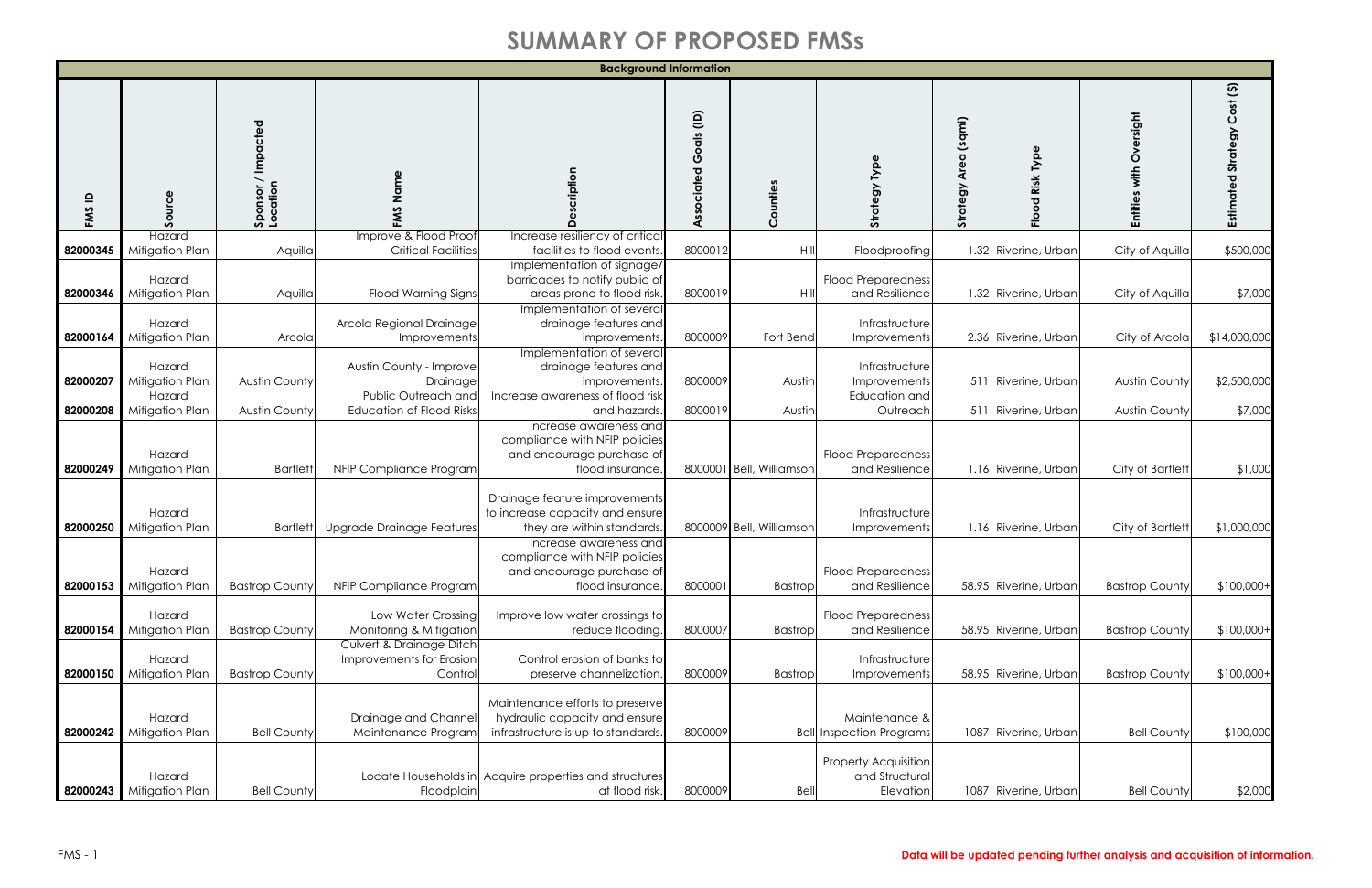| $\mathbf{a}$<br>FMS | Source                    | / Impacted<br>Sponsor /<br>Location | FMS Name                                          | cription                                                                               | Goals (ID)<br>Associated | Counties | Type<br>egy<br>5⊭                                          | (sqmi)<br>Area<br>Strategy | Type<br>Risk<br>$\overline{8}$<br>$\frac{6}{5}$ | ersight<br>O<br>Entiti | $\widehat{\mathfrak{G}}$<br>$\mathbf C$<br>ΘĎ<br>Estin |
|---------------------|---------------------------|-------------------------------------|---------------------------------------------------|----------------------------------------------------------------------------------------|--------------------------|----------|------------------------------------------------------------|----------------------------|-------------------------------------------------|------------------------|--------------------------------------------------------|
| 82000244            | Hazard<br>Mitigation Plan | <b>Bell County</b>                  | Update MS4 Permit 5 Year<br>Plan                  | Amend floodplain ordinance to<br>implement more stringent<br>development restrictions  | 8000003                  | Bell     | <b>Flood Preparedness</b><br>and Resilience                |                            | 1087 Riverine, Urban                            | <b>Bell County</b>     | \$20,000                                               |
| 82000246            | Hazard<br>Mitigation Plan | <b>Bell County</b>                  | Update Ordinance with<br><b>Higher Standards</b>  | Amend floodplain ordinance to<br>implement more stringent<br>development restrictions  | 8000003                  | Bell     | Regulatory and<br>Guidance                                 |                            | 1087 Riverine, Urban                            | <b>Bell County</b>     | \$2,000                                                |
| 82000247            | Hazard<br>Mitigation Plan | <b>Bell County</b>                  | Upgrade and Install Low<br><b>Water Crossings</b> | Improve low water crossings to<br>reduce flooding.                                     | 8000007                  | Bell     | Infrastructure<br>Improvements                             |                            | 1087 Riverine, Urban                            | <b>Bell County</b>     | \$5,000,000                                            |
| 82000423            | Hazard<br>Mitigation Plan | Bellmead                            | <b>Hazard Areas</b>                               | Buyout Homes in Flood Acquire properties and structures<br>at flood risk.              | 8000009                  | McLennan | <b>Property Acquisition</b><br>and Structural<br>Elevation |                            | Urban                                           | City of Bellmead       | \$100,000 per<br>structure                             |
| 82000424            | Hazard<br>Mitigation Plan | Bellmead                            | Elevate Homes in Flood<br><b>Hazard Areas</b>     | Elevate structures at flood risk<br>above the BFE.                                     | 8000009                  | McLennar | <b>Property Acquisition</b><br>and Structural<br>Elevation |                            | Riverine, Urban                                 | City of Bellmead       | \$80,000 per<br>structure                              |
| 82000425            | Hazard<br>Mitigation Plan | Bellmead                            | Require 2-ft Freeboard in<br>Ordinance            | Amend floodplain ordinance to<br>implement more stringent<br>development restrictions  | 8000003                  | McLennar | Regulatory and<br>Guidance                                 |                            | Riverine, Urban                                 | City of Bellmead       |                                                        |
| 82000426            | Hazard<br>Mitigation Plan | Bellmead                            | Prohibit Fill in Floodplains                      | Amend floodplain ordinance to<br>implement more stringent<br>development restrictions. | 8000003                  | McLennar | Regulatory and<br>Guidance                                 |                            | Riverine, Urban                                 | City of Bellmead       |                                                        |
| 82000209            | Hazard<br>Mitigation Plan | <b>Bellville</b>                    | <b>Bellville Adopting Land-Use</b><br>Ordinance   | Amend floodplain ordinance to<br>implement more stringent<br>development restrictions  | 8000003                  | Austin   | Regulatory and<br>Guidance                                 | 2.56                       | Urban                                           | City of Bellville      | \$5,000                                                |
| 82000427            | Hazard<br>Mitigation Plan | <b>Beverly Hills</b>                | <b>Hazard Areas</b>                               | Buyout Homes in Flood Acquire properties and structures<br>at flood risk.              | 8000009                  | McLennan | <b>Property Acquisition</b><br>and Structural<br>Elevation |                            | Urban                                           | City of Beverly Hills  | \$100,000 per<br>structure                             |
| 82000428            | Hazard<br>Mitigation Plan | <b>Beverly Hills</b>                | Elevate Homes in Flood<br><b>Hazard Areas</b>     | Elevate structures at flood risk<br>above the BFE.                                     | 8000009                  | McLennan | <b>Property Acquisition</b><br>and Structural<br>Elevation |                            | Riverine, Urban                                 | City of Beverly Hills  | \$80,000 per<br>structure                              |
| 82000429            | Hazard<br>Mitigation Plan | <b>Beverly Hills</b>                | Require 2-ft Freeboard in<br>Ordinance            | Amend floodplain ordinance to<br>implement more stringent<br>development restrictions. | 8000003                  | McLennan | Regulatory and<br>Guidance                                 |                            | Riverine, Urban                                 | City of Beverly Hills  |                                                        |
| 82000430            | Hazard<br>Mitigation Plan | <b>Beverly Hills</b>                | Prohibit Fill in Floodplains                      | Amend floodplain ordinance to<br>implement more stringent<br>development restrictions. | 8000003                  | McLennar | Regulatory and<br>Guidance                                 |                            | Riverine, Urban                                 | City of Beverly Hills  |                                                        |
| 82000348            | Hazard<br>Mitigation Plan | Blum                                | <b>Flood Warning Education</b><br>and Outreach    | Increase awareness of flood risk<br>and hazards.                                       | 8000019                  | Hill     | Education and<br>Outreach                                  |                            | 1 Riverine, Urban                               | City of Blum           | \$5,000                                                |

#### FMS - 2 **Data will be updated pending further analysis and acquisition of information.**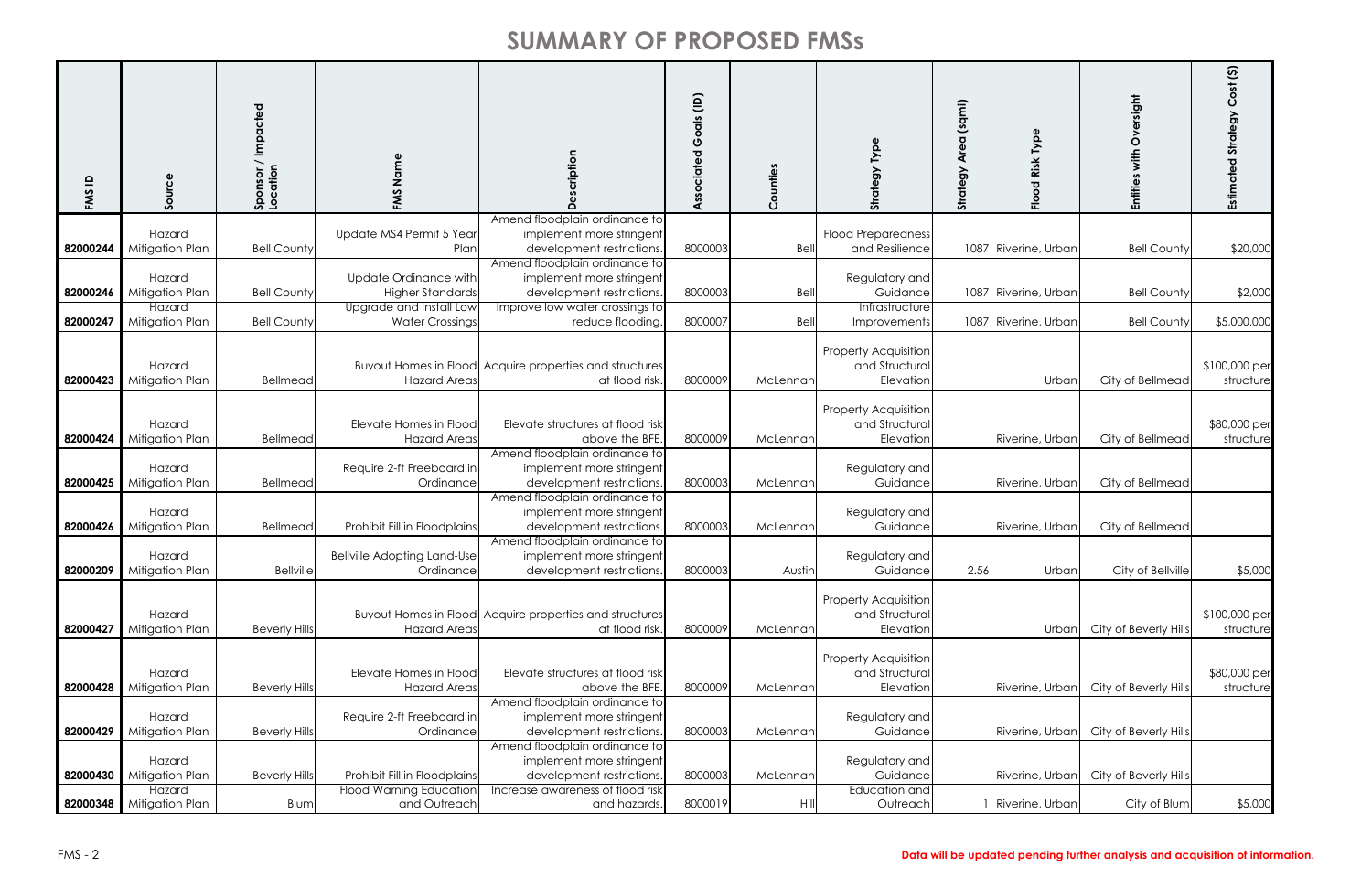| $\mathbf{a}$<br>FMS  | Source                                       | Sponsor / Impacted<br>Location | Name<br>FMS                                                                   | Δ                                                                                                          | Goals (ID)<br>Associated | unties<br>$\overline{O}$<br>Ŭ | Strategy Type                                                 | (sqmi)<br>Area<br>Strategy | Type<br>Risk<br>Flood              | Oversight<br>with<br>Entities                                            | $\mathfrak{S}$<br>Cost<br>Strategy<br>Estimated |
|----------------------|----------------------------------------------|--------------------------------|-------------------------------------------------------------------------------|------------------------------------------------------------------------------------------------------------|--------------------------|-------------------------------|---------------------------------------------------------------|----------------------------|------------------------------------|--------------------------------------------------------------------------|-------------------------------------------------|
| 82000216             | Hazard<br>Mitigation Plan                    | <b>Bosque County</b>           | <b>Storm Drainage</b><br>Maintenance                                          | Maintenance efforts to preserve<br>hydraulic capacity and ensure<br>infrastructure is up to standards.     | 8000009                  |                               | Maintenance &<br><b>Bosque</b> Inspection Programs            |                            | 1004.2 Riverine, Urban             | <b>Bosque County</b><br>Office of<br>Emergency<br>Management             | \$20,000                                        |
| 82000218             | Hazard<br>Mitigation Plan                    | <b>Bosque County</b>           | Dam Inspection Program                                                        | Implement inspection program<br>to ensure structures are within<br>standards.                              | 8000003                  |                               | Maintenance &<br><b>Bosque</b> Inspection Programs            |                            | 1004.2 Riverine, Urban             | <b>Bosque County,</b><br>Corps of<br>Engineering<br><b>Bosque County</b> | \$5,000                                         |
| 82000220             | Hazard<br>Mitigation Plan                    | <b>Bosque County</b>           | <b>TADD Barrier Installation</b>                                              | Increase awareness of flood risk<br>and hazards.                                                           | 8000019                  | Bosque                        | <b>Flood Preparedness</b><br>and Resilience                   |                            | 1004.2 Riverine, Urban             | Office of<br>Emergency<br>Management                                     | \$4,000                                         |
| 82000210             | Hazard<br>Mitigation Plan                    | <b>Brazos Country</b>          | <b>Prevention Regulations</b>                                                 | Amend floodplain ordinance to<br>implement more stringent<br>development restrictions                      | 8000003                  | Austin                        | Regulatory and<br>Guidance                                    |                            | 2 Riverine, Urban                  | City of Brazos<br>Country                                                | \$2,000                                         |
| 82000211             | Hazard<br>Mitigation Plan                    | <b>Brazos Country</b>          | <b>TADD Barrier Installation</b>                                              | Increase awareness of flood risk<br>and hazards.                                                           | 8000019                  | Austin                        | <b>Flood Preparedness</b><br>and Resilience                   |                            | 2 Riverine, Urban                  | City of Brazos<br>Country                                                | \$2,000                                         |
| 82000221             | Hazard<br>Mitigation Plan                    | <b>Brazos County</b>           | NFIP Compliance Program                                                       | Increase awareness and<br>compliance with NFIP policies<br>and encourage purchase of<br>flood insurance.   | 8000001                  | <b>Brazos</b>                 | <b>Flood Preparedness</b><br>and Resilience                   |                            | 590.5 Riverine, Urban              | <b>Brazos County</b>                                                     | $$15,000-$<br>\$30,000                          |
|                      | Hazard<br>82000222 Mitigation Plan<br>Hazard | <b>Brazos County</b>           | Database of FEMA Repetitive<br>Loss Claims<br><b>Construct Storm Drainage</b> | Improve and consolidate<br>baseline data.<br>New infrastructure to improve                                 | 8000005                  | <b>Brazos</b>                 | <b>Flood Preparedness</b><br>and Resilience<br>Infrastructure |                            | 590.5 Riverine, Urban              | <b>Brazos County</b><br>Road and Bridge                                  | \$1,000                                         |
| 82000556             | Mitigation Plan<br>Hazard                    | Bremond                        | Infrastructure                                                                | drainage conditions.<br>Purchase portable flood pumps<br>to be used where most needed                      | 8000009                  | Robertson                     | Improvements<br><b>Flood Preparedness</b>                     |                            | Riverine, Urban                    | City of Bremond                                                          | \$1,000,000                                     |
| 82000557<br>82000558 | Mitigation Plan<br>Hazard<br>Mitigation Plan | Bremond<br>Bremond             | Portable Flood Pumps<br><b>Flood Damage Prevention</b><br>Ordinance           | in flood events.<br>Amend floodplain ordinance to<br>implement more stringent<br>development restrictions. | 8000009<br>8000003       | Robertson<br>Robertson        | and Resilience<br>Regulatory and<br>Guidance                  |                            | Riverine, Urban<br>Riverine, Urban | City of Bremond<br>City of Bremond                                       | \$250,000<br>\$50,000                           |
| 82000598             | Hazard<br>Mitigation Plan                    | Brenham                        | in High Hazard Areas                                                          | Buyout or Elevate Structures Acquire properties and structures<br>at flood risk.                           | 8000009                  | Washington                    | <b>Property Acquisition</b><br>and Structural<br>Elevation    |                            | Urban                              | City of Brenham                                                          | \$1,200,000                                     |
|                      | Hazard<br>82000599   Mitigation Plan         | Brenham                        | Replace Culverts and Low<br>Water Crossings at Key<br>Locations               | Drainage feature improvements<br>to increase capacity and ensure<br>they are within standards.             | 8000009                  | Washington                    | Infrastructure<br>Improvements                                |                            | Riverine, Urban                    | City of Brenham                                                          | \$2,000,000                                     |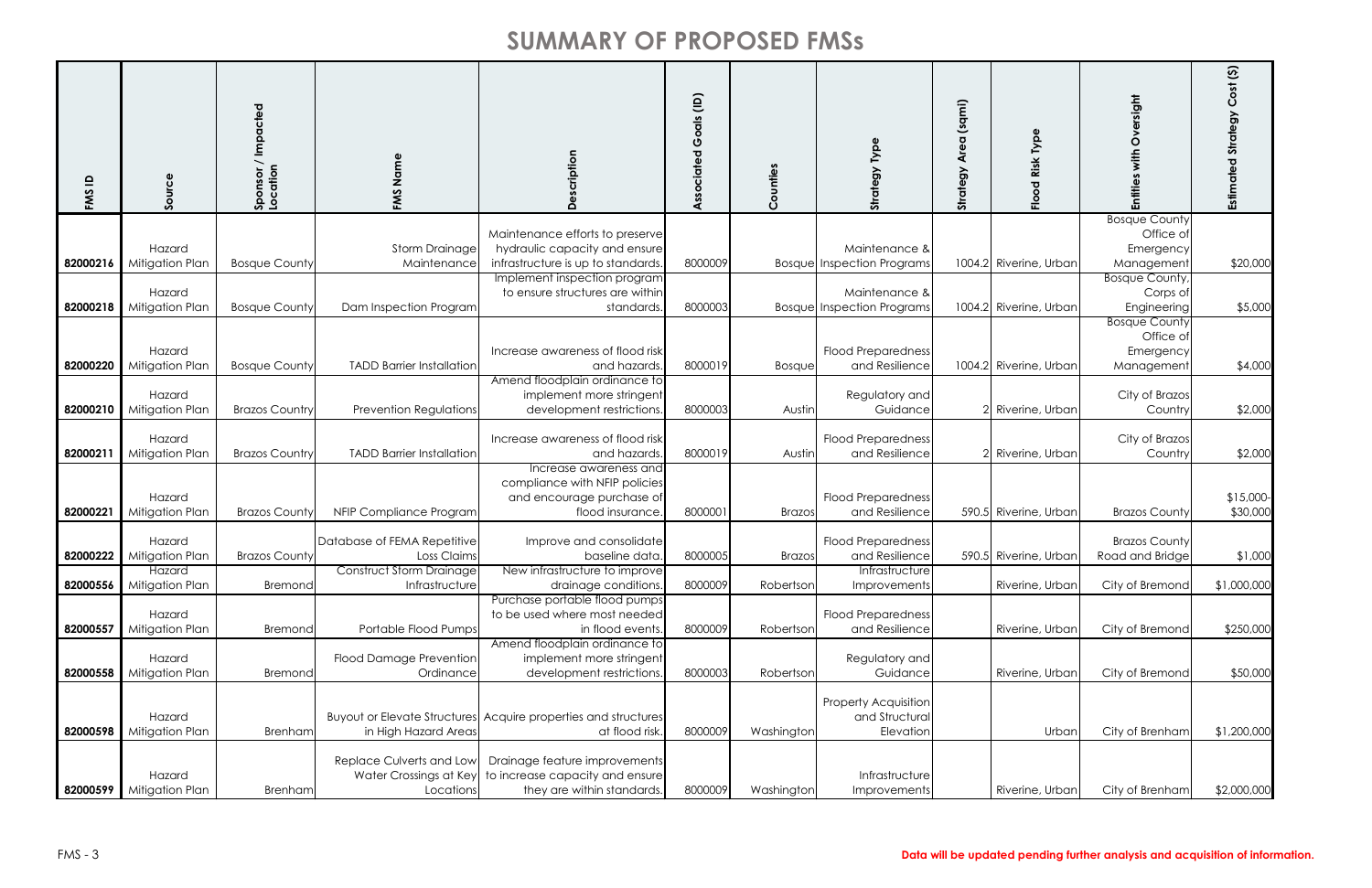| FMS ID   | Source                               | Sponsor / Impacted<br>Location | Name<br>FMS                                          | escription<br>Ō                                                                                          | $\widehat{\Xi}$<br>$rac{1}{\sigma}$<br>O<br>ပ<br>ciated<br>$\circ$ | Counties      | <b>Strategy Type</b>                                       | (sqmi)<br><b>Are</b><br>egy<br>Strat | Risk Type<br>Flood    | Oversight<br>Entities with  | $\mathfrak{S}$<br>Estimated Strategy Cost |
|----------|--------------------------------------|--------------------------------|------------------------------------------------------|----------------------------------------------------------------------------------------------------------|--------------------------------------------------------------------|---------------|------------------------------------------------------------|--------------------------------------|-----------------------|-----------------------------|-------------------------------------------|
| 82000600 | Hazard<br>Mitigation Plan            | <b>Brenham</b>                 | Debris Removal Program                               | Maintenance efforts to preserve<br>hydraulic capacity and ensure<br>infrastructure is up to standards.   | 8000009                                                            |               | Maintenance &<br>Washington Inspection Programs            |                                      | Riverine, Urban       | City of Brenham             | \$500,000                                 |
|          | Hazard<br>82000116 Mitigation Plan   | <b>Brown County</b>            | <b>TADD Barrier Installation</b>                     | Increase awareness of flood risk<br>and hazards                                                          | 8000019                                                            | Brown         | <b>Flood Preparedness</b><br>and Resilience                |                                      | 19.34 Riverine, Urban | <b>Brown County</b>         | \$10,000                                  |
|          | Hazard<br>82000117   Mitigation Plan | <b>Brown County</b>            | NFIP Awareness Campaign                              | Increase awareness and<br>compliance with NFIP policies<br>and encourage purchase of<br>flood insurance. | 8000001                                                            | Brown         | <b>Flood Preparedness</b><br>and Resilience                |                                      | 19.34 Riverine, Urban | <b>Brown County</b>         |                                           |
| 82000431 | Hazard<br>Mitigation Plan            | Bruceville-Eddy                | <b>Hazard Areas</b>                                  | Buyout Homes in Flood Acquire properties and structures<br>at flood risk.                                | 8000009                                                            | McLennan      | <b>Property Acquisition</b><br>and Structural<br>Elevation |                                      | Urban                 | City of Bruceville-<br>Eddy | \$100,000 per<br>structure                |
|          | Hazard<br>82000432   Mitigation Plan | <b>Bruceville-Eddy</b>         | Elevate Homes in Flood<br><b>Hazard Areas</b>        | Elevate structures at flood risk<br>above the BFE.                                                       | 8000009                                                            | McLennan      | <b>Property Acquisition</b><br>and Structural<br>Elevation |                                      | Riverine, Urban       | City of Bruceville-<br>Eddy | \$80,000 per<br>structure                 |
| 82000229 | Hazard<br>Mitigation Plan            | Bryan                          | Mitigation                                           | Repetitive Loss Structure Acquire properties and structures<br>at flood risk.                            | 8000009                                                            | <b>Brazos</b> | <b>Property Acquisition</b><br>and Structural<br>Elevation |                                      | 45.31 Riverine, Urban | City of Bryan               | \$400,000                                 |
| 82000496 | Hazard<br>Mitigation Plan            | Bryson                         | Drainage System<br>Maintenance Program               | Maintenance efforts to preserve<br>hydraulic capacity and ensure<br>infrastructure is up to standards.   | 8000009                                                            |               | Maintenance &<br>Jack Inspection Programs                  |                                      | 1.22 Riverine, Urban  | City of Bryson              | \$100,000                                 |
| 82000497 | Hazard<br>Mitigation Plan            | Bryson                         | On-Site Retention Basin<br>Program                   | Determine need for, and optimal<br>placement of, basins to mitigate<br>flooding.                         | 8000009                                                            | Jack          | Infrastructure<br>Improvements                             |                                      | 1.22 Riverine, Urban  | City of Bryson              | \$5,000                                   |
|          | Hazard<br>82000498 Mitigation Plan   | Bryson                         | <b>Develop Evacuation Routes</b>                     | Establish evacuation routes to<br>expedite public response to<br>flood events.                           | 8000016                                                            | Jack          | <b>Flood Preparedness</b><br>and Resilience                |                                      | 1.22 Riverine, Urban  | City of Bryson              | \$5,000                                   |
|          | Hazard<br>82000499 Mitigation Plan   | Bryson                         | Watertight Covers and Inflow<br>Guard Implementation | Implementation of floodproofing<br>features to increase resiliency of<br>structure to flood events       | 8000009                                                            | Jack          | Floodproofing                                              |                                      | 1.22 Riverine, Urban  | City of Bryson              | \$100,000                                 |
|          | Hazard<br>82000500 Mitigation Plan   | Bryson                         | Elevate Sewage Lift Stations<br>to BFE               | Elevate structures at flood risk<br>above the BFE.                                                       | 8000009                                                            | Jack          | <b>Property Acquisition</b><br>and Structural<br>Elevation |                                      | 1.22 Riverine, Urban  | City of Bryson              | \$250,000                                 |

#### FMS - 4 **Data will be updated pending further analysis and acquisition of information.**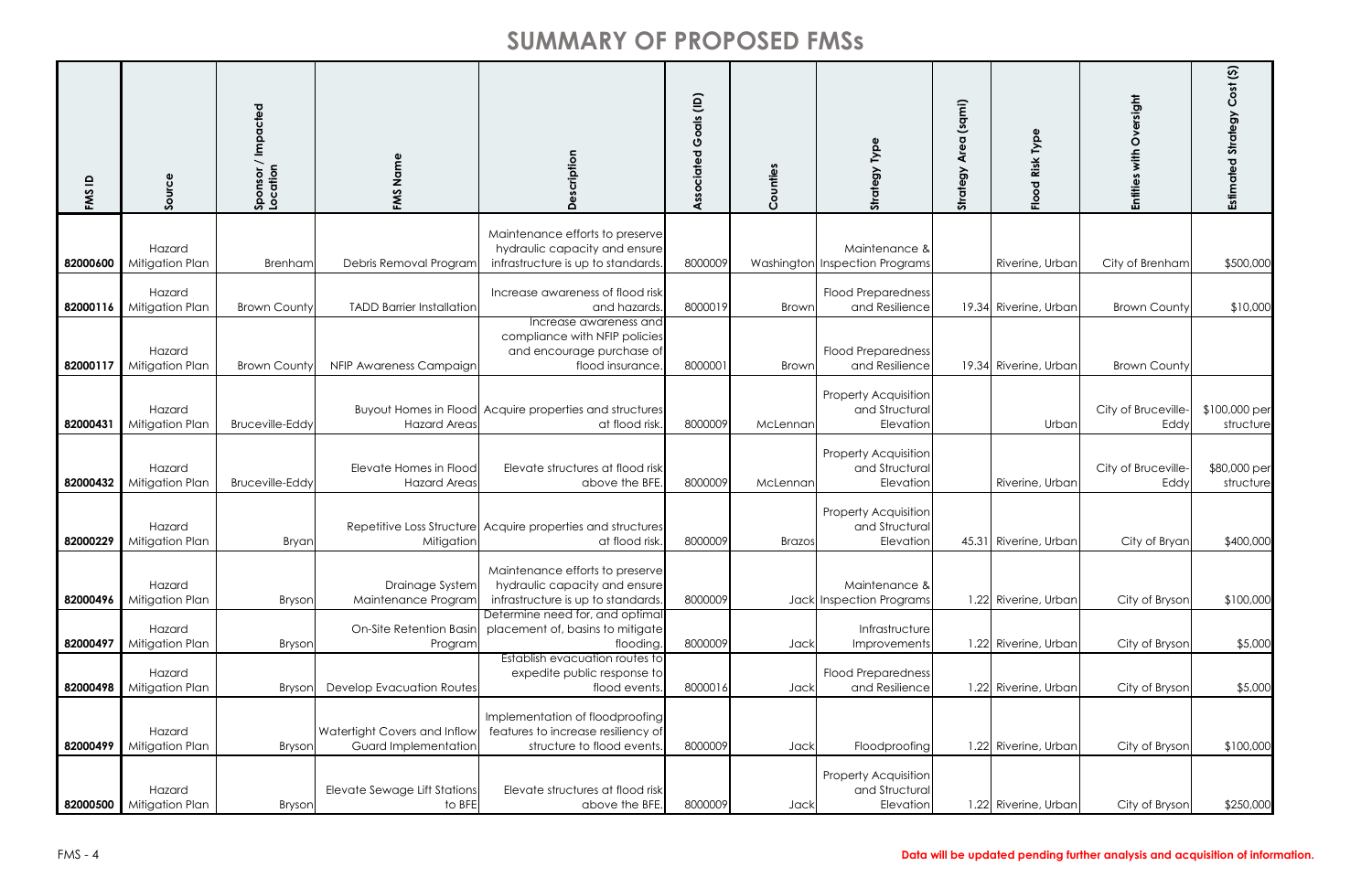| $\mathbf{a}$<br>FMS  | Source                                       | Sponsor / Impacted<br>Location | FMS Name                                                           | cription<br>Δ                                                                                                                                                       | Goals (ID)<br>Associated | unties<br>$\overline{O}$<br>Ŭ | Strategy Type                                               | (sqmi)<br>Area<br>Strategy | Type<br>od Risk<br>$\frac{5}{2}$             | Oversight<br>with<br><b>Entities</b> | $\mathfrak{S}$<br>Cost<br>Strategy<br>Estimated |
|----------------------|----------------------------------------------|--------------------------------|--------------------------------------------------------------------|---------------------------------------------------------------------------------------------------------------------------------------------------------------------|--------------------------|-------------------------------|-------------------------------------------------------------|----------------------------|----------------------------------------------|--------------------------------------|-------------------------------------------------|
| 82000501             | Hazard<br>Mitigation Plan                    | Bryson                         | Debris Removal Program                                             | Maintenance efforts to preserve<br>hydraulic capacity and ensure<br>infrastructure is up to standards.                                                              | 8000009                  |                               | Maintenance &<br>Jack Inspection Programs                   |                            | 1.22 Riverine, Urban                         | City of Bryson                       | \$50,000                                        |
| 82000502             | Hazard<br>Mitigation Plan<br>Hazard          | Bryson                         | Debris Removal Program<br>Join Community Rating                    | Maintenance efforts to preserve<br>hydraulic capacity and ensure<br>infrastructure is up to standards.<br>Amend floodplain ordinance to<br>implement more stringent | 8000009                  |                               | Maintenance &<br>Jack Inspection Programs<br>Regulatory and |                            | 1.22 Riverine, Urban                         | City of Bryson                       | \$50,000                                        |
| 82000503<br>82000504 | Mitigation Plan<br>Hazard<br>Mitigation Plan | Bryson<br>Bryson               | System Program<br>Update Ordinance with<br><b>Higher Standards</b> | development restrictions.<br>Amend floodplain ordinance to<br>implement more stringent<br>development restrictions.<br>Amend floodplain ordinance to                | 8000003<br>8000003       | Jack<br>Jack                  | Guidance<br>Regulatory and<br>Guidance                      |                            | 1.22 Riverine, Urban<br>1.22 Riverine, Urban | City of Bryson<br>City of Bryson     | \$5,000<br>\$5,000                              |
| 82000505             | Hazard<br>Mitigation Plan                    | Bryson                         | Implement Erosion/<br>Sedimentation Regulations                    | implement more stringent<br>development restrictions.<br>Increase awareness and                                                                                     | 8000003                  | Jack                          | Regulatory and<br>Guidance                                  | 1.22                       | Riverine                                     | City of Bryson                       | \$5,000                                         |
| 82000506             | Hazard<br>Mitigation Plan                    | Bryson                         | NFIP Awareness Campaign                                            | compliance with NFIP policies<br>and encourage purchase of<br>flood insurance.                                                                                      | 8000001                  | Jack                          | <b>Flood Preparedness</b><br>and Resilience                 |                            | 1.22 Riverine, Urban                         | City of Bryson                       | \$8,000                                         |
|                      | Hazard<br>82000507   Mitigation Plan         | <b>Bryson</b>                  | <b>TADD Promotion</b>                                              | Increase awareness of flood risk<br>and hazards.<br>Preserve and create more open                                                                                   | 8000019                  | Jack                          | <b>Flood Preparedness</b><br>and Resilience                 |                            | .22 Riverine, Urban                          | City of Bryson                       | \$10,000                                        |
| 82000508             | Hazard<br>Mitigation Plan                    | Bryson                         | <b>Stream Restoration Program</b><br>Participate with Milam        | space to naturally store and<br>discharge flood waters.<br>Establish plan for emergency                                                                             | 8000009                  | Jack                          | Nature Based<br>Projects                                    | 1.22                       | Riverine                                     | City of Bryson                       | \$3,000,000                                     |
| 82000293             | Hazard<br>Mitigation Plan                    | <b>Buckholts</b>               | <b>County Emergency</b><br>Response Board                          | response to expedite public<br>response.<br>Increase awareness and                                                                                                  | 8000016                  | Milam                         | <b>Flood Preparedness</b><br>and Resilience                 |                            | Riverine, Urban                              | City of Buckholts                    | \$500                                           |
| 82000294             | Hazard<br>Mitigation Plan                    | <b>Buckholts</b>               | NFIP Compliance Program                                            | compliance with NFIP policies<br>and encourage purchase of<br>flood insurance.                                                                                      | 8000001                  | Milam                         | <b>Flood Preparedness</b><br>and Resilience                 |                            | Riverine, Urban                              | City of Buckholts                    | \$1,000                                         |
| 82000361             | Hazard<br>Mitigation Plan                    | <b>Burleson</b>                | Debris Removal Program                                             | Maintenance efforts to preserve<br>hydraulic capacity and ensure<br>infrastructure is up to standards.                                                              | 8000009                  |                               | Maintenance &<br>Johnson Inspection Programs                |                            | 28.4 Riverine, Urban                         | City of Burleson                     |                                                 |
| 82000235             | Hazard<br>Mitigation Plan                    | <b>Burleson County</b>         | Dam and Lake Inspection<br>Program                                 | Implement inspection program<br>to ensure structures are within<br>standards.                                                                                       | 8000003                  |                               | Maintenance &<br><b>Burleson Inspection Programs</b>        |                            | 677.9 Riverine, Urban                        | <b>Burleson County</b>               | \$1,000,000                                     |

#### FMS - 5 **Data will be updated pending further analysis and acquisition of information.**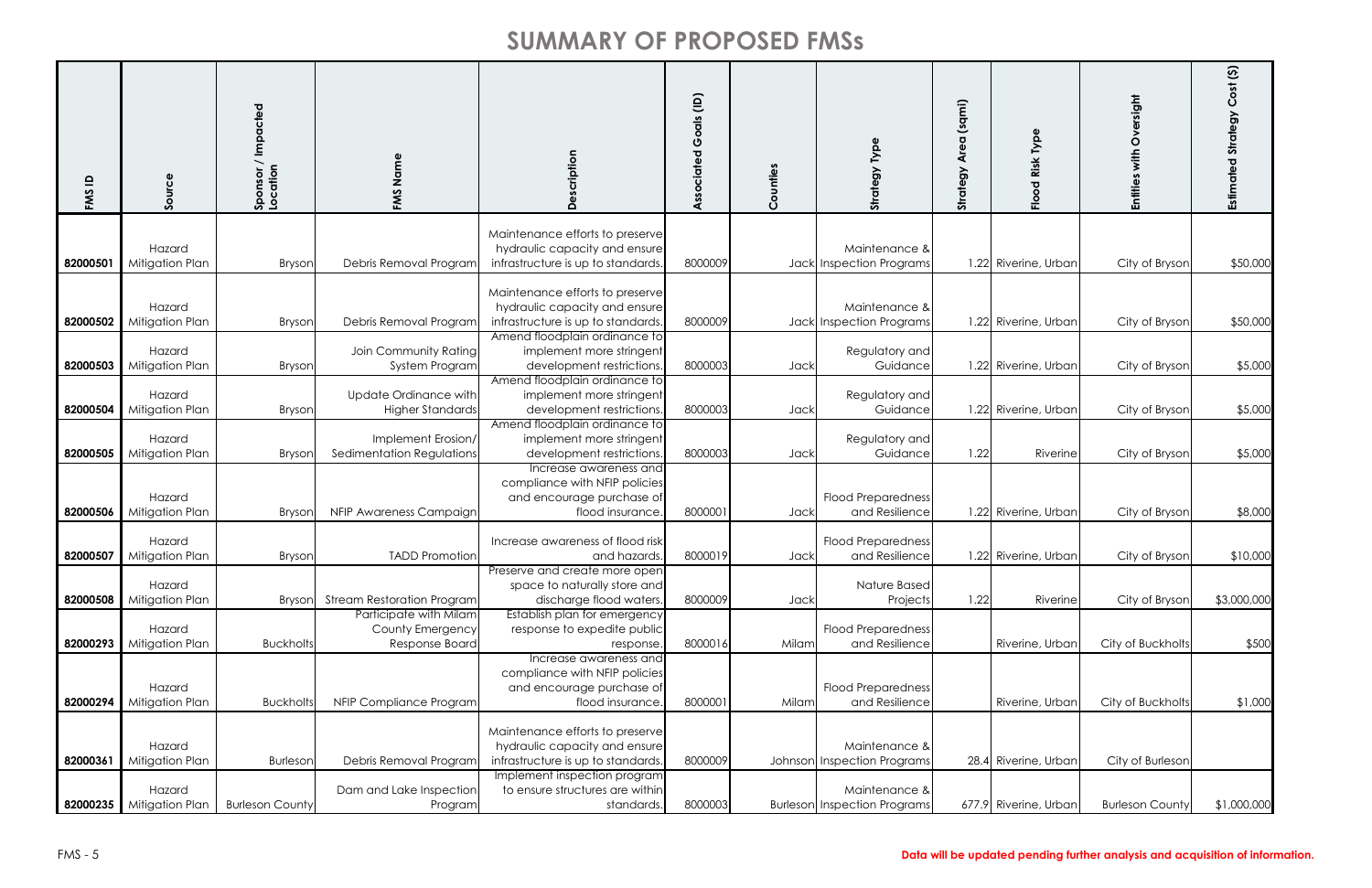| FMS ID   | Source                                                | Impacted<br>Sponsor /<br>Location          | Name<br>FMS                                                | escription<br>≏                                                                                                                                                  | $\widehat{\Xi}$<br>oals<br>Ô<br>ciated<br>$\circ$ | Counties                                                        | Strategy Type                                                        | (sqmi)<br>ە<br>4<br>ູດ<br>Strat | <b>Flood Risk Type</b>             | Oversight<br>Entities with                 | $\widehat{\mathfrak{S}}$<br><b>Estimated Strategy Cost</b> |
|----------|-------------------------------------------------------|--------------------------------------------|------------------------------------------------------------|------------------------------------------------------------------------------------------------------------------------------------------------------------------|---------------------------------------------------|-----------------------------------------------------------------|----------------------------------------------------------------------|---------------------------------|------------------------------------|--------------------------------------------|------------------------------------------------------------|
| 82000236 | Hazard<br>Mitigation Plan                             | <b>Burleson County</b>                     | Drainage Infrastructure<br>Improvements                    | Drainage feature improvements<br>to increase capacity and ensure<br>they are within standards.                                                                   | 8000009                                           | <b>Burleson</b>                                                 | Infrastructure<br>Improvements                                       |                                 | 677.9 Riverine, Urban              | <b>Burleson County</b>                     | \$5,000,000                                                |
| 82000239 | Hazard<br>Mitigation Plan<br>Hazard                   | <b>Burnet County</b>                       | High Water Mark Records<br><b>Low Water Crossing</b>       | Implementation of signage/<br>barricades to notify public of<br>areas prone to flood risk<br>Improve low water crossings to                                      | 8000019                                           | <b>Burnet</b>                                                   | <b>Flood Preparedness</b><br>and Resilience<br>Infrastructure        |                                 | 484.7 Riverine, Urban              | <b>Burnet County</b>                       | \$10,000<br>$$10,000-$                                     |
| 82000240 | Mitigation Plan                                       | <b>Burnet County</b>                       | Improvements                                               | reduce flooding.                                                                                                                                                 | 8000007                                           | <b>Burnet</b>                                                   | Improvements                                                         |                                 | 484.7 Riverine, Urban              | <b>Burnet County</b>                       | \$100,000                                                  |
|          | Hazard<br>82000118 Mitigation Plan                    | Callahan County                            | Maintenance/Upkeep<br>Program (4 parts)                    | Maintenance efforts to preserve<br>hydraulic capacity and ensure<br>infrastructure is up to standards<br>Increase awareness and<br>compliance with NFIP policies | 8000009                                           |                                                                 | Maintenance &<br>Callahan Inspection Program                         |                                 | 16.34 Riverine, Urban              | Callahan County                            | \$400,000                                                  |
|          | Hazard<br>82000119 Mitigation Plan<br>Hazard          | <b>Callahan County</b>                     | NFIP Compliance Program<br><b>Construct Storm Drainage</b> | and encourage purchase of<br>flood insurance<br>New infrastructure to improve                                                                                    | 8000001                                           | Callahan                                                        | <b>Flood Preparedness</b><br>and Resilience<br><b>Infrastructure</b> |                                 | 16.34 Riverine, Urban              | <b>Callahan County</b>                     |                                                            |
| 82000561 | 82000560 Mitigation Plan<br>Hazard<br>Mitigation Plan | Calvert<br>Calvert                         | Infrastructure<br>Portable Flood Pumps                     | drainage conditions<br>Purchase portable flood pumps<br>to be used where most needed<br>in flood events                                                          | 8000009<br>8000009                                | Robertson<br>Robertson                                          | Improvement<br><b>Flood Preparedness</b><br>and Resilience           |                                 | Riverine, Urban<br>Riverine, Urban | City of Calvert<br>City of Calvert         | \$1,000,000<br>\$250,000                                   |
| 82000562 | Hazard<br>Mitigation Plan                             | Calvert                                    | Flood Damage Prevention<br>Ordinance                       | Amend floodplain ordinance to<br>implement more stringent<br>development restrictions                                                                            | 8000003                                           | Robertson                                                       | Regulatory and<br>Guidance                                           |                                 | Riverine, Urban                    | City of Calvert                            | \$50,000                                                   |
| 82000137 | Hazard<br>Mitigation Plan                             | Carbon                                     | <b>TADD Promotion</b>                                      | Increase awareness of flood risk<br>and hazards.                                                                                                                 | 8000019                                           | Eastland                                                        | <b>Flood Preparedness</b><br>and Resilience                          |                                 | 0.96 Riverine, Urban               | City of Carbor                             | \$500                                                      |
| 82000915 | <b>Flood Protection</b><br>Plan                       | <b>Cedar Park</b>                          | Update Building Regulations                                | Adopt and enforce updated<br>building codes.                                                                                                                     | 8000003                                           | Williamson                                                      | Regulatory and<br>Guidance                                           |                                 | Riverine, Urbar                    | City of Cedar Park                         |                                                            |
| 82000916 | <b>Flood Protection</b><br>Plan                       | Cedar Park                                 | Acquire Drainage<br>Maintenance Crews                      | Receive funding for 5 employees<br>and equipment to maintain<br>drainage features.                                                                               | 8000009                                           |                                                                 | Maintenance &<br>Williamson Inspection Programs                      |                                 | Riverine, Urban                    | City of Cedar Park                         | \$8,000                                                    |
|          | Hazard<br>82000275   Mitigation Plan                  | Central Texas<br>Council of<br>Governments | Mitigation                                                 | Repetitive Loss Structure Acquire properties and structures<br>at flood risk.                                                                                    |                                                   | Bell, Milam<br>Coryell,<br>Lampasas,<br>8000009 Hamilton, Mills | <b>Property Acquisition</b><br>and Structural<br>Elevation           | 6603.5                          | All                                | Central Texas<br>Council of<br>Governments | \$500,000                                                  |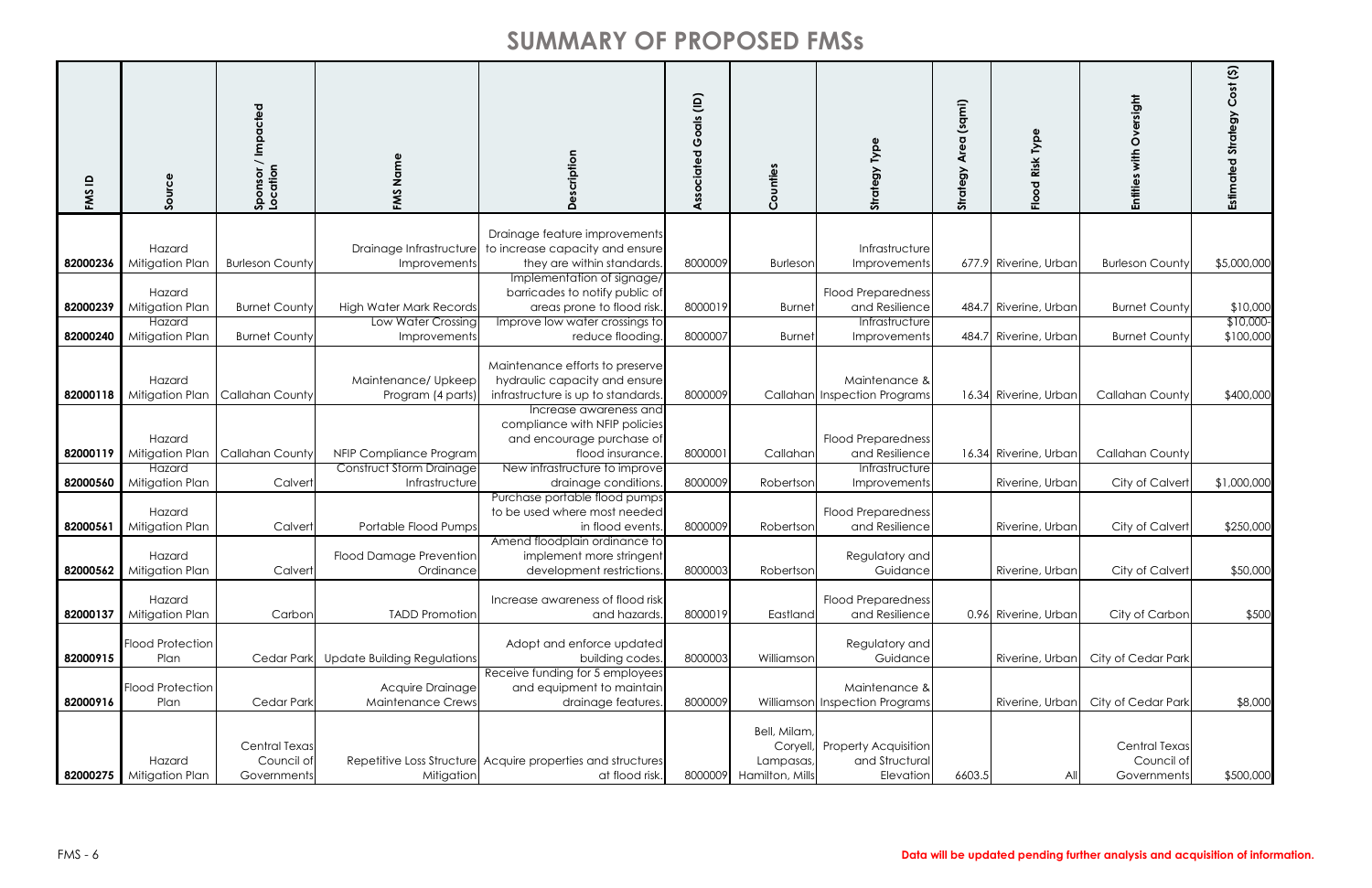| FMS ID   | Source                    | Sponsor / Impacted<br>Location | FMS Name                                              | cription                                                                                                                         | Goals (ID)<br>Associated | Counties      | Strategy Type                                              | (sqmi)<br>Area<br>Strategy | Typ<br>Flood Risk     | rersight<br>ò<br>with<br><b>Entities</b> | $\mathfrak{S}$<br>$\mathbf C$<br>Strategy<br>Estimate |
|----------|---------------------------|--------------------------------|-------------------------------------------------------|----------------------------------------------------------------------------------------------------------------------------------|--------------------------|---------------|------------------------------------------------------------|----------------------------|-----------------------|------------------------------------------|-------------------------------------------------------|
|          | Hazard                    |                                | Cisco Storm Sewer Upgrades                            | Implementation of several<br>drainage features and                                                                               |                          |               | Infrastructure                                             |                            |                       |                                          |                                                       |
| 82000138 | Mitigation Plan           | Cisco                          | and Extensions                                        | improvements                                                                                                                     | 8000009                  | Eastland      | Improvements                                               | 4.83                       | Urban                 | City of Cisco                            |                                                       |
| 82000139 | Hazard<br>Mitigation Plan | Cisco                          | NFIP Compliance Program                               | Increase awareness and<br>compliance with NFIP policies<br>and encourage purchase of<br>flood insurance.                         | 8000001                  | Eastland      | <b>Flood Preparedness</b><br>and Resilience                |                            | 4.83 Riverine, Urban  | City of Cisco                            |                                                       |
| 82000364 | Hazard<br>Mitigation Plan | Cleburne                       | Debris Removal Program                                | Maintenance efforts to preserve<br>hydraulic capacity and ensure<br>infrastructure is up to standards.                           | 8000009                  |               | Maintenance &<br>Johnson Inspection Programs               |                            | 31.4 Riverine, Urban  | City of Cleburne                         |                                                       |
| 82000224 | Hazard<br>Mitigation Plan | College Station                | Acquisition                                           | College Station Property Acquire properties and structures<br>at flood risk                                                      | 8000009                  | <b>Brazos</b> | <b>Property Acquisition</b><br>and Structural<br>Elevation |                            | 50.84 Riverine, Urban | City of College<br>Station               | \$2,000,000                                           |
| 82000225 | Hazard<br>Mitigation Plan | College Station                | Mitigation                                            | Repetitive Loss Structure Acquire properties and structures<br>at flood risk.                                                    | 8000009                  | <b>Brazos</b> | <b>Property Acquisition</b><br>and Structural<br>Elevation |                            | 50.84 Riverine, Urban | City of College<br>Station               | \$2,000,000                                           |
| 82000123 | Hazard<br>Mitigation Plan | Comanche                       | Maintenance/ Upkeep of<br>Bridges, Culverts, & Drains | Maintenance efforts to preserve<br>hydraulic capacity and ensure<br>infrastructure is up to standards.<br>Increase awareness and | 8000009                  |               | Maintenance &<br>Comanche Inspection Programs              |                            | 4.76 Riverine, Urban  | City of Comanche                         | \$3,700                                               |
| 82000124 | Hazard<br>Mitigation Plan | Comanche                       | NFIP Compliance Program                               | compliance with NFIP policies<br>and encourage purchase of<br>flood insurance.                                                   | 8000001                  | Comanche      | <b>Flood Preparedness</b><br>and Resilience                |                            | 4.76 Riverine, Urban  | City of Comanche                         |                                                       |
| 82000120 | Hazard<br>Mitigation Plan | Comanche<br>County             | Maintenance/Upkeep<br>Program                         | Maintenance efforts to preserve<br>hydraulic capacity and ensure<br>infrastructure is up to standards.                           | 8000009                  |               | Maintenance &<br>Comanche Inspection Programs              |                            |                       | 924.4 Riverine, Urban Comanche County    | \$1,000                                               |
| 82000121 | Hazard<br>Mitigation Plan | Comanche<br>County             | <b>TADD Promotion</b>                                 | Increase awareness of flood risk<br>and hazards.                                                                                 | 8000019                  | Comanche      | <b>Flood Preparedness</b><br>and Resilience                |                            |                       | 924.4 Riverine, Urban Comanche County    |                                                       |
| 82000122 | Hazard<br>Mitigation Plan | Comanche<br>County             | NFIP Compliance Program                               | Increase awareness and<br>compliance with NFIP policies<br>and encourage purchase of<br>flood insurance.                         | 8000001                  | Comanche      | <b>Flood Preparedness</b><br>and Resilience                |                            |                       | 924.4 Riverine, Urban Comanche County    | \$100                                                 |
| 82000403 | Hazard<br>Mitigation Plan | Coolidge                       | Improve & Flood Proof<br><b>Critical Facilities</b>   | Increase resiliency of critical<br>facilities to flood events.                                                                   | 8000012                  | Limestone     | Floodproofing                                              |                            | Riverine, Urban       | City of Coolidge                         | \$500,000                                             |

#### FMS - 7 **Data will be updated pending further analysis and acquisition of information.**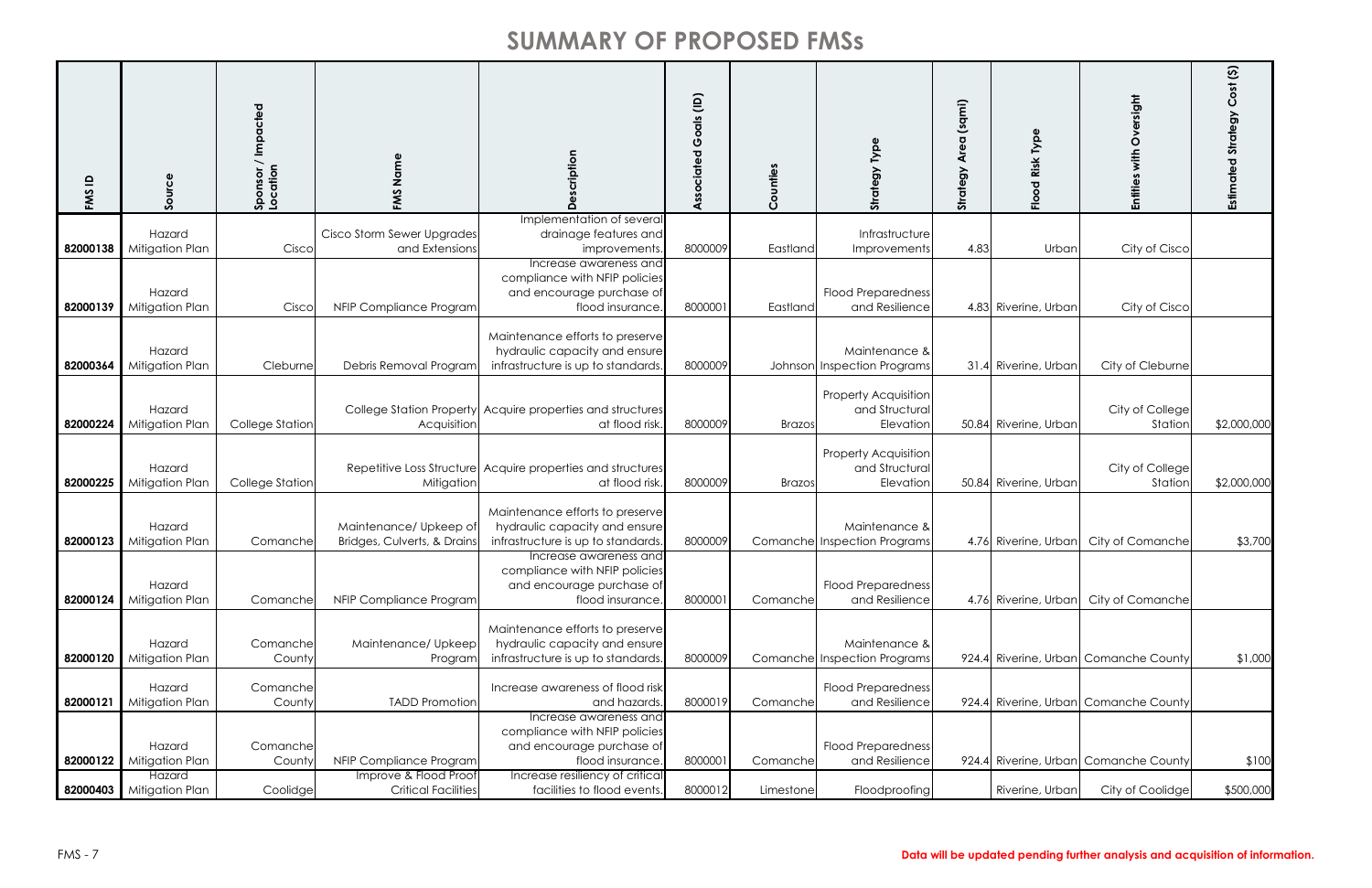| <b>FMSID</b> | Source                    | Sponsor / Impacted<br>Location | FMS Name                                              | cription<br>$\Omega$                                                                                     | Goals (ID)<br>Associated | Counties  | Type<br>egy<br>Stra                                        | (sqmi)<br>Area<br>Strategy | Type<br>Risk<br>$\overline{8}$<br>$\frac{6}{5}$ | ersight<br>O<br>with<br>Entities | $\mathfrak{S}$<br>bst<br>$\mathbf C$<br>ΘĎ<br>Estimate |
|--------------|---------------------------|--------------------------------|-------------------------------------------------------|----------------------------------------------------------------------------------------------------------|--------------------------|-----------|------------------------------------------------------------|----------------------------|-------------------------------------------------|----------------------------------|--------------------------------------------------------|
| 82000404     | Hazard<br>Mitigation Plan | Coolidge                       | Flood Warning Signs                                   | Implementation of signage/<br>barricades to notify public of<br>areas prone to flood risk.               | 8000019                  | Limestone | <b>Flood Preparedness</b><br>and Resilience                |                            | Riverine, Urban                                 | City of Coolidge                 | \$7,000                                                |
| 82000433     | Hazard<br>Mitigation Plan | Crawford                       | <b>Hazard Areas</b>                                   | Buyout Homes in Flood Acquire properties and structures<br>at flood risk.                                | 8000009                  | McLennan  | <b>Property Acquisition</b><br>and Structural<br>Elevation |                            | Urban                                           | City of Crawford                 | \$100,000 per<br>structure                             |
| 82000434     | Hazard<br>Mitigation Plan | Crawford                       | Elevate Homes in Flood<br><b>Hazard Areas</b>         | Elevate structures at flood risk<br>above the BFE.                                                       | 8000009                  | McLennar  | <b>Property Acquisition</b><br>and Structural<br>Elevation |                            | Riverine, Urban                                 | City of Crawford                 | \$80,000 per<br>structure                              |
| 82000168     | Hazard<br>Mitigation Plan | Cresson                        | Cresson Storm Drainage<br>Improvements                | Implementation of several<br>drainage features and<br>improvements                                       | 8000009                  | Hood      | Infrastructure<br>Improvements                             |                            | 11.29 Riverine, Urban                           | City of Cresson                  | \$300,000                                              |
| 82000169     | Hazard<br>Mitigation Plan | Cresson                        | <b>TADD Barrier Installation</b>                      | Increase awareness of flood risk<br>and hazards.                                                         | 8000019                  | Hood      | <b>Flood Preparedness</b><br>and Resilience                |                            | 11.29 Riverine, Urban                           | City of Cresson                  | \$15,000                                               |
| 82000170     | Hazard<br>Mitigation Plan | Cresson                        | NFIP Compliance Program                               | Increase awareness and<br>compliance with NFIP policies<br>and encourage purchase of<br>flood insurance. | 8000001                  | Hood      | <b>Flood Preparedness</b><br>and Resilience                |                            | 11.29 Riverine, Urban                           | City of Cresson                  | \$15,000                                               |
| 82000125     | Hazard<br>Mitigation Plan | De Leor                        | Maintenance/ Upkeep of<br>Bridges, Culverts, & Drains | Maintenance efforts to preserve<br>hydraulic capacity and ensure<br>infrastructure is up to standards.   | 8000009                  |           | Maintenance &<br>Comanche Inspection Programs              |                            | 2.09 Riverine, Urban                            | City of De Leon                  | \$35,000                                               |
| 82000126     | Hazard<br>Mitigation Plan | De Leon                        | NFIP Compliance Program                               | Increase awareness and<br>compliance with NFIP policies<br>and encourage purchase of<br>flood insurance. | 8000001                  | Comanche  | <b>Flood Preparedness</b><br>and Resilience                |                            | 2.09 Riverine, Urban                            | City of De Leon                  |                                                        |
| 82000128     | Hazard<br>Mitigation Plan | De Leon                        | NFIP Compliance Program                               | Increase awareness and<br>compliance with NFIP policies<br>and encourage purchase of<br>flood insurance. | 8000001                  | Comanche  | <b>Flood Preparedness</b><br>and Resilience                |                            | 2.09 Riverine, Urban                            | City of De Leon                  |                                                        |
| 82000200     | Hazard<br>Mitigation Plan | Dublin                         | NFIP Compliance Program                               | Increase awareness and<br>compliance with NFIP policies<br>and encourage purchase of<br>flood insurance. | 8000001                  | Erath     | <b>Flood Preparedness</b><br>and Resilience                |                            | 3.29 Riverine, Urban                            | City of Dublin                   | \$1,000                                                |
| 82000201     | Hazard<br>Mitigation Plan | Dublin                         | Dam Inspection Program                                | Implement inspection program<br>to ensure structures are within<br>standards.                            | 8000003                  |           | Maintenance &<br>Erath Inspection Programs                 |                            | 3.29 Riverine, Urban                            | City of Dublin                   | \$1,000                                                |

#### FMS - 8 **Data will be updated pending further analysis and acquisition of information.**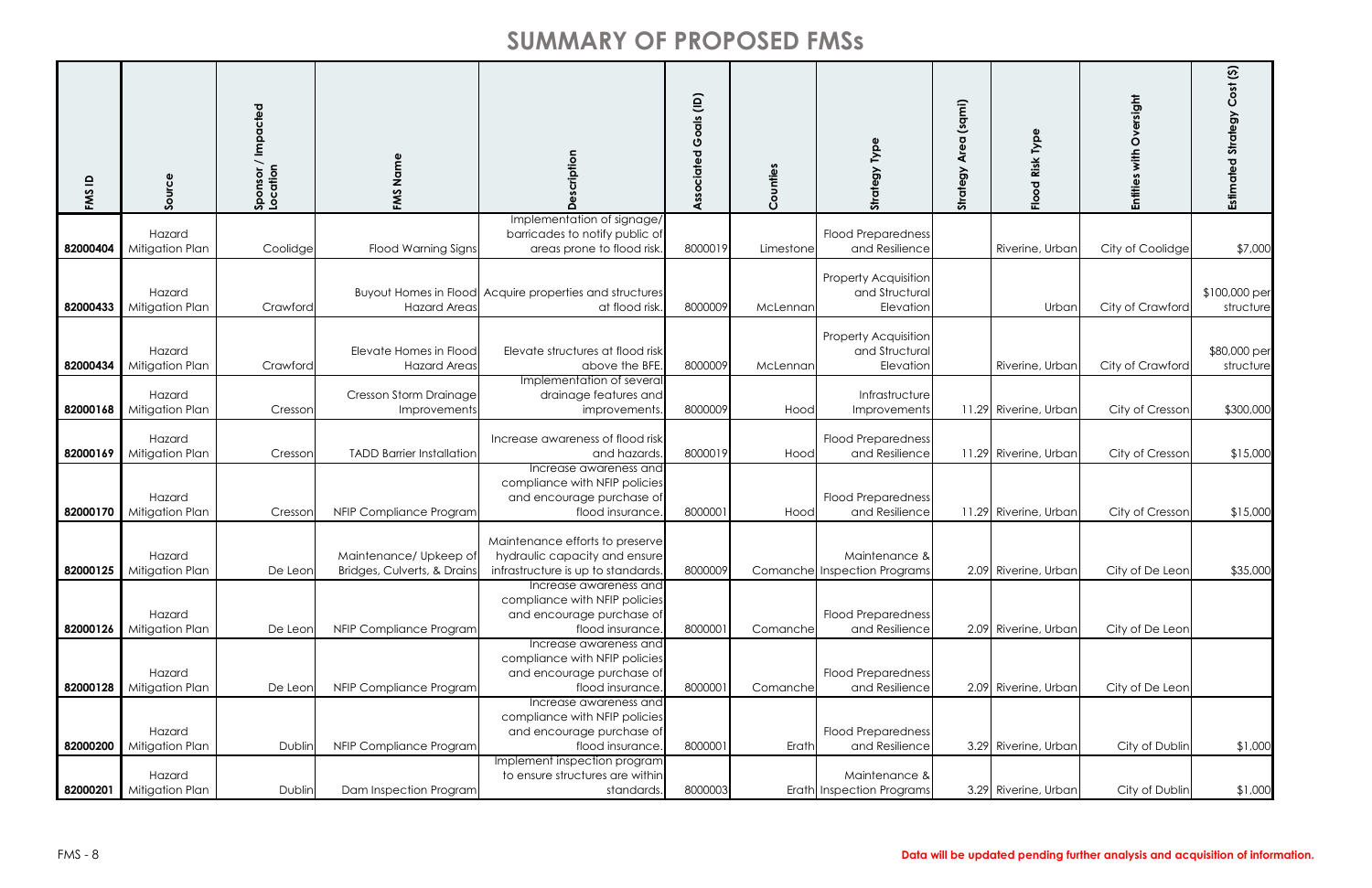| FMS ID   | Source                    | / Impacted<br>Sponsor /<br>Location | Name<br>FMS                                             | cription                                                                                                 | $\widehat{e}$<br>$rac{1}{\sqrt{2}}$<br>$\circ$<br>ပ<br>ciated<br>$\circ$<br>⋖ | Counties   | <b>Strategy Type</b>                              | (sqmi)<br>ە<br>ج<br>egy<br><b>Strat</b> | Risk Type<br>$\overline{8}$<br>운 | Oversight<br>Entities with | $\overline{\mathfrak{S}}$<br><b>Estimated Strategy Cost</b> |
|----------|---------------------------|-------------------------------------|---------------------------------------------------------|----------------------------------------------------------------------------------------------------------|-------------------------------------------------------------------------------|------------|---------------------------------------------------|-----------------------------------------|----------------------------------|----------------------------|-------------------------------------------------------------|
|          | Hazard                    |                                     | Preserve & Aquire Land                                  | Amend floodplain ordinance to<br>implement more stringent                                                |                                                                               |            | Regulatory and                                    |                                         |                                  |                            |                                                             |
| 82000140 | Mitigation Plan           | Eastland                            | Adjacent to Floodplains                                 | development restrictions.<br>Increase awareness and                                                      | 8000003                                                                       | Eastland   | Guidance                                          | 3.55                                    | Urban                            | City of Eastland           |                                                             |
| 82000141 | Hazard<br>Mitigation Plan | Eastland                            | NFIP Compliance Program                                 | compliance with NFIP policies<br>and encourage purchase of<br>flood insurance.<br>Increase awareness and | 8000001                                                                       | Eastland   | <b>Flood Preparedness</b><br>and Resilience       |                                         | 3.55 Riverine, Urban             | City of Eastland           |                                                             |
| 82000133 | Hazard<br>Mitigation Plan | <b>Eastland County</b>              | NFIP Compliance Program                                 | compliance with NFIP policies<br>and encourage purchase of<br>flood insurance.                           | 8000001                                                                       | Eastlanc   | <b>Flood Preparedness</b><br>and Resilience       |                                         | 774.7 Riverine, Urbar            | <b>Eastland County</b>     | \$100                                                       |
| 82000134 | Hazard<br>Mitigation Plan | <b>Eastland County</b>              | Maintenance/Upkeep<br>Program                           | Maintenance efforts to preserve<br>hydraulic capacity and ensure<br>infrastructure is up to standards.   | 8000009                                                                       |            | Maintenance &<br>Eastland Inspection Programs     |                                         | 774.7 Riverine, Urban            | <b>Eastland County</b>     | \$100                                                       |
| 82000203 | Hazard<br>Mitigation Plan | <b>Erath County</b>                 | Develop Database of Flood<br>Risk Information & Mapping | Improve and consolidate<br>baseline data.                                                                | 8000005                                                                       | Erath      | <b>Flood Preparedness</b><br>and Resilience       |                                         | 1089.7 Riverine, Urban           | <b>Erath County</b>        | \$1,500                                                     |
| 82000204 | Hazard<br>Mitigation Plan | Erath County                        | Dam & Drainage<br>Infrastructure Maintenance<br>Program | Maintenance efforts to preserve<br>hydraulic capacity and ensure<br>infrastructure is up to standards.   | 8000009                                                                       |            | Maintenance &<br>Erath Inspection Programs        |                                         | 1089.7 Riverine, Urbar           | Erath County               | \$2,000                                                     |
| 82000206 | Hazard<br>Mitigation Plan | <b>Erath County</b>                 | NFIP Compliance Program                                 | Increase awareness and<br>compliance with NFIP policies<br>and encourage purchase of<br>flood insurance. | 8000001                                                                       | Erath      | <b>Flood Preparedness</b><br>and Resilience       |                                         | 1089.7 Riverine, Urban           | <b>Erath County</b>        | \$100                                                       |
| 82000303 | Hazard<br>Mitigation Plan | <b>Falls County</b>                 | Debris Removal Program                                  | Maintenance efforts to preserve<br>hydraulic capacity and ensure<br>infrastructure is up to standards.   | 8000009                                                                       |            | Maintenance &<br><b>Falls Inspection Programs</b> |                                         | 774.4 Riverine, Urban            | <b>Falls County</b>        | \$20,000                                                    |
| 82000304 | Hazard<br>Mitigation Plan | <b>Falls County</b>                 | NFIP Awareness Campaign                                 | Increase awareness and<br>compliance with NFIP policies<br>and encourage purchase of<br>flood insurance. | 8000001                                                                       | Falls      | <b>Flood Preparedness</b><br>and Resilience       |                                         | 774.4 Riverine, Urban            | <b>Falls County</b>        | \$5,000                                                     |
|          | Hazard                    |                                     | Improve & Flood Proof                                   | Increase resiliency of critical                                                                          |                                                                               |            |                                                   |                                         |                                  |                            |                                                             |
| 82000305 | Mitigation Plan           | <b>Falls County</b>                 | <b>Critical Facilities</b>                              | facilities to flood events                                                                               | 8000012                                                                       | Falls      | Floodproofing                                     |                                         | 774.4 Riverine, Urban            | <b>Falls County</b>        | \$500,000                                                   |
| 82000607 | Hazard<br>Mitigation Plan | Florence                            | Prohibit Fill in Floodplains                            | Amend floodplain ordinance to<br>implement more stringent<br>development restrictions.                   | 8000003                                                                       | Williamson | <b>Flood Preparedness</b><br>and Resilience       |                                         | Riverine, Urban                  | City of Florence           | \$10,000                                                    |

#### FMS - 9 **Data will be updated pending further analysis and acquisition of information.**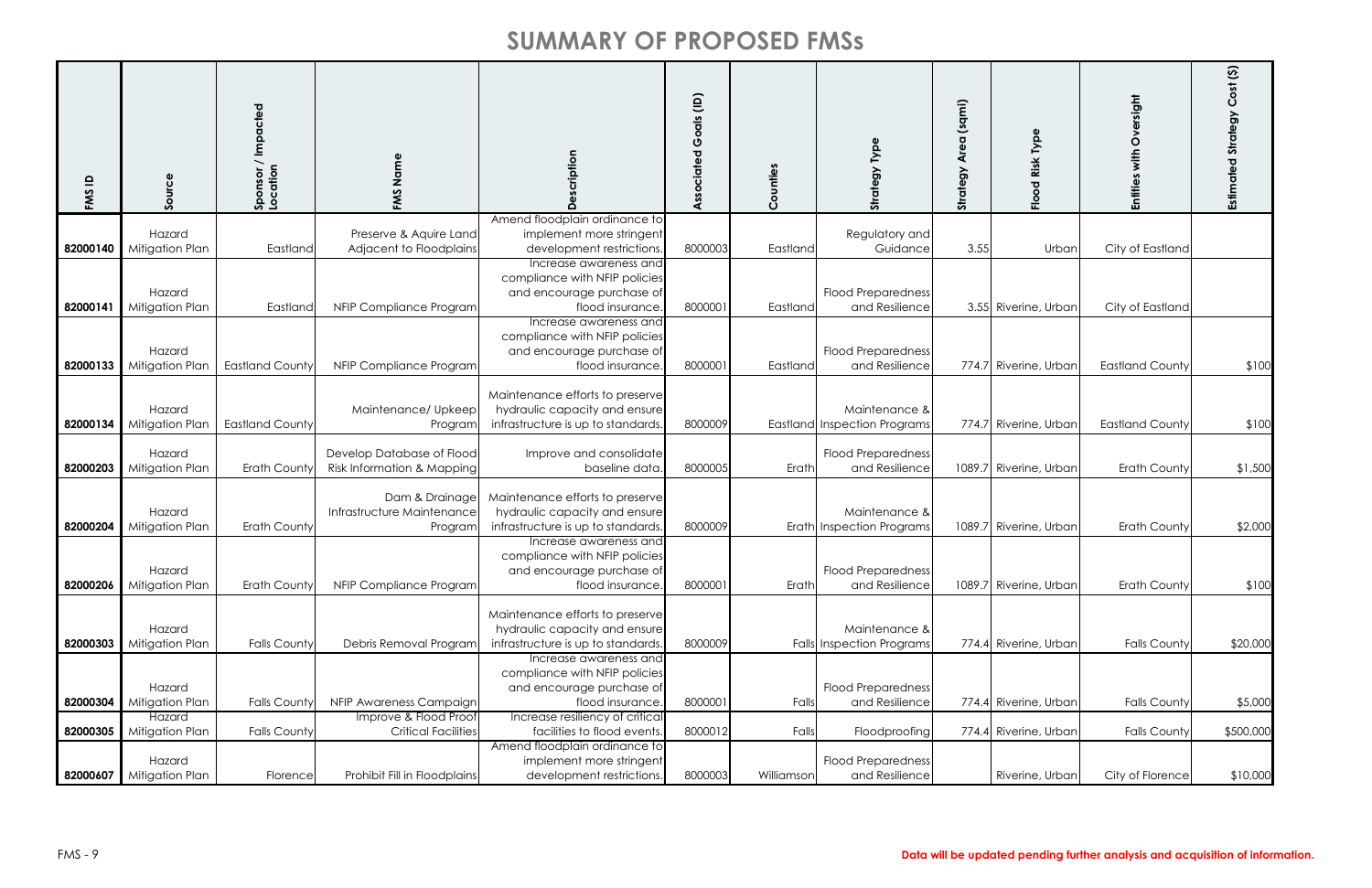| FMS ID   | Source                               | / Impacted<br>Sponsor /<br>Location           | Name<br>FMS                                             | Δ                                                                                                                                       | Goals (ID)<br>Associated | Counties   | Tур<br>egy<br>$\ddot{5}$                       | (sqmi)<br>Area<br>Strategy | <b>DVD</b><br>Risk<br>$\overline{8}$<br>$\frac{8}{2}$ | ersight<br>Entiti | $\overline{\mathfrak{S}}$<br>Estim |
|----------|--------------------------------------|-----------------------------------------------|---------------------------------------------------------|-----------------------------------------------------------------------------------------------------------------------------------------|--------------------------|------------|------------------------------------------------|----------------------------|-------------------------------------------------------|-------------------|------------------------------------|
| 82000918 | <b>Flood Protection</b><br>Plan      | Florence                                      | <b>Update Building Regulations</b>                      | Adopt and enforce updated<br>building codes.                                                                                            | 8000003                  | Williamson | Regulatory and<br>Guidance                     |                            | Riverine, Urban                                       | City of Florence  |                                    |
| 82000919 | <b>Flood Protection</b><br>Plan      | Florence                                      | Strengthen Zoning<br>Ordinance                          | Encourage high density<br>development only outside of<br>known hazard areas.                                                            | 8000003                  | Williamson | Regulatory and<br>Guidance                     |                            | Riverine, Urban                                       | City of Florence  |                                    |
| 82000159 | Hazard                               | Mitigation Plan   Fort Bend County            | <b>Prevent River Bank Erosion</b>                       | Control erosion of river bank to<br>preserve channelization.                                                                            | 8000009                  | Fort Bend  | <b>Flood Preparedness</b><br>and Resilience    | 610.5                      | Riverine                                              | Fort Bend County  | \$85,000                           |
| 82000160 | Hazard                               | Mitigation Plan   Fort Bend County            | Signage for Areas that Flood<br>Easily                  | Implementation of signage/<br>barricades to notify public of<br>areas prone to flood risk.                                              | 8000019                  | Fort Bend  | <b>Flood Preparedness</b><br>and Resilience    | 610.5                      | Riverine, Urban,<br>Coastal                           | Fort Bend County  | \$50,000                           |
| 82000161 | Hazard                               | Mitigation Plan   Fort Bend County            | <b>High Water Barricades</b>                            | Implementation of signage/<br>barricades to notify public of<br>areas prone to flood risk.                                              | 8000019                  | Fort Bend  | <b>Flood Preparedness</b><br>and Resilience    | 610.5                      | Riverine, Urban,<br>Coastal                           | Fort Bend County  | \$50,000                           |
| 82000162 | Hazard                               | Mitigation Plan   Fort Bend County            | Countywide Radar<br>Substriction Service and<br>Display | Implement system to monitor<br>flood waters.                                                                                            | 8000016                  | Fort Bend  | <b>Flood Preparedness</b><br>and Resilience    | 610.5                      | Riverine, Urban,<br>Coastal                           | Fort Bend County  | \$100,000                          |
|          | Hazard                               | 82000163   Mitigation Plan   Fort Bend County | NFIP Compliance Program                                 | Increase awareness and<br>compliance with NFIP policies<br>and encourage purchase of<br>flood insurance.                                | 8000001                  | Fort Bend  | <b>Flood Preparedness</b><br>and Resilience    | 610.5                      | Riverine, Urban,<br>Coastal                           | Fort Bend County  | \$25,000                           |
|          | Hazard<br>82000564   Mitigation Plan | Franklin                                      | <b>Construct Storm Drainage</b><br>Infrastructure       | New infrastructure to improve<br>drainage conditions.                                                                                   | 8000009                  | Robertson  | Infrastructure<br>Improvements                 |                            | Riverine, Urban                                       | City of Franklin  | \$1,000,000                        |
| 82000565 | Hazard<br>Mitigation Plan            | Franklin                                      | Portable Flood Pumps                                    | Purchase portable flood pumps<br>to be used where most needed<br>in flood events.                                                       | 8000009                  | Robertson  | <b>Flood Preparedness</b><br>and Resilience    |                            | Riverine, Urban                                       | City of Franklin  | \$250,000                          |
| 82000566 | Hazard<br>Mitigation Plan            | Franklin                                      | <b>Flood Damage Prevention</b><br>Ordinance             | Amend floodplain ordinance to<br>implement more stringent<br>development restrictions.                                                  | 8000003                  | Robertson  | Regulatory and<br>Guidance                     |                            | Riverine, Urban                                       | City of Franklin  | \$50,000                           |
| 82000314 | Hazard<br>Mitigation Plan            | Freestone<br>County                           | Drainage Infrastructure<br>Improvements                 | Drainage feature improvements<br>to increase capacity and ensure<br>they are within standards.                                          | 8000009                  | Freestone  | Infrastructure<br>Improvements                 |                            | 103.8 Riverine, Urban                                 | Freestone County  | \$1,000,000                        |
| 82000315 | Hazard<br>Mitigation Plan            | Freestone<br>County                           | Drainage Ditch<br>Maintenance                           | Maintenance efforts to preserve<br>hydraulic capacity and ensure<br>infrastructure is up to standards.<br>Purchase portable flood pumps | 8000009                  |            | Maintenance &<br>Freestone Inspection Programs |                            | 103.8 Riverine, Urban                                 | Freestone County  | \$100,000                          |
| 82000316 | Hazard<br>Mitigation Plan            | Freestone<br>County                           | Portable Flood Pumps                                    | to be used where most needed<br>in flood events.                                                                                        | 8000009                  | Freestone  | <b>Flood Preparedness</b><br>and Resilience    |                            | 103.8 Riverine, Urban                                 | Freestone County  | \$250,000                          |

### FMS - 10 **Data will be updated pending further analysis and acquisition of information.**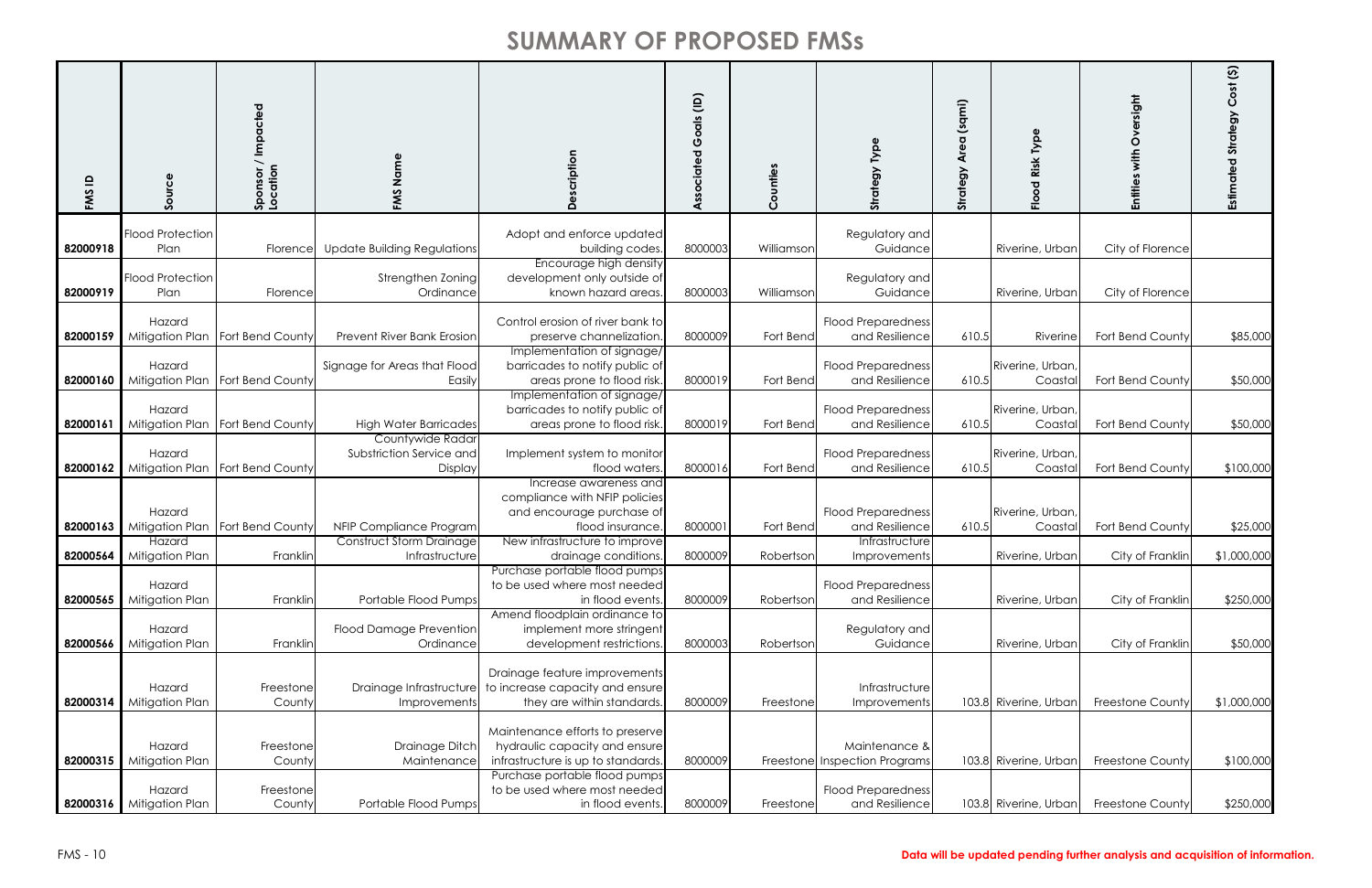| FMS ID   | Source                               | Sponsor / Impacted<br>Location | FMS Name                                               | escription<br>$\Omega$                                                                       | Goals (ID)<br>Associated | Counties   | Type<br>egy<br>Strat                                       | (sqmi)<br>Area<br><b>Strategy</b> | Typ<br>Risk<br>Flood | ersight<br>O<br>with<br>Entities   | $\mathfrak{S}$<br>Cost<br><b>Abap</b><br><b>Estimate</b> |
|----------|--------------------------------------|--------------------------------|--------------------------------------------------------|----------------------------------------------------------------------------------------------|--------------------------|------------|------------------------------------------------------------|-----------------------------------|----------------------|------------------------------------|----------------------------------------------------------|
| 82000921 | <b>Flood Protection</b><br>Plan      | Georgetown                     | Capacity                                               | Increase River/Channel Flow Increase flow by deepening and<br>widening the channel.          | 8000009                  | Williamson | Infrastructure<br>Improvements                             |                                   |                      | Riverine City of Georgetown        |                                                          |
| 82000922 | <b>Flood Protection</b><br>Plan      | Georgetown                     | <b>River Erosion Control</b>                           | Reduce flood and erosion risk<br>with riverbank stabilization and<br>riverbank walls.        | 8000009                  | Williamson | Infrastructure<br>Improvements                             |                                   |                      | Riverine City of Georgetown        |                                                          |
| 82000923 | <b>Flood Protection</b><br>Plan      | Georgetown                     | Acquire Flood Prone Land                               | Dedicate acquired,<br>undeveloped land to open<br>space areas to prevent<br>development.     | 8000009                  | Williamson | <b>Flood Preparedness</b><br>and Resilience                |                                   |                      | Urban City of Georgetown           |                                                          |
| 82000924 | <b>Flood Protection</b><br>Plan      | Georgetown                     | Culvert Improvements                                   | Increase size of culverts at key<br>locations to adquately convey<br>storm water.            | 8000009                  | Williamson | Infrastructure<br>Improvements                             |                                   |                      | Riverine, Urban City of Georgetown |                                                          |
| 82000925 | <b>Flood Protection</b><br>Plan      | Georgetown                     | <b>Update Building Regulations</b>                     | Adopt and enforce updated<br>building codes.                                                 | 8000003                  | Williamson | Regulatory and<br>Guidance                                 |                                   |                      | Riverine, Urban City of Georgetown |                                                          |
| 82000927 | <b>Flood Protection</b><br>Plan      | Georgetown                     | Property Buyout Program for<br>Flood-Prone Areas       | Acquire, demolish, or relocate<br>existing flood-prone and<br>repetitive loss structures.    | 8000009                  | Williamson | <b>Property Acquisition</b><br>and Structural<br>Elevation |                                   |                      | Urban City of Georgetown           |                                                          |
| 82000928 | <b>Flood Protection</b><br>Plan      | Georgetown                     | Lift Station Floodproofing                             | Flood proof city lift stations and<br>manholes located in the SFHA.                          | 8000012                  | Williamson | Floodproofing                                              |                                   |                      | Riverine, Urban City of Georgetown |                                                          |
| 82000930 | <b>Flood Protection</b><br>Plan      | Georgetown                     | Public Outreach and<br><b>Education of Flood Risks</b> | Promote NFIP insurcance,<br>improve disastor response, and<br>reduce contamination of water. | 8000019                  | Williamson | Education and<br>Outreach                                  |                                   |                      | Riverine, Urban City of Georgetown |                                                          |
| 82000931 | <b>Flood Protection</b><br>Plan      | Georgetown                     | Strengthen Flood Ordinance                             | Increase inspection and<br>enforcement of flood<br>ordinances.                               | 8000003                  | Williamson | Regulatory and<br>Guidance                                 |                                   |                      | Riverine, Urban City of Georgetown |                                                          |
| 82000435 | Hazard<br>Mitigation Plan            | Gholson                        | <b>Hazard Areas</b>                                    | Buyout Homes in Flood Acquire properties and structures<br>at flood risk.                    | 8000009                  | McLennan   | <b>Property Acquisition</b><br>and Structural<br>Elevation |                                   | Urban                | City of Gholson                    | \$100,000 per<br>structure                               |
| 82000436 | Hazard<br>Mitigation Plan            | Gholson                        | Elevate Homes in Flood<br><b>Hazard Areas</b>          | Elevate structures at flood risk<br>above the BFE.                                           | 8000009                  | McLennan   | <b>Property Acquisition</b><br>and Structural<br>Elevation |                                   | Riverine, Urban      | City of Gholson                    | \$80,000 per<br>structure                                |
|          | Hazard<br>82000575   Mitigation Plan |                                | Glen Rose Mitigate Low Water Crossings                 | Improve low water crossings to<br>reduce flooding.                                           | 8000007                  | Somervell  | Infrastructure<br>Improvements                             |                                   | Riverine, Urban      | City of Glen Rose                  | \$250,000                                                |

### FMS - 11 **Data will be updated pending further analysis and acquisition of information.**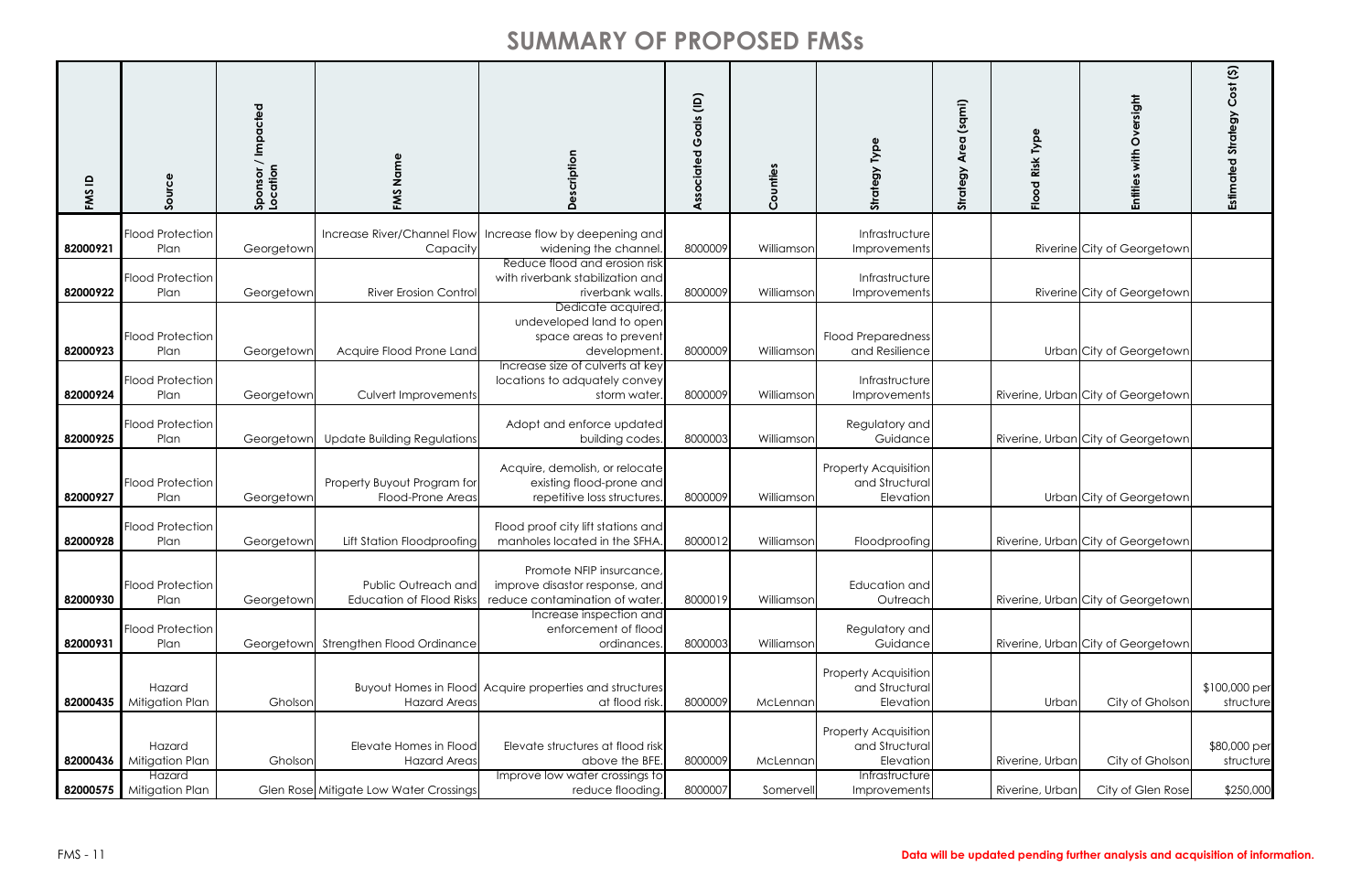| FMS ID   | Source                               | Sponsor / Impacted<br>Location | FMS Name                                            | cription<br>$\Omega$                                                                                                      | Goals (ID)<br>Associated | Counties   | ĪУP<br>egy<br><b>Stra</b>                                  | (sqmi)<br>Area<br>Strategy | Type<br>od Risk<br>$\frac{6}{5}$ | ersight<br>O<br>with<br>Entities | $\widehat{\mathfrak{G}}$<br>$\mathbf C$<br>ଚ<br>ବ<br>Estimate |
|----------|--------------------------------------|--------------------------------|-----------------------------------------------------|---------------------------------------------------------------------------------------------------------------------------|--------------------------|------------|------------------------------------------------------------|----------------------------|----------------------------------|----------------------------------|---------------------------------------------------------------|
| 82000576 | Hazard<br>Mitigation Plan            | Glen Rose                      | Debris Removal Program                              | Maintenance efforts to preserve<br>hydraulic capacity and ensure<br>infrastructure is up to standards.                    | 8000009                  |            | Maintenance &<br>Somervell Inspection Programs             |                            | Riverine, Urban                  | City of Glen Rose                |                                                               |
| 82000577 | Hazard<br>Mitigation Plan            | Glen Rose                      | Drainage System<br>Improvements                     | Drainage feature improvements<br>to increase capacity and ensure<br>they are within standards.                            | 8000009                  | Somervell  | Infrastructure<br>Improvements                             |                            | Riverine, Urban                  | City of Glen Rose                |                                                               |
| 82000578 | Hazard<br>Mitigation Plan            | Glen Rose                      | NFIP Awareness Campaign                             | Increase awareness and<br>compliance with NFIP policies<br>and encourage purchase of<br>flood insurance.                  | 8000001                  | Somervell  | <b>Flood Preparedness</b><br>and Resilience                |                            | Riverine, Urban                  | City of Glen Rose                | \$10,000                                                      |
| 82000437 | Hazard<br>Mitigation Plan            | Golinda                        | <b>Hazard Areas</b>                                 | Buyout Homes in Flood Acquire properties and structures<br>at flood risk.                                                 | 8000009                  | McLennan   | <b>Property Acquisition</b><br>and Structural<br>Elevation |                            | Urban                            | City of Golinda                  | \$100,000 per<br>structure                                    |
| 82000438 | Hazard<br>Mitigation Plan            | Golinda                        | Elevate Homes in Flood<br><b>Hazard Areas</b>       | Elevate structures at flood risk<br>above the BFE.                                                                        | 8000009                  | McLennan   | <b>Property Acquisition</b><br>and Structural<br>Elevation |                            | Riverine, Urban                  | City of Golinda                  | \$80,000 per<br>structure                                     |
|          | Hazard<br>82000182   Mitigation Plan | Gordon                         | NFIP Compliance Program                             | Increase awareness and<br>compliance with NFIP policies<br>and encourage purchase of<br>flood insurance.                  | 8000001                  | Palo Pinto | <b>Flood Preparedness</b><br>and Resilience                |                            | Riverine, Urban                  | City of Gordon                   | \$2,500                                                       |
| 82000142 | Hazard<br>Mitigation Plan            | Gorman                         | NFIP Compliance Program                             | Increase awareness and<br>compliance with NFIP policies<br>and encourage purchase of<br>flood insurance.                  | 8000001                  | Eastland   | <b>Flood Preparedness</b><br>and Resilience                |                            | 1.58 Riverine, Urban             | City of Gorman                   |                                                               |
| 82000512 | Hazard<br>Mitigation Plan            | Graham                         | Get NWS StormReady<br>Certified                     | Amend floodplain ordinance to<br>implement more stringent<br>development restrictions.                                    | 8000003                  | Young      | Regulatory and<br>Guidance                                 |                            | Riverine, Urban                  | City of Graham                   | \$10,000                                                      |
|          | Hazard<br>82000513   Mitigation Plan | Graham                         | High Hazard Areas                                   | Relocate Critical Facilities in Acquire properties and structures<br>at flood risk.                                       | 8000009                  | Young      | <b>Property Acquisition</b><br>and Structural<br>Elevation |                            | Urban                            | City of Graham                   | \$2,000,000                                                   |
| 82000514 | Hazard<br>Mitigation Plan            | Graham                         | Restrict Development in High<br><b>Hazard Areas</b> | Amend floodplain ordinance to<br>implement more stringent<br>development restrictions.<br>Determine need for, and optimal | 8000003                  | Young      | Regulatory and<br>Guidance                                 |                            | Urban                            | City of Graham                   | \$2,500                                                       |
|          | Hazard<br>82000515   Mitigation Plan | Graham                         | On-Site Retention Basin<br>Program                  | placement of, basins to mitigate<br>flooding.                                                                             | 8000009                  | Young      | Infrastructure<br>Improvements                             |                            | Riverine, Urban                  | City of Graham                   | \$5,000                                                       |

#### FMS - 12 **Data will be updated pending further analysis and acquisition of information.**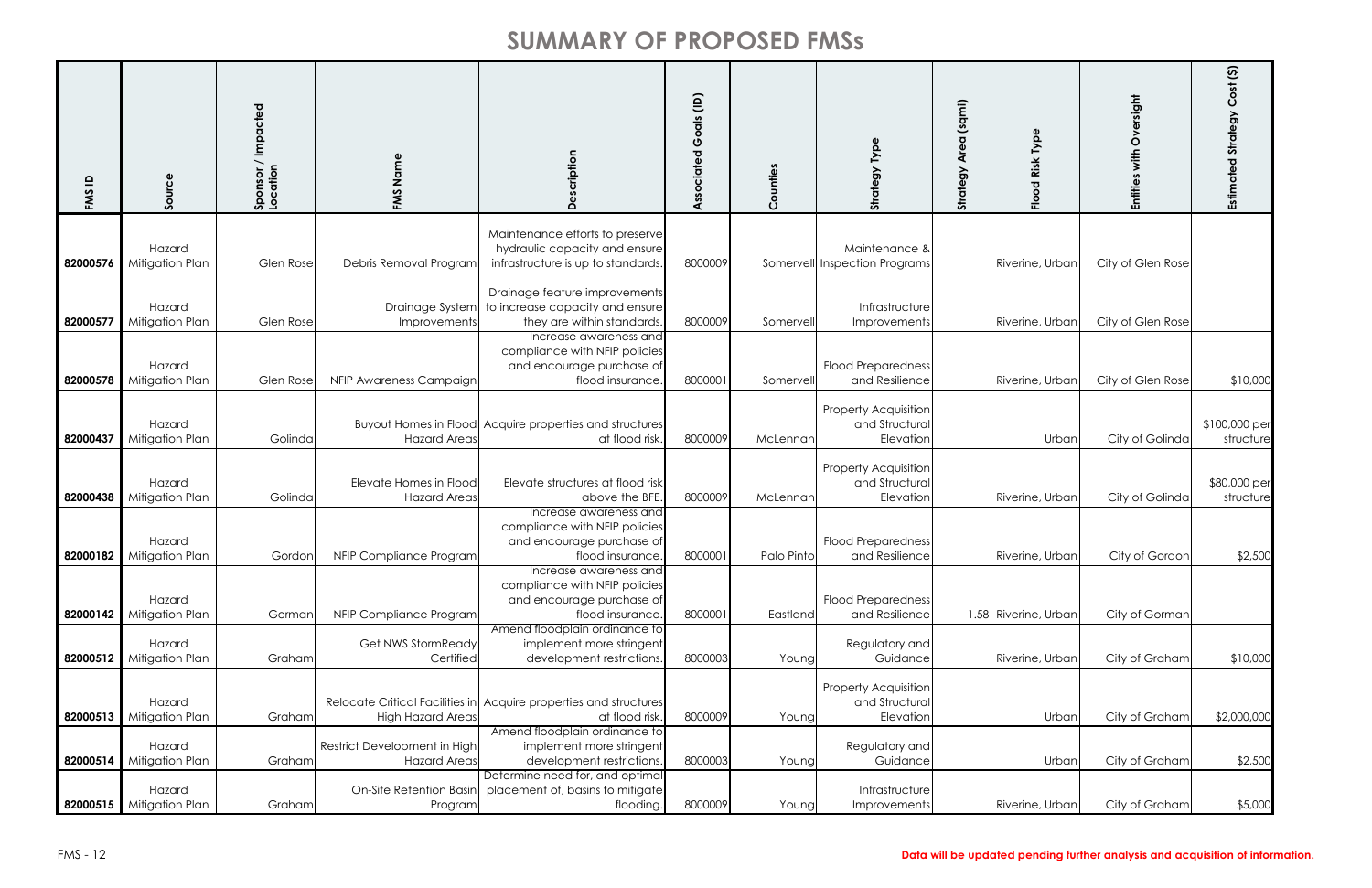| FMS ID   | Source                    | Sponsor / Impacted<br>Location | FMS Name                                           | cription                                                                                                 | <b>Associated Goals (ID)</b> | Counties | Strategy Type                                              | (sqmi)<br>Area<br>Strategy | Typ<br>Risk<br>Flood  | Oversight<br>Entities with | $\mathfrak{S}$<br>Cost<br>Strategy<br>Estimated |
|----------|---------------------------|--------------------------------|----------------------------------------------------|----------------------------------------------------------------------------------------------------------|------------------------------|----------|------------------------------------------------------------|----------------------------|-----------------------|----------------------------|-------------------------------------------------|
| 82000516 | Hazard<br>Mitigation Plan | Graham                         | <b>Develop Evacuation Routes</b>                   | Establish evacuation routes to<br>expedite public response to<br>flood events                            | 8000016                      | Young    | <b>Flood Preparedness</b><br>and Resilience                |                            | Riverine, Urban       | City of Graham             | \$5,000                                         |
| 82000517 | Hazard<br>Mitigation Plan | Graham                         | Debris Removal Program                             | Maintenance efforts to preserve<br>hydraulic capacity and ensure<br>infrastructure is up to standards.   | 8000009                      |          | Maintenance &<br>Young Inspection Programs                 |                            | Riverine, Urban       | City of Graham             | \$50,000                                        |
| 82000518 | Hazard<br>Mitigation Plan | Graham                         | Upgrade Drainage Features                          | Drainage feature improvements<br>to increase capacity and ensure<br>they are within standards.           | 8000009                      | Young    | Infrastructure<br>Improvements                             |                            | Riverine, Urban       | City of Graham             | \$3,000,000                                     |
| 82000519 | Hazard<br>Mitigation Plan | Graham                         | <b>TADD Promotion</b>                              | Increase awareness of flood risk<br>and hazards.                                                         | 8000019                      | Young    | <b>Flood Preparedness</b><br>and Resilience                |                            | Riverine, Urban       | City of Graham             | \$10,000                                        |
| 82000520 | Hazard<br>Mitigation Plan | Graham                         | New Retention and<br><b>Detention Basins</b>       | Determine need for, and optimal<br>placement of, basins to mitigate<br>flooding.                         | 8000009                      | Young    | Infrastructure<br>Improvements                             |                            | Riverine, Urban       | City of Graham             | \$10,000,000                                    |
| 82000521 | Hazard<br>Mitigation Plan | Graham                         | <b>Flood Proof Sewage</b><br><b>Treatment Plan</b> | Increase resiliency of critical<br>facilities to flood events.                                           | 8000012                      | Young    | Floodproofing                                              |                            | 0.96 Riverine, Urban  | City of Graham             | \$250,000                                       |
| 82000522 | Hazard<br>Mitigation Plan | Graham                         | Open Space Preservation<br>Program                 | Preserve and create more open<br>space to naturally store and<br>discharge flood waters.                 | 8000009                      | Young    | Nature Based<br>Projects                                   |                            | Urban                 | City of Graham             | \$1,000,000                                     |
| 82000171 | Hazard<br>Mitigation Plan | Granbury                       | Limit Structures in Floodplain                     | Amend floodplain ordinance to<br>implement more stringent<br>development restrictions                    | 8000003                      | Hood     | Regulatory and<br>Guidance                                 |                            | 13.73 Riverine, Urban | City of Granbury           |                                                 |
| 82000172 | Hazard<br>Mitigation Plan | Granbury                       | NFIP Compliance Program                            | Increase awareness and<br>compliance with NFIP policies<br>and encourage purchase of<br>flood insurance. | 8000001                      | Hood     | <b>Flood Preparedness</b><br>and Resilience                |                            | 13.73 Riverine, Urban | City of Granbury           |                                                 |
| 82000327 | Hazard<br>Mitigation Plan | <b>Grimes County</b>           | Drainage Infrastructure<br>Improvements            | Drainage feature improvements<br>to increase capacity and ensure<br>they are within standards.           | 8000009                      | Grimes   | Infrastructure<br>Improvements                             |                            | 457.1 Riverine, Urban | <b>Grimes County</b>       | \$750,000                                       |
| 82000329 | Hazard<br>Mitigation Plan | <b>Grimes County</b>           | <b>Hazard Locations</b>                            | Buyout Structures in High Acquire properties and structures<br>at flood risk.                            | 8000009                      | Grimes   | <b>Property Acquisition</b><br>and Structural<br>Elevation | 457.1                      | Urban                 | <b>Grimes County</b>       | \$1,000,000                                     |
| 82000338 | Hazard<br>Mitigation Plan | <b>Grimes County</b>           | year Floodplain                                    | Acquire Properties in 100- Acquire properties and structures<br>at flood risk.                           | 8000009                      | Grimes   | <b>Property Acquisition</b><br>and Structural<br>Elevation | 457.1                      | Urban                 | <b>Grimes County</b>       | \$95,000                                        |

### FMS - 13 **Data will be updated pending further analysis and acquisition of information.**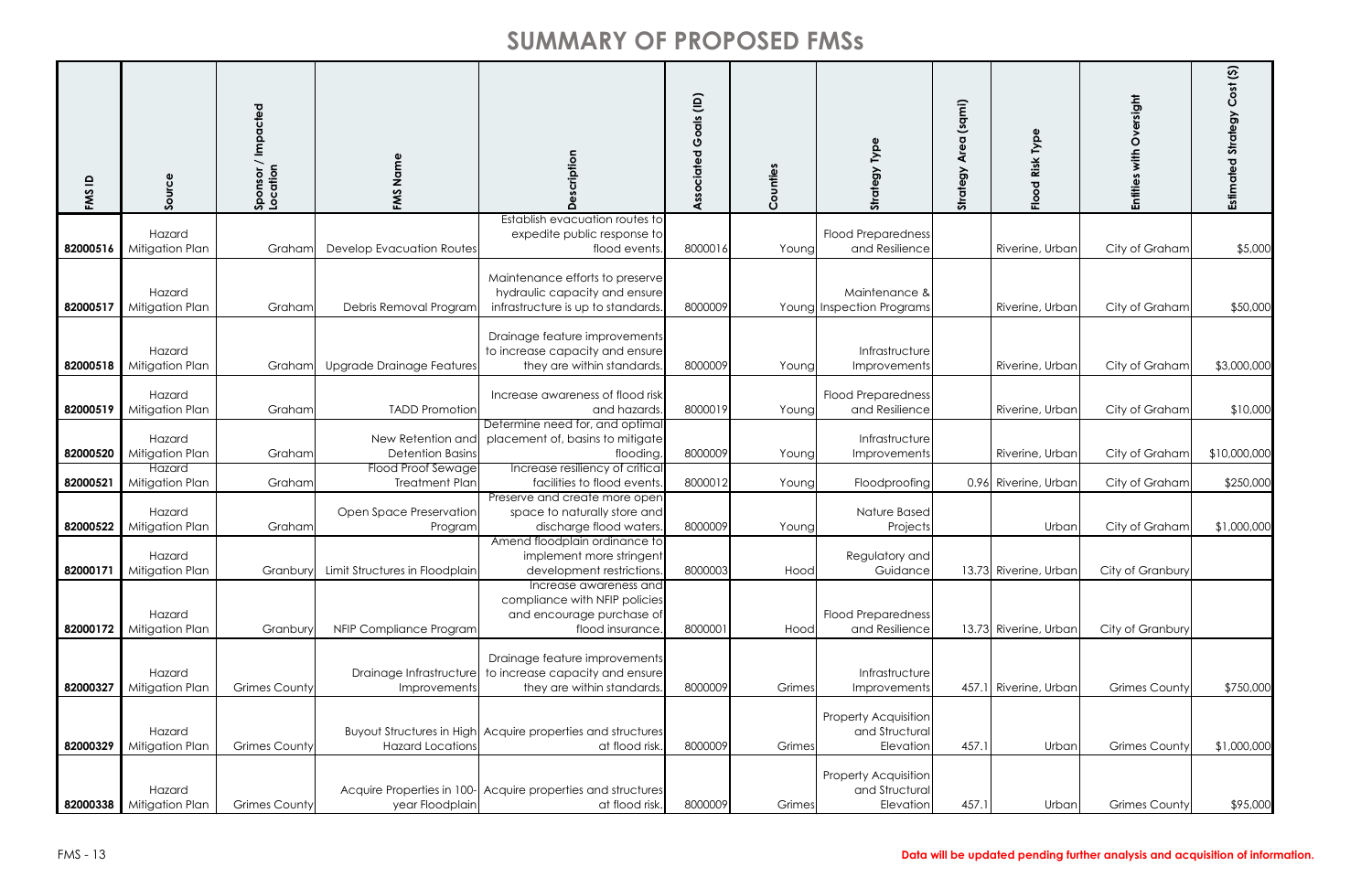| $\mathbf{a}$<br>FMS | Source                             | Sponsor / Impacted<br>Location | Name<br>FMS                                                             | cription                                                                                                                                | $\widehat{e}$<br>$\frac{2}{5}$<br>$\circ$<br>O<br>$\sigma$<br>ciate<br>$\circ$<br>◀ | Counties  | Type<br>Strategy                                           | (sqmi)<br><b>Are</b><br>egy<br>Strat | Type<br>Risk<br>უ<br>ბ<br>운 | Oversight<br>with<br><b>Entities</b> | $\mathfrak{S}$<br>Cost<br>Estimated Strategy |
|---------------------|------------------------------------|--------------------------------|-------------------------------------------------------------------------|-----------------------------------------------------------------------------------------------------------------------------------------|-------------------------------------------------------------------------------------|-----------|------------------------------------------------------------|--------------------------------------|-----------------------------|--------------------------------------|----------------------------------------------|
|                     |                                    |                                |                                                                         | Amend floodplain ordinance to                                                                                                           |                                                                                     |           |                                                            |                                      |                             |                                      |                                              |
| 82000873            | Hazard<br>Mitigation Plan          | <b>Grimes County</b>           | <b>Grimes County Floodplain</b><br>Ordinance Amendment                  | implement more stringent<br>development restrictions                                                                                    | 8000003                                                                             | Grimes    | Regulatory and<br>Guidance                                 |                                      | 457.1 Riverine, Urban       | <b>Grimes County</b>                 |                                              |
|                     |                                    |                                |                                                                         |                                                                                                                                         |                                                                                     |           |                                                            |                                      |                             |                                      |                                              |
|                     | Hazard                             |                                |                                                                         | Improvements to channel to                                                                                                              |                                                                                     |           | Infrastructure                                             |                                      |                             |                                      |                                              |
| 82000405            | Mitigation Plan<br>Hazard          | Groesbeck                      | <b>Expand Drainage Ditches</b><br>Public Outreach and                   | increase conveyance capacity<br>Increase awareness of flood risk                                                                        | 8000009                                                                             | Limestone | Improvements<br>Education and                              |                                      | Riverine, Urbar             | City of Groesbeck                    | \$75,000                                     |
| 82000406            | Mitigation Plan                    | Groesbeck                      | <b>Education of Flood Risks</b>                                         | and hazards                                                                                                                             | 8000019                                                                             | Limestone | Outreach                                                   |                                      | Riverine, Urbar             | City of Groesbeck                    | \$5,000                                      |
| 82000129            | Hazard<br>Mitigation Plan          | Gustine                        | NFIP Compliance Program                                                 | Increase awareness and<br>compliance with NFIP policies<br>and encourage purchase of<br>flood insurance.                                | 8000001                                                                             | Comanche  | <b>Flood Preparedness</b><br>and Resilience                |                                      | 0.91 Riverine, Urban        | City of Gustine                      | \$500                                        |
| 82000130            | Hazard<br>Mitigation Plan          | Gustine                        | <b>TADD Promotion</b>                                                   | Increase awareness of flood risk<br>and hazards.                                                                                        | 8000019                                                                             | Comanche  | <b>Flood Preparedness</b><br>and Resilience                |                                      | 0.91 Riverine, Urban        | City of Gustine                      |                                              |
|                     | Hazard<br>82000131 Mitigation Plan | Gustine                        | NFIP Compliance Program                                                 | Increase awareness and<br>compliance with NFIP policies<br>and encourage purchase of<br>flood insurance.                                | 8000001                                                                             | Comanche  | <b>Flood Preparedness</b><br>and Resilience                |                                      | 0.91 Riverine, Urban        | City of Gustine                      | \$100                                        |
| 82000439            | Hazard<br>Mitigation Plan          | Hallsburg                      | <b>Hazard Areas</b>                                                     | Buyout Homes in Flood Acquire properties and structures<br>at flood risk                                                                | 8000009                                                                             | McLennar  | <b>Property Acquisition</b><br>and Structural<br>Elevation |                                      | Urban                       | City of Hallsburg                    | \$100,000 per<br>structure                   |
| 82000440            | Hazard<br>Mitigation Plan          | Hallsburg                      | Elevate Homes in Flood<br><b>Hazard Areas</b>                           | Elevate structures at flood risk<br>above the BFE.                                                                                      | 8000009                                                                             | McLennan  | <b>Property Acquisition</b><br>and Structural<br>Elevation |                                      | Riverine, Urban             | City of Hallsburg                    | \$80,000 per<br>structure                    |
| 82000286            | Hazard<br>Mitigation Plan          | Hamilton                       | Drainage System<br>Maintenance Program<br><b>Regulation Prohibiting</b> | Maintenance efforts to preserve<br>hydraulic capacity and ensure<br>infrastructure is up to standards.<br>Amend floodplain ordinance to | 8000009                                                                             |           | Maintenance &<br>Hamilton Inspection Programs              |                                      | 3.55 Riverine, Urbar        | City of Hamilton                     | \$50,000                                     |
| 82000287            | Hazard<br>Mitigation Plan          | Hamilton                       | Dumping in Drainage<br>Infrastructure                                   | implement more stringent<br>development restrictions.                                                                                   | 8000003                                                                             | Hamilton  | Regulatory and<br>Guidance                                 |                                      | 3.55 Riverine, Urban        | City of Hamilton                     | \$5,000                                      |
| 82000279            | Hazard<br>Mitigation Plan          | <b>Hamilton County</b>         | <b>Flood Control Structure</b><br>Maintenance Program                   | Maintenance efforts to preserve<br>hydraulic capacity and ensure<br>infrastructure is up to standards.<br>Implementation of signage/    | 8000009                                                                             |           | Maintenance &<br>Hamilton Inspection Programs              |                                      | 837.4 Riverine, Urban       | <b>Hamilton County</b>               | \$20,000                                     |
| 82000280            | Hazard<br>Mitigation Plan          |                                | Hamilton County High Water Signs and Gates                              | barricades to notify public of<br>areas prone to flood risk.                                                                            | 8000019                                                                             | Hamilton  | <b>Flood Preparedness</b><br>and Resilience                |                                      | 837.4 Riverine, Urban       | <b>Hamilton County</b>               | \$100,000                                    |

### FMS - 14 **Data will be updated pending further analysis and acquisition of information.**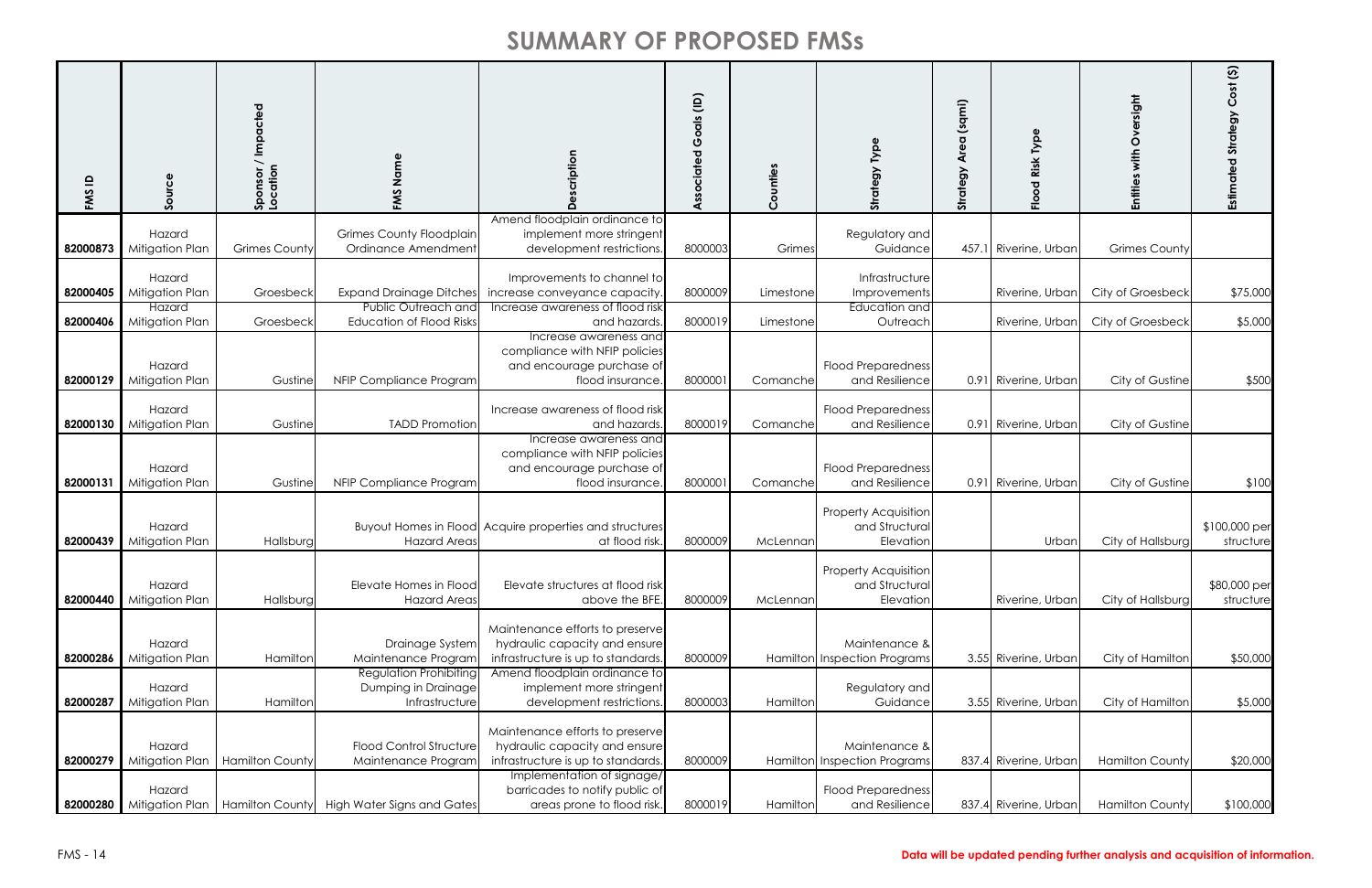| FMS ID   | Source                              | Sponsor / Impacted<br>Location    | FMS Nam                                                                   |                                                                                                                                         | Goals (ID)<br>Associated | Counties  | ĪУP<br>egy<br>ळ                                                 | (sqmi)<br>Area<br>Strategy | Typ<br>Risk<br>$\overline{8}$<br>$\frac{6}{5}$ | ersight<br>O<br>Entiti | $\widehat{\mathfrak{G}}$<br>$\mathbf C$<br>ଚ<br>ବ<br>Esti |
|----------|-------------------------------------|-----------------------------------|---------------------------------------------------------------------------|-----------------------------------------------------------------------------------------------------------------------------------------|--------------------------|-----------|-----------------------------------------------------------------|----------------------------|------------------------------------------------|------------------------|-----------------------------------------------------------|
| 82000281 | Hazard<br>Mitigation Plan           | <b>Hamilton County</b>            | <b>Creek Dam</b>                                                          | Electric Gates for Pecan Improve dam to reduce flood risk<br>downstream                                                                 | 8000009                  | Hamilton  | Infrastructure<br>Improvements                                  |                            | 837.4 Riverine, Urban                          | <b>Hamilton County</b> | \$100,000                                                 |
|          | Hazard                              |                                   | <b>Upgrade Low Water</b>                                                  | Improve low water crossings to                                                                                                          |                          |           | Infrastructure                                                  |                            |                                                |                        |                                                           |
| 82000283 |                                     | Mitigation Plan   Hamilton County | Crossings                                                                 | reduce flooding.                                                                                                                        | 8000007                  | Hamilton  | Improvements                                                    |                            | 837.4 Riverine, Urban                          | <b>Hamilton County</b> | \$100,000                                                 |
| 82000284 | Hazard<br>Mitigation Plan<br>Hazard | <b>Hamilton County</b>            | Drainage System<br>Maintenance Program<br><b>Construct Storm Drainage</b> | Maintenance efforts to preserve<br>hydraulic capacity and ensure<br>infrastructure is up to standards.<br>New infrastructure to improve | 8000009                  |           | Maintenance &<br>Hamilton Inspection Programs<br>Infrastructure |                            | 837.4 Riverine, Urban                          | <b>Hamilton County</b> | \$50,000                                                  |
| 82000568 | Mitigation Plan                     | Hearne                            | Infrastructure                                                            | drainage conditions.                                                                                                                    | 8000009                  | Robertson | Improvements                                                    |                            | Riverine, Urban                                | City of Hearne         | \$1,000,000                                               |
| 82000569 | Hazard<br>Mitigation Plan           | Hearne                            | Portable Flood Pumps                                                      | Purchase portable flood pumps<br>to be used where most needed<br>in flood events.                                                       | 8000009                  | Robertson | <b>Flood Preparedness</b><br>and Resilience                     |                            | Riverine, Urban                                | City of Hearne         | \$250,000                                                 |
| 82000441 | Hazard<br>Mitigation Plan           | Hewitt                            | <b>Hazard Areas</b>                                                       | Buyout Homes in Flood Acquire properties and structures<br>at flood risk.                                                               | 8000009                  | McLennan  | <b>Property Acquisition</b><br>and Structural<br>Elevation      |                            | Urban                                          | City of Hewitt         | \$100,000 per<br>structure                                |
| 82000442 | Hazard<br>Mitigation Plan           | Hewitt                            | Elevate Homes in Flood<br><b>Hazard Areas</b>                             | Elevate structures at flood risk<br>above the BFE.                                                                                      | 8000009                  | McLennan  | <b>Property Acquisition</b><br>and Structural<br>Elevation      |                            | Riverine, Urban                                | City of Hewitt         | \$80,000 per<br>structure                                 |
| 82000289 | Hazard<br>Mitigation Plan           | Hico                              | Improvements                                                              | Drainage feature improvements<br>Drainage System to increase capacity and ensure<br>they are within standards.                          | 8000009                  | Hamilton  | Infrastructure<br>Improvements                                  |                            | 1.41 Riverine, Urban                           | City of Hico           | \$250,000                                                 |
| 82000340 | Hazard<br>Mitigation Plan           | <b>Hill County</b>                | Debris Removal Program                                                    | Maintenance efforts to preserve<br>hydraulic capacity and ensure<br>infrastructure is up to standards.<br>Increase awareness and        | 8000009                  |           | Maintenance &<br>Hill Inspection Programs                       |                            | 665.4 Riverine, Urban                          | <b>Hill County</b>     | \$20,000                                                  |
| 82000341 | Hazard<br>Mitigation Plan           | <b>Hill County</b>                | NFIP Awareness Campaign                                                   | compliance with NFIP policies<br>and encourage purchase of<br>flood insurance.                                                          | 8000001                  | Hill      | <b>Flood Preparedness</b><br>and Resilience                     |                            | 665.4 Riverine, Urban                          | <b>Hill County</b>     | \$5,000                                                   |
| 82000342 | Hazard<br>Mitigation Plan           | <b>Hill County</b>                | Improve & Flood Proof<br><b>Critical Facilities</b>                       | Increase resiliency of critical<br>facilities to flood events.                                                                          | 8000012                  | Hill      | Floodproofing                                                   |                            | 665.4 Riverine, Urban                          | <b>Hill County</b>     | \$500,000                                                 |
| 82000343 | Hazard<br>Mitigation Plan<br>Hazard | <b>Hill County</b>                | Open Space Preservation<br>Program<br>Improve & Flood Proof               | Preserve and create more open<br>space to naturally store and<br>discharge flood waters.<br>Increase resiliency of critical             | 8000009                  | Hill      | Nature Based<br>Projects                                        | 665.4                      | Urban                                          | <b>Hill County</b>     | \$120,000                                                 |
|          | 82000351   Mitigation Plan          | Hillsboro                         | <b>Critical Facilities</b>                                                | facilities to flood events.                                                                                                             | 8000012                  | Hill      | Floodproofing                                                   |                            | 10.45 Riverine, Urban                          | City of Hillsboro      | \$500,000                                                 |

### FMS - 15 **Data will be updated pending further analysis and acquisition of information.**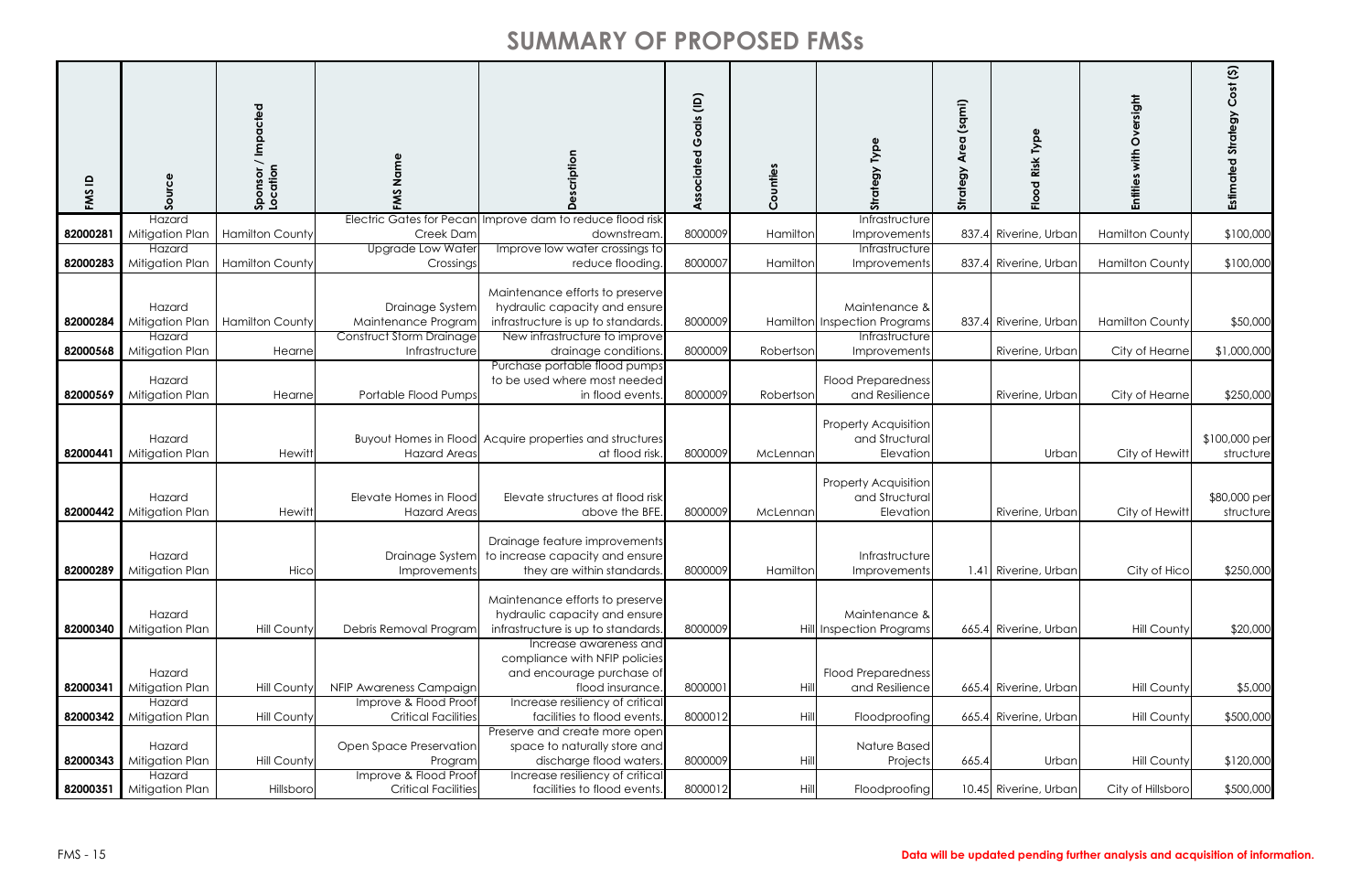| FMS ID   | Source                              | Sponsor / Impacted<br>Location | FMS Nam                                              | scription                                                                                                                                         | Goals (ID)<br>Associated | ounties<br>Ŭ | Strategy Type                                    | (sqmi)<br>Area<br>Strategy | Type<br>Risk<br>$\overline{Q}$<br>운 | with Oversight<br><b>Entities</b> | Cost (5)<br>Estimated Strategy |
|----------|-------------------------------------|--------------------------------|------------------------------------------------------|---------------------------------------------------------------------------------------------------------------------------------------------------|--------------------------|--------------|--------------------------------------------------|----------------------------|-------------------------------------|-----------------------------------|--------------------------------|
| 82000352 | Hazard<br>Mitigation Plan           | Hillsboro                      | Open Space Preservation<br>Program                   | Preserve and create more open<br>space to naturally store and<br>discharge flood waters.                                                          | 8000009                  | Hill         | Nature Based<br>Projects                         | 10.45                      | Urban                               | City of Hillsboro                 | \$50,000                       |
| 82000251 | Hazard<br>Mitigation Plan           | Holland                        | <b>Storm Drainage</b><br>Maintenance                 | Maintenance efforts to preserve<br>hydraulic capacity and ensure<br>infrastructure is up to standards.                                            | 8000009                  |              | Maintenance &<br><b>Bell Inspection Programs</b> |                            | 1.75 Riverine, Urban                | City of Holland                   | \$10,000                       |
| 82000252 | Hazard<br>Mitigation Plan           | Holland                        | Drainage Infrastructure<br>Improvements              | Drainage feature improvements<br>to increase capacity and ensure<br>they are within standards.                                                    | 8000009                  | Bell         | Infrastructure<br>Improvements                   |                            | 1.75 Riverine, Urban                | City of Holland                   | \$200,000                      |
| 82000179 | Hazard<br>Mitigation Plan<br>Hazard | <b>Hood County</b>             | <b>Hood County Regional</b><br>Drainage Improvements | Drainage feature improvements<br>to increase capacity and ensure<br>they are within standards.<br>Increase awareness of flood risk                | 8000009                  | Hood         | Infrastructure<br>Improvements<br>Education and  |                            | 439.1 Riverine, Urban               | <b>Hood County</b>                | \$1,000,000                    |
| 82000180 | Mitigation Plan                     | <b>Hood County</b>             | <b>Resident Education</b>                            | and hazards.                                                                                                                                      | 8000019                  | Hood         | Outreach                                         |                            | 439.1 Riverine, Urban               | <b>Hood County</b>                | \$1,000                        |
| 82000608 | Hazard<br>Mitigation Plan           | Hutto                          | NFIP and CRS Compliance                              | Increase awareness and<br>compliance with NFIP policies<br>and encourage purchase of<br>flood insurance.                                          | 8000001                  | Williamson   | <b>Flood Preparedness</b><br>and Resilience      |                            | Riverine, Urban                     | City of Hutto                     | \$10,000                       |
| 82000932 | <b>Flood Protection</b><br>Plan     | Hutto                          | System Program                                       | Incentivize new development to<br>maintain existing floodplains and<br>Join Community Rating lower premiums for residents with<br>NFIP insurance. | 8000003                  | Williamson   | Regulatory and<br>Guidance                       |                            | Riverine, Urban                     | City of Hutto                     |                                |
| 82000933 | Flood Protection<br>Plan            | Hutto                          | Acquire Flood Prone Land                             | Dedicate acquired,<br>undeveloped land to open<br>space areas to prevent<br>development.                                                          | 8000009                  | Williamson   | <b>Flood Preparedness</b><br>and Resilience      |                            | Riverine, Urban                     | City of Hutto                     |                                |
| 82000353 | Hazard<br>Mitigation Plan           | Itasca                         | Improve & Flood Proof<br><b>Critical Facilities</b>  | Increase resiliency of critical<br>facilities to flood events.                                                                                    | 8000012                  | Hill         | Floodproofing                                    |                            | 2.11 Riverine, Urban                | City of Itasca                    | \$500,000                      |
| 82000485 | Hazard<br>Mitigation Plan           | Jack County                    | Upgrade Drainage Features                            | Drainage feature improvements<br>to increase capacity and ensure<br>they are within standards.<br>Amend floodplain ordinance to                   | 8000009                  | Jack         | Infrastructure<br>Improvements                   |                            | 262 Riverine, Urban                 | Jack County                       | \$3,000,000                    |
| 82000486 | Hazard<br>Mitigation Plan           | Jack County                    | Get NWS StormReady<br>Certified                      | implement more stringent<br>development restrictions.                                                                                             | 8000003                  | Jack         | Regulatory and<br>Guidance                       |                            | 262 Riverine, Urban                 | Jack County                       | \$10,000                       |

### FMS - 16 **Data will be updated pending further analysis and acquisition of information.**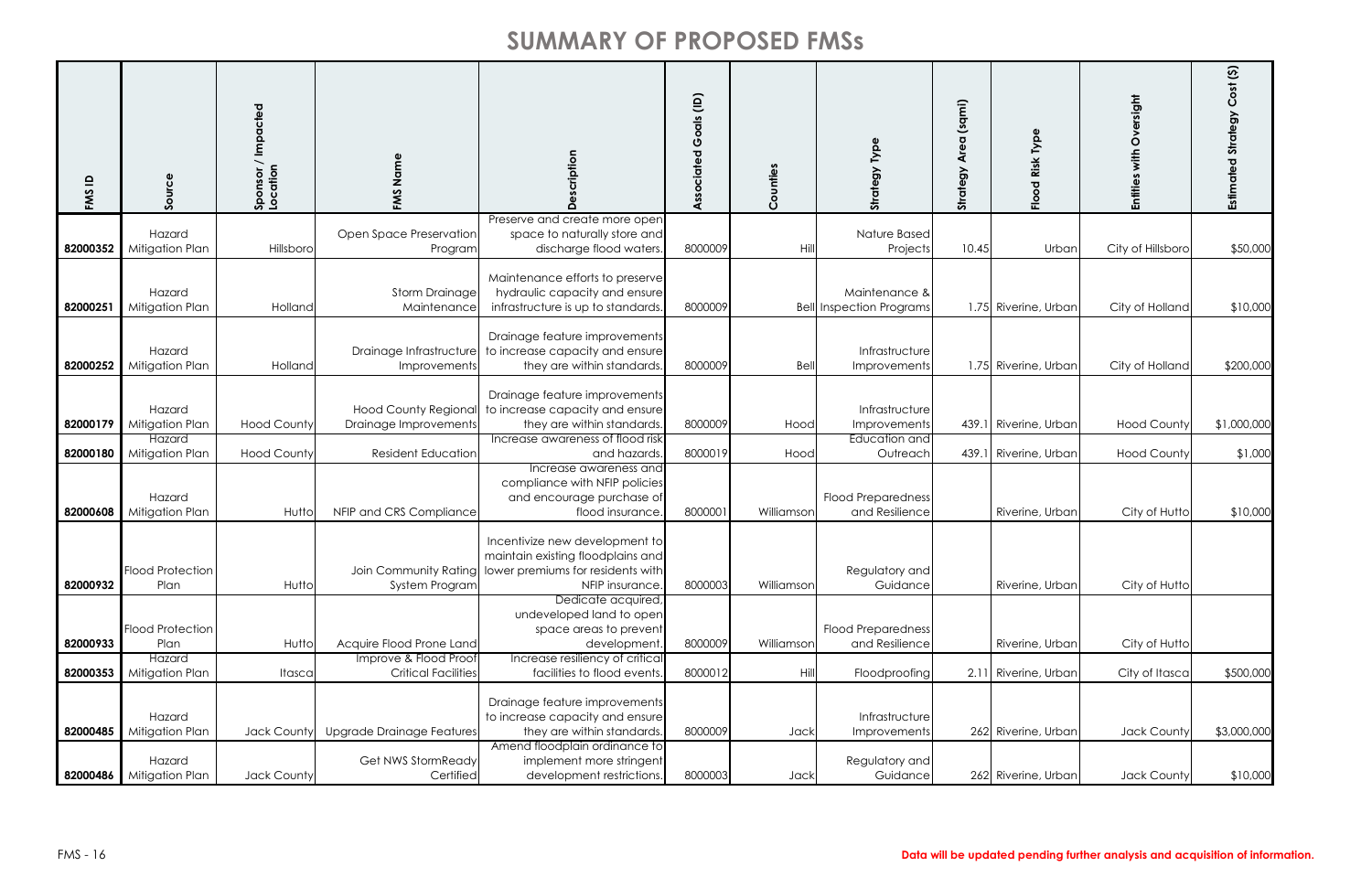| FMS ID   | Source                               | Sponsor / Impacted<br>Location | FMS Name                                          |                                                                                                                | Goals (ID)<br>Associated | unties<br>$\circ$<br>Õ | egy Type<br>Strate                                         | (sqmi)<br>Area<br><b>Strategy</b> | Type<br>Risk<br>$\overline{8}$<br>은 | Oversight<br>with<br><b>Entities</b> | $\mathfrak{S}$<br>Cost<br>Strategy<br>Estimated |
|----------|--------------------------------------|--------------------------------|---------------------------------------------------|----------------------------------------------------------------------------------------------------------------|--------------------------|------------------------|------------------------------------------------------------|-----------------------------------|-------------------------------------|--------------------------------------|-------------------------------------------------|
| 82000487 | Hazard<br>Mitigation Plan            | Jack County                    | On-Site Retention Basin<br>Program                | Determine need for, and optimal<br>placement of, basins to mitigate<br>flooding.                               | 8000009                  | Jack                   | Infrastructure<br>Improvements                             |                                   | 262 Riverine, Urban                 | <b>Jack County</b>                   | \$5,000                                         |
| 82000488 | Hazard<br>Mitigation Plan            | Jack County                    | <b>Develop Evacuation Routes</b>                  | Establish evacuation routes to<br>expedite public response to<br>flood events.                                 | 8000016                  | Jack                   | <b>Flood Preparedness</b><br>and Resilience                |                                   | 262 Riverine, Urban                 | <b>Jack County</b>                   | \$5,000                                         |
| 82000489 | Hazard<br>Mitigation Plan            | Jack County                    | Debris Removal Program                            | Maintenance efforts to preserve<br>hydraulic capacity and ensure<br>infrastructure is up to standards          | 8000009                  |                        | Maintenance &<br>Jack Inspection Programs                  |                                   | 262 Riverine, Urban                 | Jack County                          | \$50,000                                        |
| 82000490 | Hazard<br>Mitigation Plan            | Jack County                    | Mitigation                                        | Repetitive Loss Structure Acquire properties and structures<br>at flood risk                                   | 8000009                  | Jack                   | <b>Property Acquisition</b><br>and Structural<br>Elevation |                                   | 262 Riverine, Urban                 | Jack County                          | \$1,000,000                                     |
| 82000491 | Hazard<br>Mitigation Plan            | Jack County                    | Join Community Rating<br>System Program           | Amend floodplain ordinance to<br>implement more stringent<br>development restrictions                          | 8000003                  | Jack                   | Regulatory and<br>Guidance                                 |                                   | 262 Riverine, Urban                 | Jack County                          | \$5,000                                         |
|          | Hazard<br>82000492   Mitigation Plan | Jack County                    | Implement<br>Erosion/Sedimentation<br>Regulations | Amend floodplain ordinance to<br>implement more stringent<br>development restrictions                          | 8000003                  | Jack                   | Regulatory and<br>Guidance                                 | 262                               | Riverine                            | Jack County                          | \$5,000                                         |
|          | Hazard<br>82000493   Mitigation Plan |                                | Jack County   NFIP Awareness Campaign             | Increase awareness and<br>compliance with NFIP policies<br>and encourage purchase of<br>flood insurance.       | 8000001                  | Jack                   | <b>Flood Preparedness</b><br>and Resilience                |                                   | 262 Riverine, Urban                 | Jack County                          | \$8,000                                         |
| 82000494 | Hazard<br>Mitigation Plan            | Jack County                    | <b>TADD Promotion</b>                             | Increase awareness of flood risk<br>and hazards.                                                               | 8000019                  | Jack                   | <b>Flood Preparedness</b><br>and Resilience                |                                   | 262 Riverine, Urban                 | Jack County                          | \$10,000                                        |
| 82000935 | <b>Flood Protection</b><br>Plan      | Jarrell                        | <b>Property Protection</b>                        | Reduce repetitive losses through<br>construction mitigation or by<br>making at risk properties green<br>space. | 8000009                  | Williamson             | <b>Property Acquisition</b><br>and Structural<br>Elevation |                                   | Urban                               | City of Jarrell                      |                                                 |
| 82000360 | Hazard<br>Mitigation Plan            | Johnson County                 | Debris Removal Program                            | Maintenance efforts to preserve<br>hydraulic capacity and ensure<br>infrastructure is up to standards.         | 8000009                  |                        | Maintenance &<br>Johnson Inspection Programs               |                                   | 374 Riverine, Urban                 | Johnson County                       |                                                 |
|          | Hazard<br>82000367 Mitigation Plan   | Joshua                         | Debris Removal Program                            | Maintenance efforts to preserve<br>hydraulic capacity and ensure<br>infrastructure is up to standards.         | 8000009                  |                        | Maintenance &<br>Johnson Inspection Programs               |                                   | 9.22 Riverine, Urban                | City of Joshua                       |                                                 |

#### FMS - 17 **Data will be updated pending further analysis and acquisition of information.**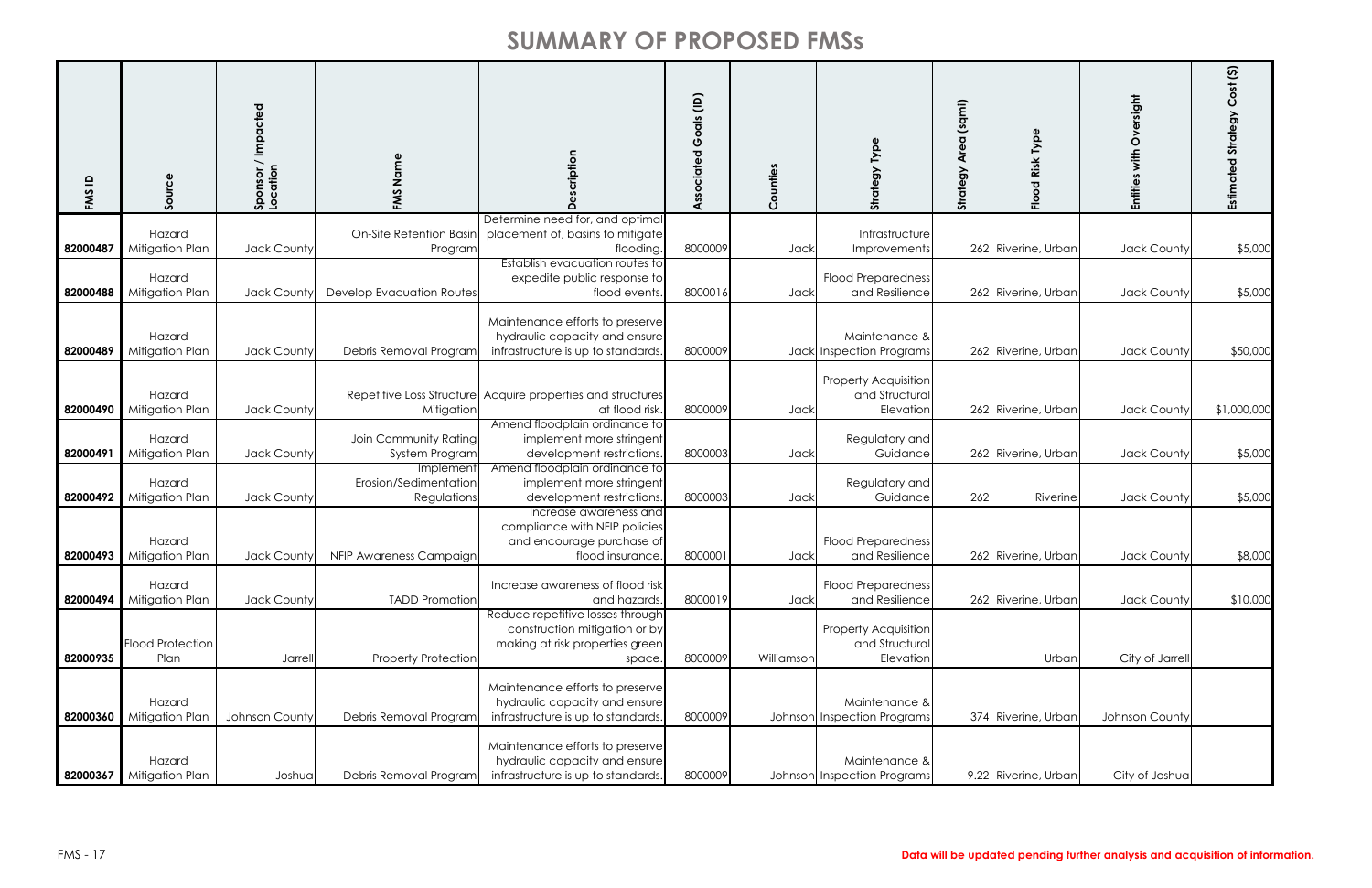| FMS ID   | Source                              | Impacted<br>Sponsor /<br>Location | Name<br>FMS                                                           | escription<br>≏                                                                                                               | $\widehat{\Xi}$<br>oals<br>Ô<br>ciated<br>O | Counties  | Strategy Type                                              | (sqmi)<br>Are<br>egy<br>Strat | <b>Flood Risk Type</b> | Entities with Oversight  | $\widehat{\mathfrak{S}}$<br><b>Estimated Strategy Cost</b> |
|----------|-------------------------------------|-----------------------------------|-----------------------------------------------------------------------|-------------------------------------------------------------------------------------------------------------------------------|---------------------------------------------|-----------|------------------------------------------------------------|-------------------------------|------------------------|--------------------------|------------------------------------------------------------|
| 82000253 | Hazard<br>Mitigation Plan           | Killeen                           | Drainage Infrastructure<br>Improvements                               | Drainage feature improvements<br>to increase capacity and ensure<br>they are within standards.                                | 8000009                                     | Bell      | Infrastructure<br>Improvements                             |                               | 54.05 Riverine, Urban  | City of Killeer          | \$1,000,000                                                |
| 82000254 | Hazard<br>Mitigation Plan<br>Hazard | Killeen                           | Automated High-Water<br><b>Warning Signs</b><br>Improve & Flood Proof | Implementation of signage/<br>barricades to notify public of<br>areas prone to flood risk.<br>Increase resiliency of critical | 8000016                                     | Bell      | <b>Flood Preparedness</b><br>and Resilience                |                               | 54.05 Riverine, Urban  | City of Killeer          | \$225,000                                                  |
| 82000407 | Mitigation Plan                     | Kosse                             | <b>Critical Facilities</b>                                            | facilities to flood events                                                                                                    | 8000012                                     | Limestone | Floodproofing                                              |                               | Riverine, Urban        | City of Kosse            | \$500,000                                                  |
| 82000408 | Hazard<br>Mitigation Plan           | Kosse                             | Automated Floodgates                                                  | Implementation of automated<br>gates to block public from areas<br>prone to flood risk                                        | 8000016                                     | Limestone | <b>Flood Preparedness</b><br>and Resilience                |                               | Riverine, Urban        | City of Kosse            |                                                            |
| 82000231 | Hazard<br>Mitigation Plan           | Kurten                            | Mitigation                                                            | Repetitive Loss Structure Acquire properties and structures<br>at flood risk.                                                 | 8000009                                     | Brazos    | <b>Property Acquisition</b><br>and Structural<br>Elevation |                               | 4.09 Riverine, Urban   | City of Kurten           | \$50,000-<br>\$100,000                                     |
| 82000443 | Hazard<br>Mitigation Plan           | Lacy Lakeview                     | Hazard Areas                                                          | Buyout Homes in Flood Acquire properties and structures<br>at flood risk.                                                     | 8000009                                     | McLennan  | Property Acquisition<br>and Structural<br>Elevation        |                               | Urban                  | City of Lacy<br>Lakeview | \$100,000 per<br>structure                                 |
| 82000444 | Hazard<br>Mitigation Plan           | Lacy Lakeview                     | Elevate Homes in Flood<br><b>Hazard Areas</b>                         | Elevate structures at flood risk<br>above the BFE                                                                             | 8000009                                     | McLennan  | <b>Property Acquisition</b><br>and Structural<br>Elevation |                               | Riverine, Urban        | City of Lacy<br>Lakeview | \$80,000 per<br>structure                                  |
| 82000445 | Hazard<br>Mitigation Plan           | Lacy Lakeview                     | Require 2-ft Freeboard in<br>Ordinance                                | Amend floodplain ordinance to<br>implement more stringent<br>development restrictions                                         | 8000003                                     | McLennan  | Regulatory and<br>Guidance                                 |                               | Riverine, Urban        | City of Lacy<br>Lakeview |                                                            |
| 82000446 | Hazard<br>Mitigation Plan           | Lacy Lakeview                     | Prohibit Fill in Floodplains                                          | Amend floodplain ordinance to<br>implement more stringent<br>development restrictions                                         | 8000003                                     | McLennan  | Regulatory and<br>Guidance                                 |                               | Riverine, Urban        | City of Lacy<br>Lakeview |                                                            |
| 82000375 | Hazard<br>Mitigation Plan           | Lampasas                          | <b>Public Awareness for</b><br>Dam/Levee Failures                     | Increase awareness of flood risk<br>and hazards.                                                                              | 8000019                                     | Lampasas  | Education and<br>Outreach                                  |                               | 7.33 Riverine, Urban   | City of Lampasas         | \$10,000                                                   |
| 82000376 | Hazard<br>Mitigation Plan           | Lampasas                          | Update Levee Maintenance<br>Guidance with USACE                       | Amend floodplain ordinance to<br>implement more stringent<br>development restrictions                                         | 8000003                                     | Lampasas  | <b>Flood Preparedness</b><br>and Resilience                |                               | 7.33 Riverine, Urban   | City of Lampasas         | \$10,000                                                   |
| 82000377 | Hazard<br>Mitigation Plan           | Lampasas                          | Low Water Crossing Signs                                              | Implementation of signage/<br>barricades to notify public of<br>areas prone to flood risk                                     | 8000019                                     | Lampasas  | <b>Flood Preparedness</b><br>and Resilience                |                               | 7.33 Riverine, Urban   | City of Lampasas         | \$100,000                                                  |
| 82000369 | Hazard<br>Mitigation Plan           | Lampasas<br>County                | <b>Public Awareness for</b><br>Dam/Levee Failures                     | Increase awareness of flood risk<br>and hazards.                                                                              | 8000019                                     | Lampasas  | Education and<br>Outreach                                  |                               | 562.2 Riverine, Urban  | Lampasas County          | \$10,000                                                   |

### FMS - 18 **Data will be updated pending further analysis and acquisition of information.**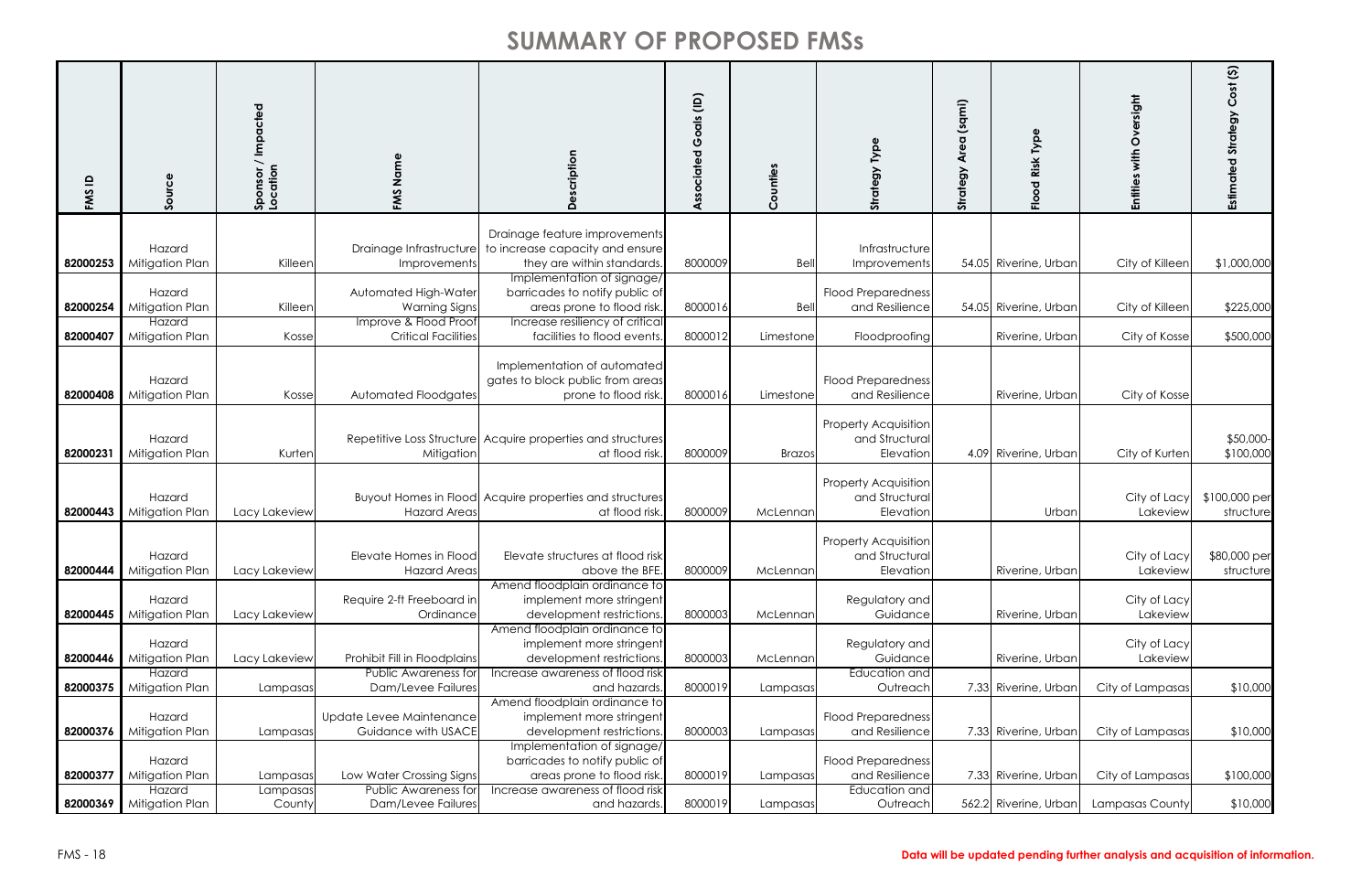| $\mathbf{a}$<br>FMS | Source                                       | / Impacted<br>Sponsor /<br>Location | FMS Name                                         | escription<br>$\Omega$                                                                                                          | Goals (ID)<br>Associated | Counties    | Strategy Type                                              | (sqmi)<br>Area<br>Strategy | Typ<br>Flood Risk     | Oversight<br>Entities with | $\mathfrak{S}$<br>Strategy<br>Estimated |
|---------------------|----------------------------------------------|-------------------------------------|--------------------------------------------------|---------------------------------------------------------------------------------------------------------------------------------|--------------------------|-------------|------------------------------------------------------------|----------------------------|-----------------------|----------------------------|-----------------------------------------|
| 82000370            | Hazard<br>Mitigation Plan                    | Lampasas<br>County                  |                                                  | Monitor dam to ensure<br>Dam/Levee Annual Review improvements are not necessary                                                 | 8000009                  |             | Maintenance &<br>Lampasas Inspection Programs              |                            | 562.2 Riverine, Urban | Lampasas County            | \$10,000                                |
| 82000371            | Hazard<br>Mitigation Plan                    | Lampasas<br>County                  | Drainage Improvements<br>along CR1139            | Drainage feature improvements<br>to increase capacity and ensure<br>they are within standards.                                  | 8000009                  | Lampasas    | Infrastructure<br>Improvements                             |                            | 4.56 Riverine, Urban  | Lampasas County            | \$10,000                                |
|                     | Hazard<br>82000372 Mitigation Plan<br>Hazard | Lampasas<br>County                  | Drainage Improvements<br>along CR4450            | Drainage feature improvements<br>to increase capacity and ensure<br>they are within standards.<br>New infrastructure to improve | 8000009                  | Lampasas    | Infrastructure<br>Improvements<br>Infrastructure           |                            | 1.69 Riverine, Urban  | Lampasas County            | \$10,000                                |
| 82000373            | Mitigation Plan                              | Lampasas                            | County Install Curbing and Drainage              | drainage conditions.                                                                                                            | 8000009                  | Lampasas    | Improvements                                               |                            | 562.2 Riverine, Urban | Lampasas County            | \$100,000                               |
| 82000374            | Hazard<br>Mitigation Plan                    | Lampasas<br>County                  | Debris Removal Program                           | Maintenance efforts to preserve<br>hydraulic capacity and ensure<br>infrastructure is up to standards.                          | 8000009                  |             | Maintenance &<br>Lampasas Inspection Programs              |                            | 562.2 Riverine, Urban | Lampasas County            | \$100,000                               |
| 82000937            | <b>Flood Protection</b><br>Plan              | Leander                             | Property Buyout Program for<br>Flood-Prone Areas | <b>Buyout any Severe Repetitive</b><br>Loss or Greater Savings structures<br>in Leander.                                        | 8000009                  | Williamson  | <b>Property Acquisition</b><br>and Structural<br>Elevation |                            | Urban                 | City of Leander            |                                         |
| 82000938            | <b>Flood Protection</b><br>Plan              | Leander                             | <b>Automated Barriers</b>                        | Install low water crossing<br>automated barriers and warning<br>signs.                                                          | 8000007                  | Williamson! | <b>Flood Preparedness</b><br>and Resilience                |                            | Riverine, Urban       | City of Leander            |                                         |
| 82000387            | Hazard<br>Mitigation Plan                    | Lee County                          | Repetitive Losses                                | Voluntary Buyout of Acquire properties and structures<br>at flood risk.                                                         | 8000009                  | Lee         | <b>Property Acquisition</b><br>and Structural<br>Elevation |                            | 531.8 Riverine, Urban | Lee County                 | \$2,000,000                             |
| 82000390            | Hazard<br>Mitigation Plan                    | Leon County                         | Drainage Infrastructure<br>Improvements          | Drainage feature improvements<br>to increase capacity and ensure<br>they are within standards.                                  | 8000009                  | Leon        | Infrastructure<br>Improvements                             |                            | 270.2 Riverine, Urban | Leon County                | \$1,000,000                             |
| 82000391            | Hazard<br>Mitigation Plan                    | Leon County                         | Portable Flood Pumps                             | Purchase portable flood pumps<br>to be used where most needed<br>in flood events.                                               | 8000009                  | Leon        | <b>Flood Preparedness</b><br>and Resilience                |                            | 270.2 Riverine, Urban | Leon County                | \$100,000                               |
| 82000392            | Hazard<br>Mitigation Plan                    | Leon County                         | <b>Flood Warning Signs</b>                       | Implementation of signage/<br>barricades to notify public of<br>areas prone to flood risk.                                      | 8000019                  | Leon        | <b>Flood Preparedness</b><br>and Resilience                |                            | 270.2 Riverine, Urban | Leon County                | \$1,000,000                             |
|                     | Hazard<br>82000394 Mitigation Plan           | Leon County                         | Mandate Freeboard on<br>Structures               | Amend floodplain ordinance to<br>implement more stringent<br>development restrictions.                                          | 8000003                  | Leon        | Regulatory and<br>Guidance                                 |                            | 270.2 Riverine, Urban | Leon County                | \$10,000                                |

#### FMS - 19 **Data will be updated pending further analysis and acquisition of information.**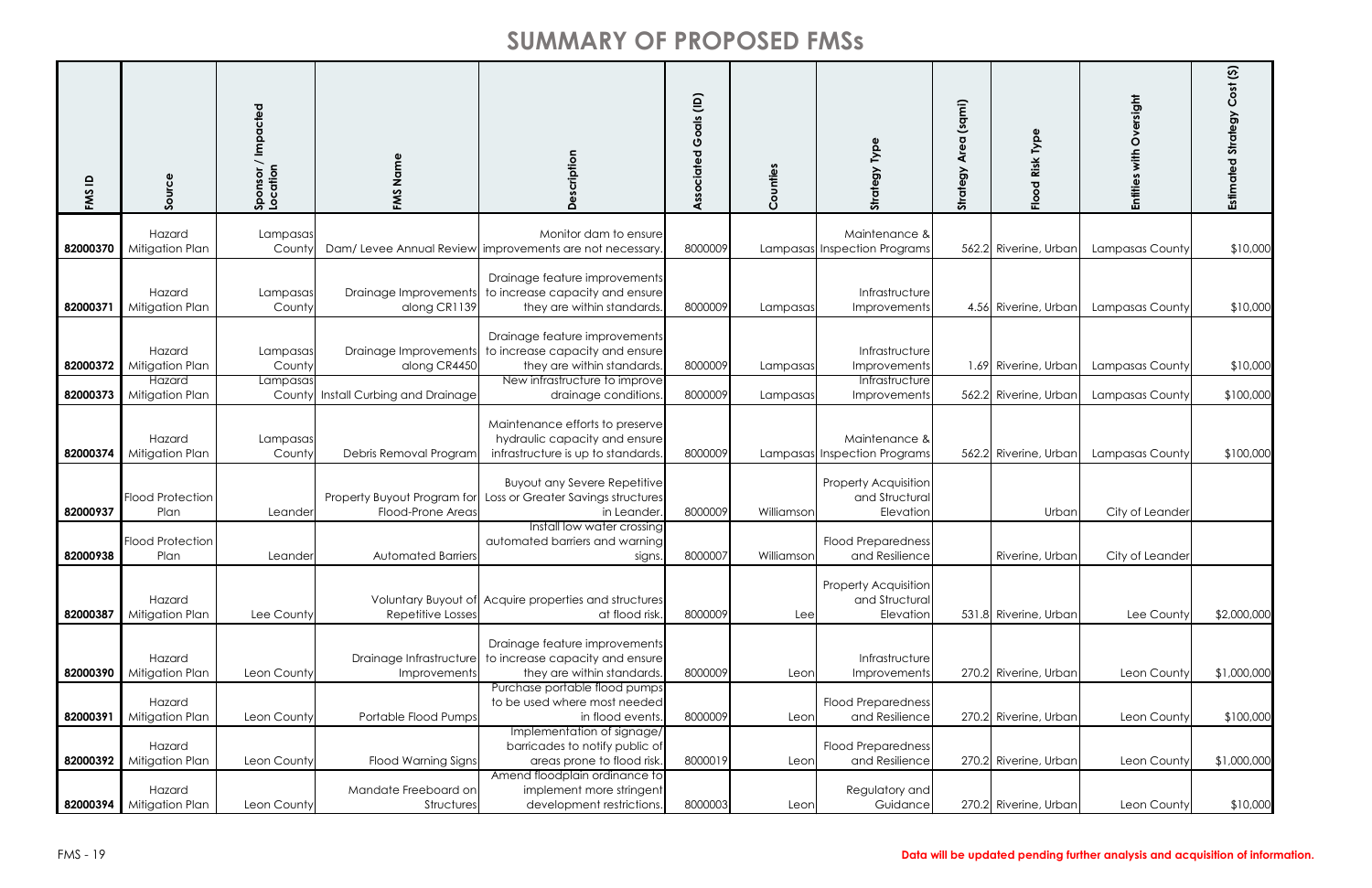| FMS ID   | Source                    | Sponsor / Impacted<br>Location | FMS Name                                            | cription                                                                                                 | Goals (ID)<br>Associated | Counties  | ĪУP<br>egy<br>Strat                                        | (sqmi)<br>Area<br>Strategy | Typ<br>Risk<br>$\overline{8}$<br>은 | ersight<br>O<br>with<br>Entities | $\overline{\mathfrak{S}}$<br>$\mathbf C$<br>Estir |
|----------|---------------------------|--------------------------------|-----------------------------------------------------|----------------------------------------------------------------------------------------------------------|--------------------------|-----------|------------------------------------------------------------|----------------------------|------------------------------------|----------------------------------|---------------------------------------------------|
| 82000395 | Hazard<br>Mitigation Plan | Leon County                    | Restrict Development in High<br><b>Hazard Areas</b> | Amend floodplain ordinance to<br>implement more stringent<br>development restrictions.                   | 8000003                  | Leon      | Regulatory and<br>Guidance                                 |                            | 270.2 Riverine, Urban              | Leon County                      | \$10,000                                          |
| 82000447 | Hazard<br>Mitigation Plan | Leroy                          | <b>Hazard Areas</b>                                 | Buyout Homes in Flood Acquire properties and structures<br>at flood risk.                                | 8000009                  | McLennan  | <b>Property Acquisition</b><br>and Structural<br>Elevation |                            | Urban                              | City of Leroy                    | \$100,000 per<br>structure                        |
| 82000448 | Hazard<br>Mitigation Plan | Leroy                          | Elevate Homes in Flood<br><b>Hazard Areas</b>       | Elevate structures at flood risk<br>above the BFE.                                                       | 8000009                  | McLennan  | <b>Property Acquisition</b><br>and Structural<br>Elevation |                            | Riverine, Urban                    | City of Leroy                    | \$80,000 per<br>structure                         |
| 82000389 | Hazard<br>Mitigation Plan | Lexington                      | Drainage System<br>Maintenance Program              | Maintenance efforts to preserve<br>hydraulic capacity and ensure<br>infrastructure is up to standards.   | 8000009                  |           | Maintenance &<br>Lee Inspection Programs                   |                            | 1.24 Riverine, Urban               | City of Lexington                | \$100,000                                         |
| 82000400 | Hazard<br>Mitigation Plan | Limestone<br>County            | Debris Removal Program                              | Maintenance efforts to preserve<br>hydraulic capacity and ensure<br>infrastructure is up to standards.   | 8000009                  |           | Maintenance &<br>Limestone Inspection Programs             |                            | Riverine, Urban                    | <b>Limestone County</b>          | \$20,000                                          |
| 82000401 | Hazard<br>Mitigation Plan | Limestone<br>County            | NFIP Awareness Campaign                             | Increase awareness and<br>compliance with NFIP policies<br>and encourage purchase of<br>flood insurance. | 8000001                  | Limestone | <b>Flood Preparedness</b><br>and Resilience                |                            | Riverine, Urban                    | Limestone County                 | \$5,000                                           |
| 82000402 | Hazard<br>Mitigation Plan | Limestone<br>County            | Improve & Flood Proof<br><b>Critical Facilities</b> | Increase resiliency of critical<br>facilities to flood events.                                           | 8000012                  | Limestone | Floodproofing                                              |                            | Riverine, Urban                    | Limestone County                 | \$500,000                                         |
| 82000173 | Hazard<br>Mitigation Plan | Lipan                          | <b>TADD Barrier Installation</b>                    | Increase awareness of flood risk<br>and hazards.                                                         | 8000019                  | Hood      | <b>Flood Preparedness</b><br>and Resilience                |                            | 1.05 Riverine, Urban               | City of Lipan                    | \$50,000                                          |
| 82000175 | Hazard<br>Mitigation Plan | Lipan                          | Roadside Ditch<br>Improvements                      | Improvements to channel to<br>increase conveyance capacity.                                              | 8000009                  | Hood      | Infrastructure<br>Improvements                             |                            | 1.05 Riverine, Urban               | City of Lipan                    | \$1,000,000                                       |
| 82000256 | Hazard<br>Mitigation Plan | Little River<br>Academy        | Drainage Infrastructure<br>Improvements             | Drainage feature improvements<br>to increase capacity and ensure<br>they are within standards.           | 8000009                  | Bell      | Infrastructure<br>Improvements                             |                            | 2.05 Riverine, Urban               | City of Little River<br>Academy  | \$1,000,000                                       |
| 82000257 | Hazard<br>Mitigation Plan | Little River<br>Academy        | Update Ordinance with<br>Higher Standards           | Amend floodplain ordinance to<br>implement more stringent<br>development restrictions.                   | 8000003                  | Bell      | Regulatory and<br>Guidance                                 |                            | 2.05 Riverine, Urban               | City of Little River<br>Academy  | \$5,000                                           |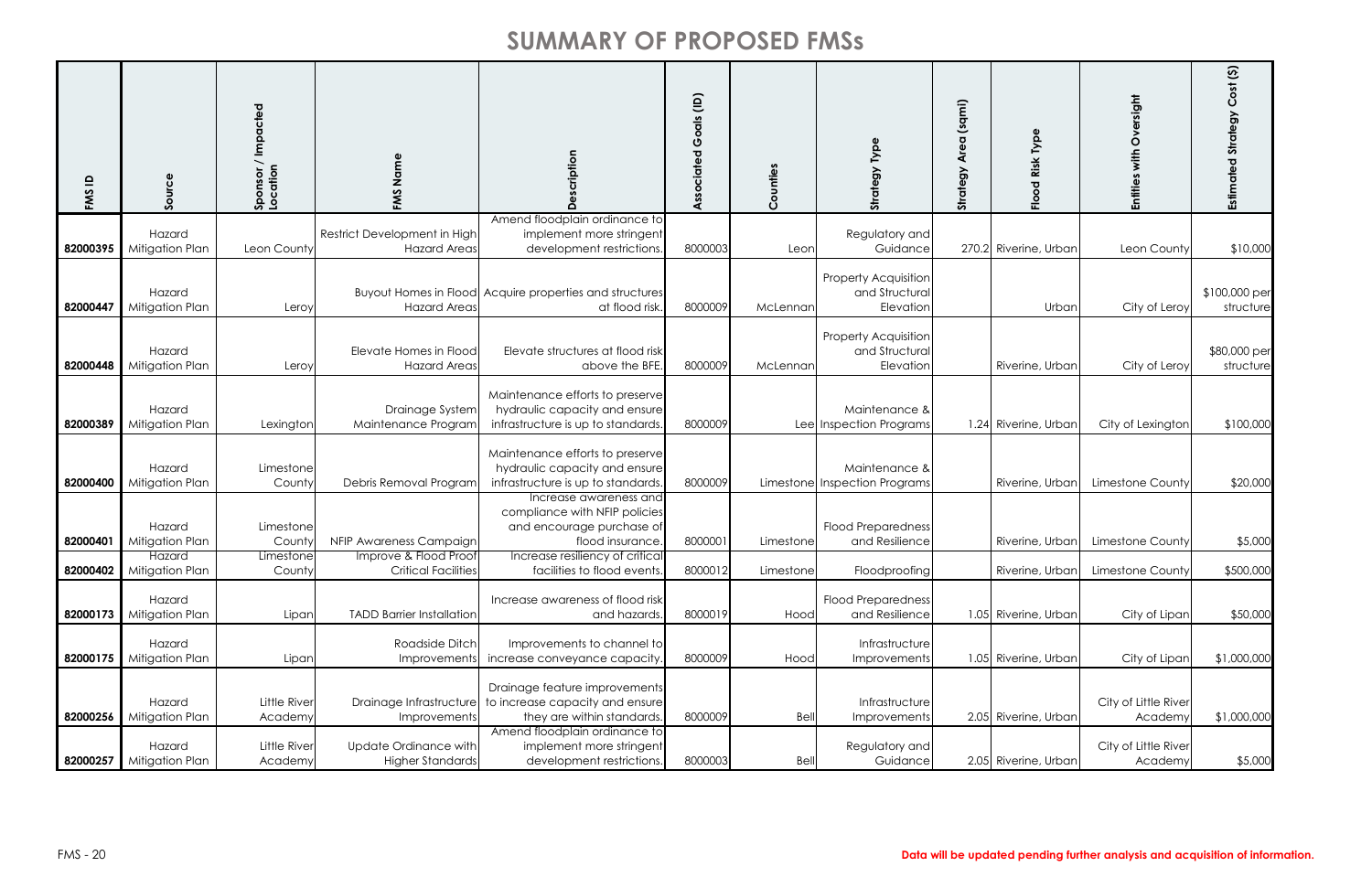| FMS ID   | Source                    | Sponsor / Impacted<br>Location | FMS Name                                            | Description                                                                                              | Goals (ID)<br>Associated | Counties | ĽЙ<br>egy<br>Strat                                         | (sqmi)<br>Area<br>Strategy | Type<br>od Risk<br>$\frac{8}{2}$ | ersight<br>Ó<br>with<br>Entities | $\widehat{\mathfrak{S}}$<br>Cost<br>egy<br>Estim |
|----------|---------------------------|--------------------------------|-----------------------------------------------------|----------------------------------------------------------------------------------------------------------|--------------------------|----------|------------------------------------------------------------|----------------------------|----------------------------------|----------------------------------|--------------------------------------------------|
| 82000449 | Hazard<br>Mitigation Plan | Lorena                         | <b>Hazard Areas</b>                                 | Buyout Homes in Flood Acquire properties and structures<br>at flood risk.                                | 8000009                  | McLennan | <b>Property Acquisition</b><br>and Structural<br>Elevation |                            | Urban                            | City of Lorena                   | \$100,000 per<br>structure                       |
| 82000450 | Hazard<br>Mitigation Plan | Lorena                         | Elevate Homes in Flood<br><b>Hazard Areas</b>       | Elevate structures at flood risk<br>above the BFE.                                                       | 8000009                  | McLennar | <b>Property Acquisition</b><br>and Structural<br>Elevation |                            | Riverine, Urban                  | City of Lorena                   | \$80,000 per<br>structure                        |
| 82000451 | Hazard<br>Mitigation Plan | Lorena                         | Require 2-ft Freeboard in<br>Ordinance              | Amend floodplain ordinance to<br>implement more stringent<br>development restrictions.                   | 8000003                  | McLennar | Regulatory and<br>Guidance                                 |                            | Riverine, Urban                  | City of Lorena                   |                                                  |
| 82000452 | Hazard<br>Mitigation Plan | Lorena                         | Prohibit Fill in Floodplains                        | Amend floodplain ordinance to<br>implement more stringent<br>development restrictions                    | 8000003                  | McLennan | Regulatory and<br>Guidance                                 |                            | Riverine, Urban                  | City of Lorena                   |                                                  |
| 82000306 | Hazard<br>Mitigation Plan | Lott                           | Transform Flood-Prone Areas<br>into Parks           | Preserve and create more open<br>space to naturally store and<br>discharge flood waters.                 | 8000009                  | Falls    | Nature Based<br>Projects                                   | 0.96                       | Urban                            | City of Lott                     | \$120,000                                        |
| 82000307 | Hazard<br>Mitigation Plan | Lott                           | NFIP Awareness Campaign                             | Increase awareness and<br>compliance with NFIP policies<br>and encourage purchase of<br>flood insurance. | 8000001                  | Falls    | <b>Flood Preparedness</b><br>and Resilience                |                            | 0.96 Riverine, Urban             | City of Lott                     | \$5,000                                          |
| 82000308 | Hazard<br>Mitigation Plan | Marlin                         | Improve & Flood Proof<br><b>Critical Facilities</b> | Increase resiliency of critical<br>facilities to flood events                                            | 8000012                  | Falls    | Floodproofing                                              |                            | 4.64 Riverine, Urban             | City of Marlin                   | \$500,000                                        |
| 82000309 | Hazard<br>Mitigation Plan | Marlin                         | Open Space Preservation<br>Program                  | Preserve and create more open<br>space to naturally store and<br>discharge flood waters.                 | 8000009                  | Falls    | Nature Based<br>Projects                                   | 4.64                       | Urban                            | City of Marlin                   | \$50,000                                         |
| 82000396 | Hazard<br>Mitigation Plan | Marquez                        | Drainage Infrastructure<br>Improvements             | Drainage feature improvements<br>to increase capacity and ensure<br>they are within standards.           | 8000009                  | Leon     | Infrastructure<br>Improvements                             |                            | 1.31 Riverine, Urban             | City of Marquez                  | \$1,000,000                                      |
| 82000397 | Hazard<br>Mitigation Plan | Marquez                        | Portable Flood Pumps                                | Purchase portable flood pumps<br>to be used where most needed<br>in flood events.                        | 8000009                  | Leon     | <b>Flood Preparedness</b><br>and Resilience                |                            | 1.31 Riverine, Urban             | City of Marquez                  | \$100,000                                        |
| 82000453 | Hazard<br>Mitigation Plan | Mart                           | <b>Hazard Areas</b>                                 | Buyout Homes in Flood Acquire properties and structures<br>at flood risk.                                | 8000009                  | McLennar | <b>Property Acquisition</b><br>and Structural<br>Elevation |                            | Urban                            | City of Mart                     | \$100,000 per<br>structure                       |
| 82000454 | Hazard<br>Mitigation Plan | Mart                           | Elevate Homes in Flood<br><b>Hazard Areas</b>       | Elevate structures at flood risk<br>above the BFE.                                                       | 8000009                  | McLennan | <b>Property Acquisition</b><br>and Structural<br>Elevation |                            | Riverine, Urban                  | City of Mart                     | \$80,000 per<br>structure                        |

### FMS - 21 **Data will be updated pending further analysis and acquisition of information.**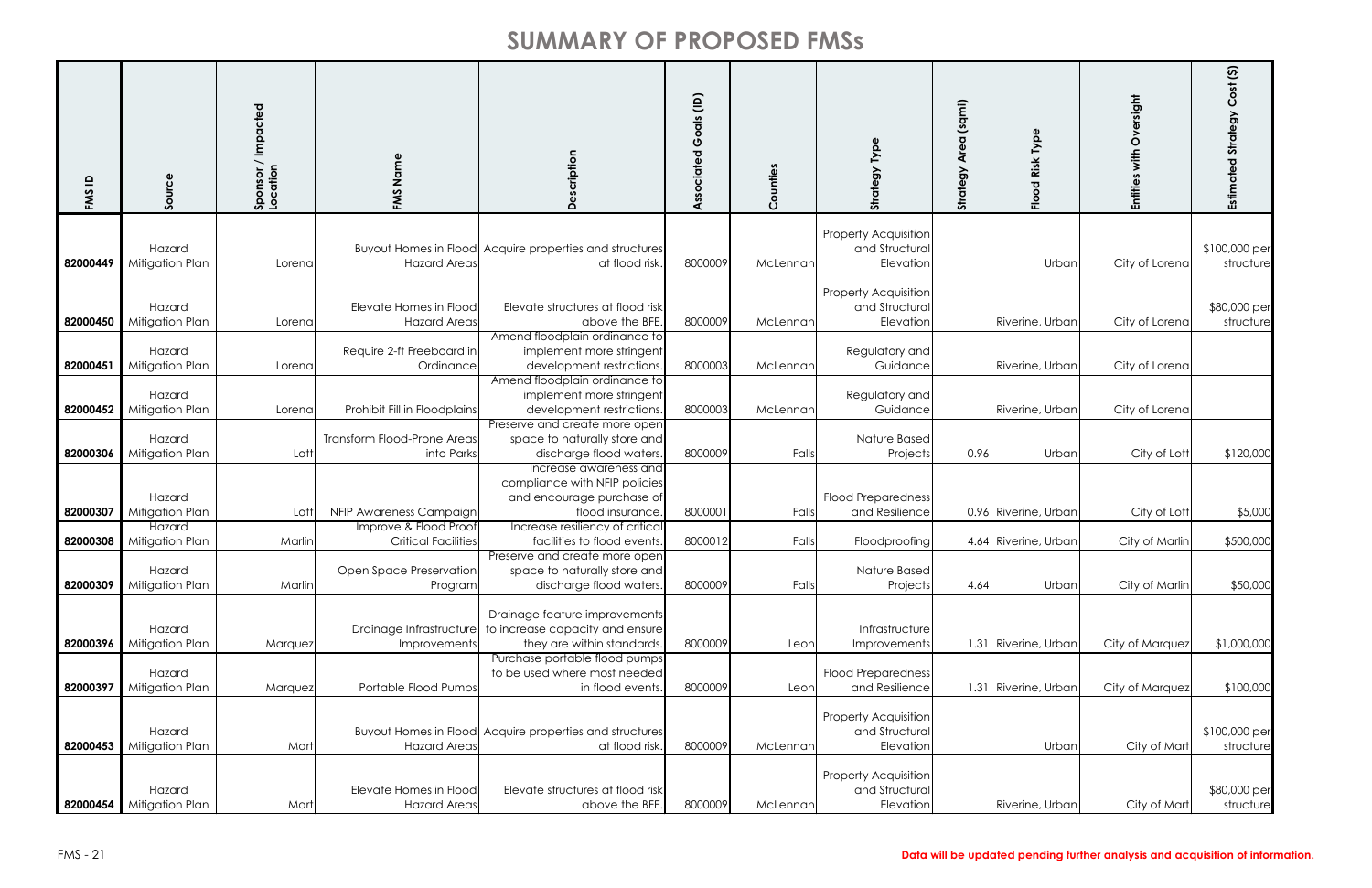| FMS ID   | Source                               | Sponsor / Impacted<br>Location | FMS Nam                                                  | ription                                                                                | Goals (ID)<br>Associated | unties<br>Š | ĪУP<br>egy<br>Stra                                         | (sqmi)<br>Area<br>Strategy | Typ<br>Risk<br>$\overline{8}$<br>은 | ersight<br>O<br>Entitie         | $\widehat{\mathfrak{G}}$<br>$\mathbf C$<br>ଚ<br>ତ<br>Estin |
|----------|--------------------------------------|--------------------------------|----------------------------------------------------------|----------------------------------------------------------------------------------------|--------------------------|-------------|------------------------------------------------------------|----------------------------|------------------------------------|---------------------------------|------------------------------------------------------------|
| 82000455 | Hazard<br>Mitigation Plan            | Mart                           | Require 2-ft Freeboard in<br>Ordinance                   | Amend floodplain ordinance to<br>implement more stringent<br>development restrictions. | 8000003                  | McLennan    | Regulatory and<br>Guidance                                 |                            | Riverine, Urban                    | City of Mart                    |                                                            |
| 82000456 | Hazard<br>Mitigation Plan            | Mart                           | Prohibit Fill in Floodplains                             | Amend floodplain ordinance to<br>implement more stringent<br>development restrictions. | 8000003                  | McLennan    | Regulatory and<br>Guidance                                 |                            | Riverine, Urban                    | City of Mart                    |                                                            |
| 82000457 | Hazard<br>Mitigation Plan            | McGregor                       | <b>Hazard Areas</b>                                      | Buyout Homes in Flood Acquire properties and structures<br>at flood risk.              | 8000009                  | McLennan    | <b>Property Acquisition</b><br>and Structural<br>Elevation |                            | Urban                              | City of McGregor                | \$100,000 per<br>structure                                 |
| 82000458 | Hazard<br>Mitigation Plan            | McGregor                       | Elevate Homes in Flood<br><b>Hazard Areas</b>            | Elevate structures at flood risk<br>above the BFE.                                     | 8000009                  | McLennan    | <b>Property Acquisition</b><br>and Structural<br>Elevation |                            | Riverine, Urban                    | City of McGregor                | \$80,000 per<br>structure                                  |
| 82000459 | Hazard<br>Mitigation Plan            | McGregor                       | Require 2-ft Freeboard in<br>Ordinance                   | Amend floodplain ordinance to<br>implement more stringent<br>development restrictions. | 8000003                  | McLennan    | Regulatory and<br>Guidance                                 |                            | Riverine, Urban                    | City of McGregor                |                                                            |
| 82000460 | Hazard<br>Mitigation Plan            | McGregor                       | Prohibit Fill in Floodplains                             | Amend floodplain ordinance to<br>implement more stringent<br>development restrictions  | 8000003                  | McLennan    | Regulatory and<br>Guidance                                 |                            | Riverine, Urban                    | City of McGregor                |                                                            |
|          | Hazard<br>82000417   Mitigation Plan | McLennan<br>County             | Hazard Areas                                             | Buyout Structures in Flood Acquire properties and structures<br>at flood risk.         | 8000009                  | McLennan    | <b>Property Acquisition</b><br>and Structural<br>Elevation |                            |                                    | Urban McLennan County           | \$100,000 per<br>structure                                 |
| 82000418 | Hazard<br>Mitigation Plan            | McLennan<br>County             | Elevate Homes in Flood<br>Hazard Areas                   | Elevate structures at flood risk<br>above the BFE.                                     | 8000009                  | McLennan    | <b>Property Acquisition</b><br>and Structural<br>Elevation |                            |                                    | Riverine, Urban McLennan County | \$80,000 per<br>structure                                  |
| 82000419 | Hazard<br>Mitigation Plan            | McLennan<br>County             | Require 2-ft Freeboard in<br>Ordinance                   | Amend floodplain ordinance to<br>implement more stringent<br>development restrictions. | 8000003                  | McLennan    | Regulatory and<br>Guidance                                 |                            | Riverine, Urban                    | <b>McLennan County</b>          |                                                            |
| 82000420 | Hazard<br>Mitigation Plan            | McLennan<br>County             | Prohibit Fill in Floodplains                             | Amend floodplain ordinance to<br>implement more stringent<br>development restrictions. | 8000003                  | McLennan    | Regulatory and<br>Guidance                                 |                            |                                    | Riverine, Urban McLennan County |                                                            |
| 82000422 | Hazard<br>Mitigation Plan            | County                         | McLennan Prevent Building Downstream<br>of Lake Waco Dam | Amend floodplain ordinance to<br>implement more stringent<br>development restrictions. | 8000003                  | McLennan    | Regulatory and<br>Guidance                                 |                            | Riverine, Urban                    | <b>McLennan County</b>          |                                                            |
| 82000409 | Hazard<br>Mitigation Plan            | Mexia                          | Improve & Flood Proof<br><b>Critical Facilities</b>      | Increase resiliency of critical<br>facilities to flood events.                         | 8000012                  | Limestone   | Floodproofing                                              |                            | Riverine, Urban                    | City of Mexia                   | \$500,000                                                  |

#### FMS - 22 **Data will be updated pending further analysis and acquisition of information.**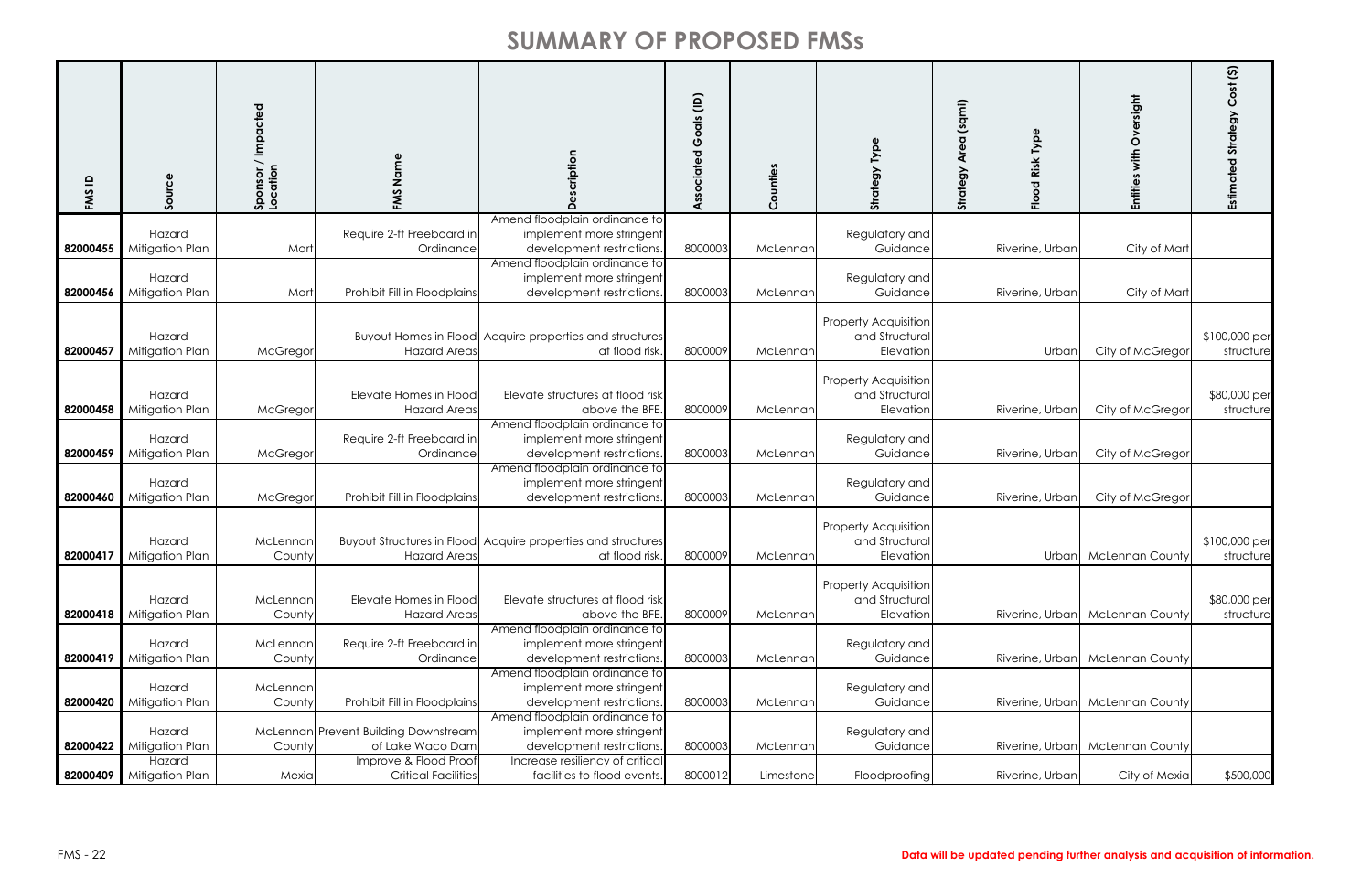| FMS ID   | Source                    | Sponsor / Impacted<br>Location | FMS Name                                              | cription<br>$\Omega$                                                                                     | $\widehat{\Xi}$<br>Goals<br>Associated | Counties               | Type<br>egy<br>Stra                                        | (sqmi)<br>Area<br>Strategy | Typ<br>Risk<br>$\overline{8}$<br>$\frac{6}{5}$ | ersight<br>O<br>with<br>Entities | $\widehat{\mathfrak{G}}$<br>bst<br>$\mathbf C$<br>ΘĎ<br>Estimate |
|----------|---------------------------|--------------------------------|-------------------------------------------------------|----------------------------------------------------------------------------------------------------------|----------------------------------------|------------------------|------------------------------------------------------------|----------------------------|------------------------------------------------|----------------------------------|------------------------------------------------------------------|
|          | Hazard                    |                                | Participate in Dam Drills &<br>Resource Belton Dam    | Increase education on flood risk                                                                         |                                        |                        | Infrastructure                                             |                            |                                                |                                  |                                                                  |
| 82000290 | Mitigation Plan           | Milam County                   | <b>Inundation Maps</b>                                | and response.                                                                                            | 8000009                                | Milam                  | Improvements                                               |                            | Riverine, Urban                                | <b>Milam County</b>              | \$20,000                                                         |
| 82000291 | Hazard<br>Mitigation Plan | <b>Milam County</b>            | and Improvements                                      | County Roads Evaluation   Improvement of drainage across<br>county roads.                                | 8000009                                |                        | Maintenance &<br>Milam Inspection Programs                 |                            | Riverine, Urban                                | <b>Milam County</b>              | \$2,000,000                                                      |
| 82000299 | Hazard<br>Mitigation Plan | Milano                         | NFIP Compliance Program                               | Increase awareness and<br>compliance with NFIP policies<br>and encourage purchase of<br>flood insurance. | 8000001                                | Milam                  | <b>Flood Preparedness</b><br>and Resilience                |                            | Riverine, Urban                                | City of Milano                   | \$1,000                                                          |
| 82000183 | Hazard<br>Mitigation Plan | <b>Mineral Wells</b>           | Mineral Wells Regional<br>Drainage Improvements       | Implementation of several<br>drainage features and<br>improvements.                                      | 8000009                                | Palo Pinto             | Infrastructure<br>Improvements                             |                            | 21.3 Riverine, Urban                           | City of Mineral<br>Wells         | \$1,000,000                                                      |
| 82000185 | Hazard<br>Mitigation Plan | <b>Mineral Wells</b>           | NFIP Compliance Program                               | Increase awareness and<br>compliance with NFIP policies<br>and encourage purchase of<br>flood insurance. | 8000001                                | Palo Pinto             | <b>Flood Preparedness</b><br>and Resilience                |                            | Riverine, Urban                                | City of Mineral<br>Wells         | \$5,000                                                          |
| 82000186 | Hazard<br>Mitigation Plan | Mingus                         | <b>Culvert Additions to Prevent</b><br>Flash Flooding | New infrastructure to improve<br>drainage conditions.                                                    | 8000009                                | Palo Pinto             | Infrastructure<br>Improvements                             |                            | Riverine, Urban                                | City of Mingus                   | \$20,000                                                         |
| 82000187 | Hazard<br>Mitigation Plan | Mingus                         | NFIP Compliance Program                               | Increase awareness and<br>compliance with NFIP policies<br>and encourage purchase of<br>flood insurance. | 8000001                                | Palo Pinto             | <b>Flood Preparedness</b><br>and Resilience                |                            | Riverine, Urban                                | City of Mingus                   | \$3,000                                                          |
| 82000461 | Hazard<br>Mitigation Plan | Moody                          | <b>Hazard Areas</b>                                   | Buyout Homes in Flood Acquire properties and structures<br>at flood risk.                                | 8000009                                | McLennan               | <b>Property Acquisition</b><br>and Structural<br>Elevation |                            | Urban                                          | City of Moody                    | \$100,000 per<br>structure                                       |
| 82000462 | Hazard<br>Mitigation Plan | Moody                          | Elevate Homes in Flood<br><b>Hazard Areas</b>         | Elevate structures at flood risk<br>above the BFE.                                                       | 8000009                                | McLennan               | <b>Property Acquisition</b><br>and Structural<br>Elevation |                            | Riverine, Urban                                | City of Moody                    | \$80,000 per<br>structure                                        |
| 82000335 | Hazard<br>Mitigation Plan | Navasota                       | <b>Hazard Area</b>                                    | Acquire Properties in Flood Acquire properties and structures<br>at flood risk.                          |                                        | 8000009 Grimes, Brazos | <b>Property Acquisition</b><br>and Structural<br>Elevation | 7.97                       | Urban                                          | City of Navasota                 | \$200,000                                                        |
| 82000260 | Hazard<br>Mitigation Plan | Nolanville                     | Automated High-Water<br>Warning Signs                 | Implementation of signage/<br>barricades to notify public of<br>areas prone to flood risk.               | 8000016                                | Bell                   | <b>Flood Preparedness</b><br>and Resilience                |                            | 3.51 Riverine, Urban                           | City of Nolanville               | \$15,000                                                         |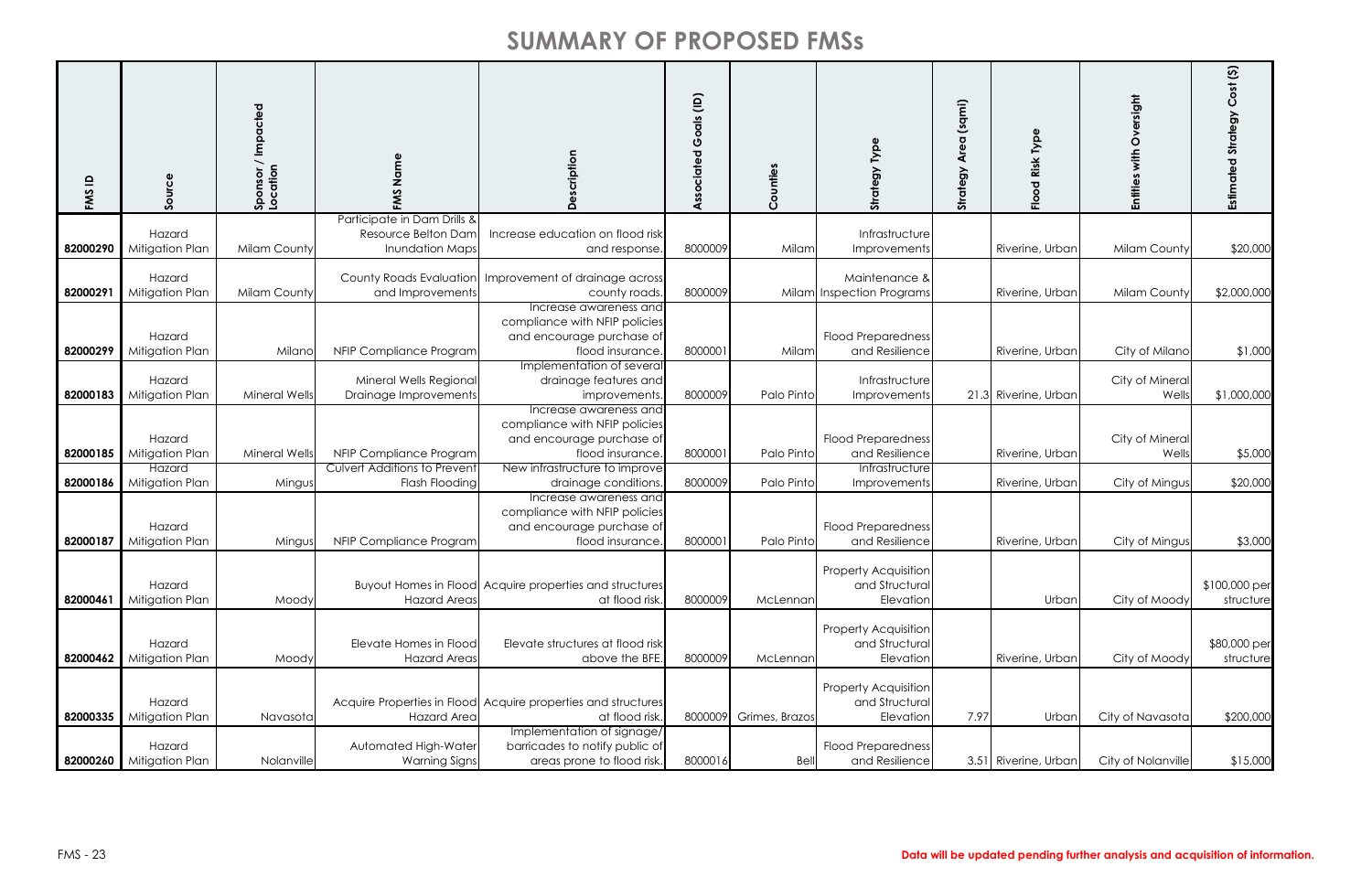| <b>FMSID</b> | Source                    | Sponsor / Impacted<br>Location | FMS Name                                            | escription<br>$\Omega$                                                                                                    | Goals (ID)<br>Associated | Counties | Type<br>egy<br>Strat                                       | (sqmi)<br><b>Area</b><br>Strategy | Typ<br>Risk<br>Flood | ersight<br>><br>O<br>with<br>Entities  | $\overline{\mathfrak{S}}$<br>$\overline{\text{S}}$<br>Ŭ<br>Strategy<br>Estimated |
|--------------|---------------------------|--------------------------------|-----------------------------------------------------|---------------------------------------------------------------------------------------------------------------------------|--------------------------|----------|------------------------------------------------------------|-----------------------------------|----------------------|----------------------------------------|----------------------------------------------------------------------------------|
| 82000262     | Hazard<br>Mitigation Plan | Nolanville                     | Storm Drainage<br>Maintenance                       | Maintenance efforts to preserve<br>hydraulic capacity and ensure<br>infrastructure is up to standards.                    | 8000009                  |          | Maintenance &<br><b>Bell Inspection Programs</b>           |                                   | 3.51 Riverine, Urban | City of Nolanville                     | \$4,000,000                                                                      |
| 82000398     | Hazard<br>Mitigation Plan | Normangee                      | Drainage Infrastructure<br>Improvements             | Drainage feature improvements<br>to increase capacity and ensure<br>they are within standards.                            | 8000009                  | Leon     | Infrastructure<br>Improvements                             |                                   |                      | 1.12 Riverine, Urban City of Normangee | \$1,000,000                                                                      |
| 82000399     | Hazard<br>Mitigation Plan | Normangee                      | Mandate Freeboard on<br>Structures                  | Amend floodplain ordinance to<br>implement more stringent<br>development restrictions.                                    | 8000003                  | Leon     | Regulatory and<br>Guidance                                 |                                   |                      | 1.12 Riverine, Urban City of Normangee | \$10,000                                                                         |
| 82000414     | Hazard<br>Mitigation Plan | Normangee                      | <b>Hazard Areas</b>                                 | Buyout Structures in Flood Acquire properties and structures<br>at flood risk.                                            | 8000009                  | Madison  | <b>Property Acquisition</b><br>and Structural<br>Elevation |                                   |                      | Urban City of Normangee                | \$50,000                                                                         |
| 82000416     | Hazard<br>Mitigation Plan | Normangee                      | Elevate Homes in Flood<br><b>Hazard Areas</b>       | Elevate structures at flood risk<br>above the BFE.                                                                        | 8000009                  | Madison  | <b>Property Acquisition</b><br>and Structural<br>Elevation |                                   |                      | Riverine, Urban City of Normangee      | \$80,000 per<br>structure                                                        |
| 82000524     | Hazard<br>Mitigation Plan | Olney                          | Get NWS StormReady<br>Certified                     | Amend floodplain ordinance to<br>implement more stringent<br>development restrictions                                     | 8000003                  | Young    | Regulatory and<br>Guidance                                 |                                   | Riverine, Urban      | City of Olney                          | \$10,000                                                                         |
| 82000525     | Hazard<br>Mitigation Plan | Olney                          | <b>High Hazard Areas</b>                            | Relocate Critical Facilities in Acquire properties and structures<br>at flood risk.                                       | 8000009                  | Young    | <b>Property Acquisition</b><br>and Structural<br>Elevation |                                   | Riverine, Urban      | City of Olney                          | \$2,000,000                                                                      |
| 82000526     | Hazard<br>Mitigation Plan | Olney                          | Restrict Development in High<br><b>Hazard Areas</b> | Amend floodplain ordinance to<br>implement more stringent<br>development restrictions.<br>Determine need for, and optimal | 8000003                  | Young    | Regulatory and<br>Guidance                                 |                                   | Riverine, Urban      | City of Olney                          | \$2,500                                                                          |
| 82000527     | Hazard<br>Mitigation Plan | Olney                          | On-Site Retention Basin<br>Program                  | placement of, basins to mitigate<br>flooding.                                                                             | 8000009                  | Young    | Infrastructure<br>Improvements                             |                                   | Riverine, Urban      | City of Olney                          | \$5,000                                                                          |
| 82000528     | Hazard<br>Mitigation Plan | Olney                          | Tax Incentives for Low<br><b>Hazard Development</b> | Amend floodplain ordinance to<br>implement more stringent<br>development restrictions.                                    | 8000003                  | Young    | Regulatory and<br>Guidance                                 |                                   | Riverine, Urban      | City of Olney                          | \$3,000                                                                          |
| 82000529     | Hazard<br>Mitigation Plan | Olney                          | <b>Develop Evacuation Routes</b>                    | Establish evacuation routes to<br>expedite public response to<br>flood events.                                            | 8000016                  | Young    | <b>Flood Preparedness</b><br>and Resilience                |                                   | Riverine, Urban      | City of Olney                          | \$5,000                                                                          |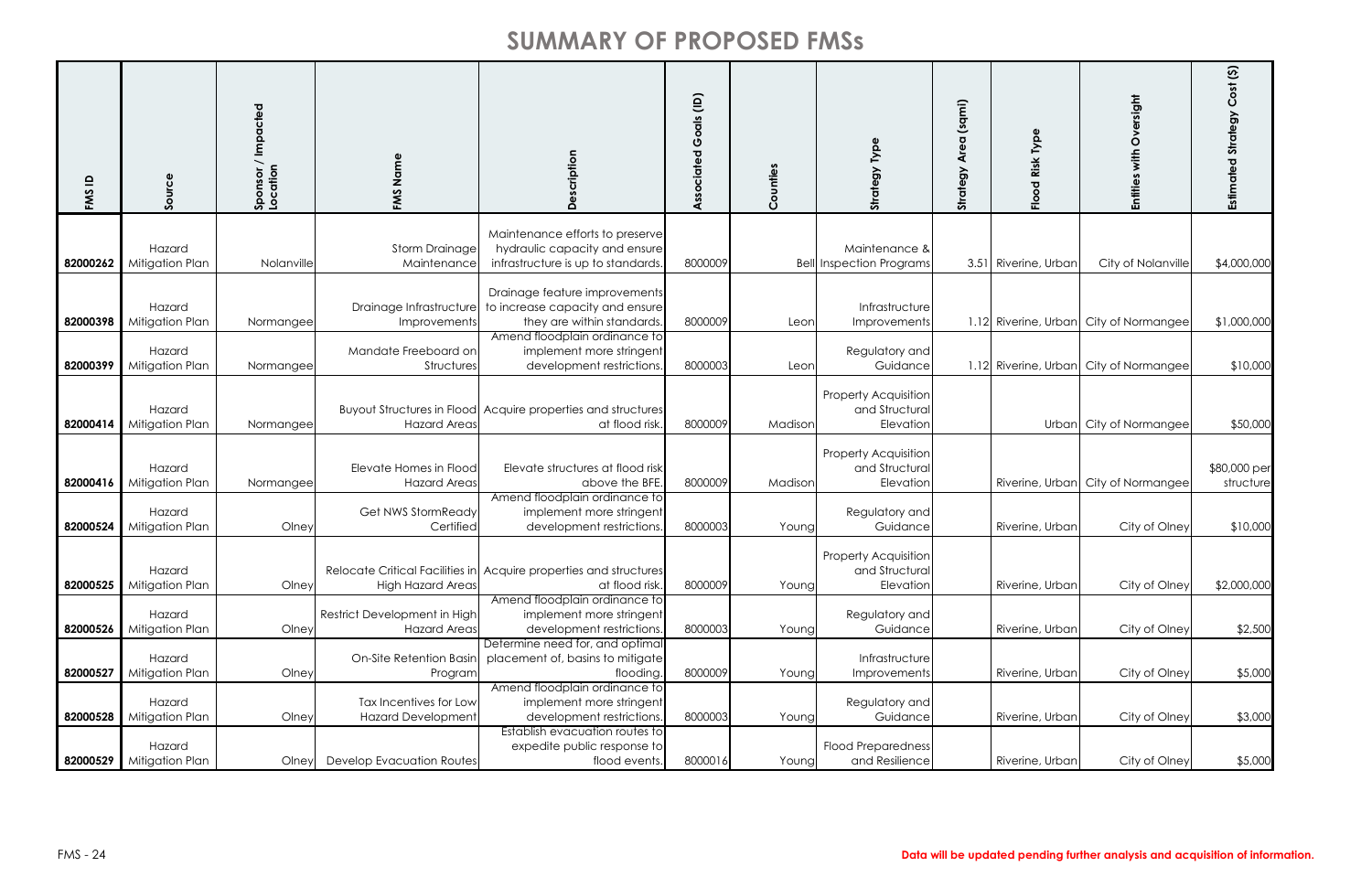| FMS ID   | Source                    | Sponsor / Impacted<br>Location | FMS Nam                                                     | scription<br>$\Omega$                                                                                    | <b>Associated Goals (ID)</b> | ounties<br>$\mathbf{\tilde{O}}$ | Strategy Type                                              | (sqmi)<br>Area<br>Strategy | Type<br>od Risk<br><u>은</u> | Oversight<br>with<br><b>Entities</b> | $\mathfrak{S}$<br>Cost<br>Strategy<br>Estimated |
|----------|---------------------------|--------------------------------|-------------------------------------------------------------|----------------------------------------------------------------------------------------------------------|------------------------------|---------------------------------|------------------------------------------------------------|----------------------------|-----------------------------|--------------------------------------|-------------------------------------------------|
| 82000530 | Hazard<br>Mitigation Plan | Olney                          | Watertight Covers and Inflow<br><b>Guard Implementation</b> | Implementation of floodproofing<br>features to increase resiliency of<br>structure to flood events.      | 8000009                      | Young                           | Floodproofing                                              |                            | Riverine, Urban             | City of Olney                        | \$100,000                                       |
| 82000531 | Hazard<br>Mitigation Plan | Olney                          | Elevate Sewage Lift Stations<br>to BFE                      | Elevate structures at flood risk<br>above the BFE.                                                       | 8000009                      | Young                           | <b>Property Acquisition</b><br>and Structural<br>Elevation |                            | Riverine, Urban             | City of Olney                        | \$250,000                                       |
| 82000532 | Hazard<br>Mitigation Plan | Olney                          | Debris Removal Program                                      | Maintenance efforts to preserve<br>hydraulic capacity and ensure<br>infrastructure is up to standards.   | 8000009                      |                                 | Maintenance &<br>Young Inspection Programs                 |                            | Riverine, Urban             | City of Olney                        | \$50,000                                        |
| 82000533 | Hazard<br>Mitigation Plan | Olney                          | Mitigation                                                  | Repetitive Loss Structure Acquire properties and structures<br>at flood risk.                            | 8000009                      | Young                           | <b>Property Acquisition</b><br>and Structural<br>Elevation |                            | Riverine, Urban             | City of Olney                        | \$1,000,000                                     |
| 82000535 | Hazard<br>Mitigation Plan | Olney                          | <b>Hazard Areas</b>                                         | Buyout Homes in Flood Acquire properties and structures<br>at flood risk.                                | 8000009                      | Young                           | <b>Property Acquisition</b><br>and Structural<br>Elevation |                            | Urban                       | City of Olney                        | \$1,000,000                                     |
| 82000536 | Hazard<br>Mitigation Plan | Olney                          | Join Community Rating<br>System Program                     | Amend floodplain ordinance to<br>implement more stringent<br>development restrictions.                   | 8000003                      | Young                           | Regulatory and<br>Guidance                                 |                            | Riverine, Urban             | City of Olney                        | \$5,000                                         |
| 82000537 | Hazard<br>Mitigation Plan | Olney                          | Add Vegetation to River<br><b>Banks</b>                     | Control erosion of river bank to<br>preserve channelization                                              | 8000009                      | Young                           | <b>Nature Based</b><br>Projects                            |                            | Riverine                    | City of Olney                        | \$20,000                                        |
| 82000538 | Hazard<br>Mitigation Plan | Olney                          | Implement Comprehensive<br>Watershed Ordinance              | Amend floodplain ordinance to<br>implement more stringent<br>development restrictions.                   | 8000003                      | Young                           | Regulatory and<br>Guidance                                 |                            | Riverine, Urban             | City of Olney                        | \$5,000                                         |
| 82000539 | Hazard<br>Mitigation Plan | Olney                          | Update Ordinance with<br><b>Higher Standards</b>            | Amend floodplain ordinance to<br>implement more stringent<br>development restrictions                    | 8000003                      | Young                           | Regulatory and<br>Guidance                                 |                            | Riverine, Urban             | City of Olney                        | \$5,000                                         |
| 82000540 | Hazard<br>Mitigation Plan | Olney                          | Implement Erosion/<br>Sedimentation Regulations             | Amend floodplain ordinance to<br>implement more stringent<br>development restrictions.                   | 8000003                      | Young                           | Regulatory and<br>Guidance                                 |                            | Riverine                    | City of Olney                        | \$5,000                                         |
| 82000541 | Hazard<br>Mitigation Plan | Olney                          | NFIP Awareness Campaign                                     | Increase awareness and<br>compliance with NFIP policies<br>and encourage purchase of<br>flood insurance. | 8000001                      | Young                           | <b>Flood Preparedness</b><br>and Resilience                |                            | Riverine, Urban             | City of Olney                        | \$8,000                                         |

#### FMS - 25 **Data will be updated pending further analysis and acquisition of information.**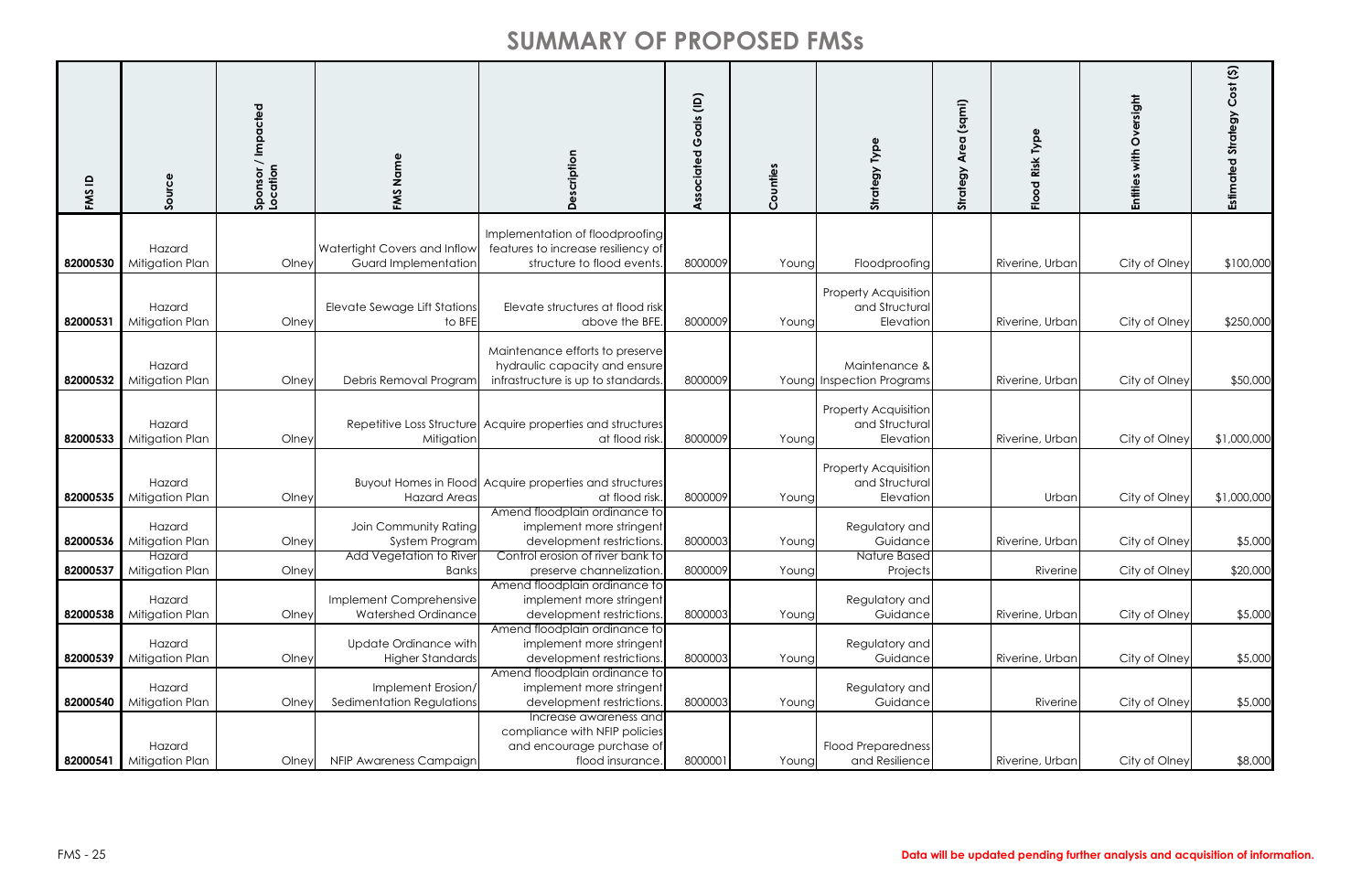| <b>FMSID</b>         | Source                                       | Impacted<br>$\overline{\phantom{0}}$<br>Sponsor /<br> Location | Name<br>FMS                                                                 | Δ                                                                                                        | Goals (ID)<br>Associated | unties<br>Ō<br>O | Strategy Type                                                | (sqmi)<br>Area<br>Strategy | Φ<br>Type<br>Risk<br>$\overline{8}$<br>$\frac{6}{5}$ | Oversight<br>with<br><b>Entities</b> | $\mathfrak{S}$<br>Cost<br>Strategy<br>Estimated |
|----------------------|----------------------------------------------|----------------------------------------------------------------|-----------------------------------------------------------------------------|----------------------------------------------------------------------------------------------------------|--------------------------|------------------|--------------------------------------------------------------|----------------------------|------------------------------------------------------|--------------------------------------|-------------------------------------------------|
| 82000542             | Hazard<br>Mitigation Plan                    | Olney                                                          | Upgrade Drainage Features                                                   | Drainage feature improvements<br>to increase capacity and ensure<br>they are within standards.           | 8000009                  | Young            | Infrastructure<br>Improvements                               |                            | Riverine, Urban                                      | City of Olney                        | \$3,000,000                                     |
| 82000543             | Hazard<br>Mitigation Plan<br>Hazard          | Olney                                                          | <b>TADD Promotion</b><br><b>Public Guidance for</b>                         | Increase awareness of flood risk<br>and hazards.<br>Increase awareness of flood risk                     | 8000019                  | Young            | <b>Flood Preparedness</b><br>and Resilience<br>Education and |                            | Riverine, Urban                                      | City of Olney                        | \$10,000                                        |
| 82000544<br>82000545 | Mitigation Plan<br>Hazard<br>Mitigation Plan | Olney<br>Olney                                                 | <b>Backflow Valve Usage</b><br>New Retention and<br><b>Detention Basins</b> | and hazards.<br>Determine need for, and optimal<br>placement of, basins to mitigate<br>flooding.         | 8000019<br>8000009       | Young<br>Young   | Outreach<br>Infrastructure<br>Improvements                   |                            | Riverine, Urban<br>Riverine, Urban                   | City of Olney<br>City of Olney       | \$2,000<br>\$10,000,000                         |
| 82000546             | Hazard<br>Mitigation Plan<br>Hazard          | Olney                                                          | <b>Maintain Natural Vegetation</b><br>in Channels                           | Control erosion of banks to<br>preserve channelization<br>Control erosion of river bank to               | 8000009                  | Young            | <b>Nature Based</b><br>Projects<br>Nature Based              |                            | Riverine                                             | City of Olney                        | \$5,000                                         |
| 82000547             | Mitigation Plan<br>Hazard                    | Olney                                                          | <b>Stream Restoration Program</b><br><b>Flood Proof Sewage</b>              | preserve channelization.<br>Increase resiliency of critical                                              | 8000009                  | Young            | Projects                                                     |                            | Riverine                                             | City of Olney                        | \$3,000,000                                     |
| 82000548             | Mitigation Plan                              | Olney                                                          | <b>Treatment Plan</b>                                                       | facilities to flood events.<br>Amend floodplain ordinance to                                             | 8000012                  | Young            | Floodproofing                                                |                            | 0.91 Riverine, Urban                                 | City of Olney                        | \$250,000                                       |
| 82000549             | Hazard<br>Mitigation Plan                    | Olney                                                          | Regulate Impervious Cover                                                   | implement more stringent<br>development restrictions.<br>Preserve and create more open                   | 8000003                  | Young            | Regulatory and<br>Guidance                                   |                            | Urban                                                | City of Olney                        | \$5,000                                         |
|                      | Hazard<br>82000550   Mitigation Plan         | Olney                                                          | Open Space Preservation<br>Program                                          | space to naturally store and<br>discharge flood waters.                                                  | 8000009                  | Young            | Nature Based<br>Projects                                     |                            | Urban                                                | City of Olney                        | \$1,000,000                                     |
| 82000191             | Hazard<br>Mitigation Plan                    | Palo Pinto<br>County                                           | <b>Revamp Permitting Process</b><br>for Properties in the<br>Floodplain     | Amend floodplain ordinance to<br>implement more stringent<br>development restrictions.                   | 8000003                  | Palo Pinto       | Regulatory and<br>Guidance                                   |                            | Riverine, Urban                                      | <b>Palo Pinto County</b>             | \$2,500                                         |
| 82000192             | Hazard<br>Mitigation Plan                    | Palo Pinto<br>County                                           | <b>Storm Drainage</b><br>Maintenance Program                                | Maintenance efforts to preserve<br>hydraulic capacity and ensure<br>infrastructure is up to standards.   | 8000009                  |                  | Maintenance &<br>Palo Pinto Inspection Programs              |                            | Riverine, Urban                                      | Palo Pinto County                    | \$350,000                                       |
| 82000193             | Hazard<br>Mitigation Plan                    | Palo Pinto<br>County                                           | <b>Retaining Walls Construction</b>                                         | New infrastructure to improve<br>drainage conditions.                                                    | 8000009                  | Palo Pinto       | Infrastructure<br>Improvements                               |                            | Riverine, Urban                                      | Palo Pinto County                    | \$1,000,000                                     |
| 82000196             | Hazard<br>Mitigation Plan                    | <b>Parker County</b>                                           | <b>Parker County Regional</b><br>Drainage Improvements                      | Implementation of several<br>drainage features and<br>improvements.                                      | 8000009                  | Parker           | Infrastructure<br>Improvements                               |                            | 432 Riverine, Urban                                  | <b>Parker County</b>                 | \$100,000                                       |
| 82000197             | Hazard<br>Mitigation Plan                    | <b>Parker County</b>                                           | NFIP Compliance Program                                                     | Increase awareness and<br>compliance with NFIP policies<br>and encourage purchase of<br>flood insurance. | 8000001                  | Parker           | <b>Flood Preparedness</b><br>and Resilience                  |                            | Riverine, Urban                                      | <b>Parker County</b>                 | \$50,000                                        |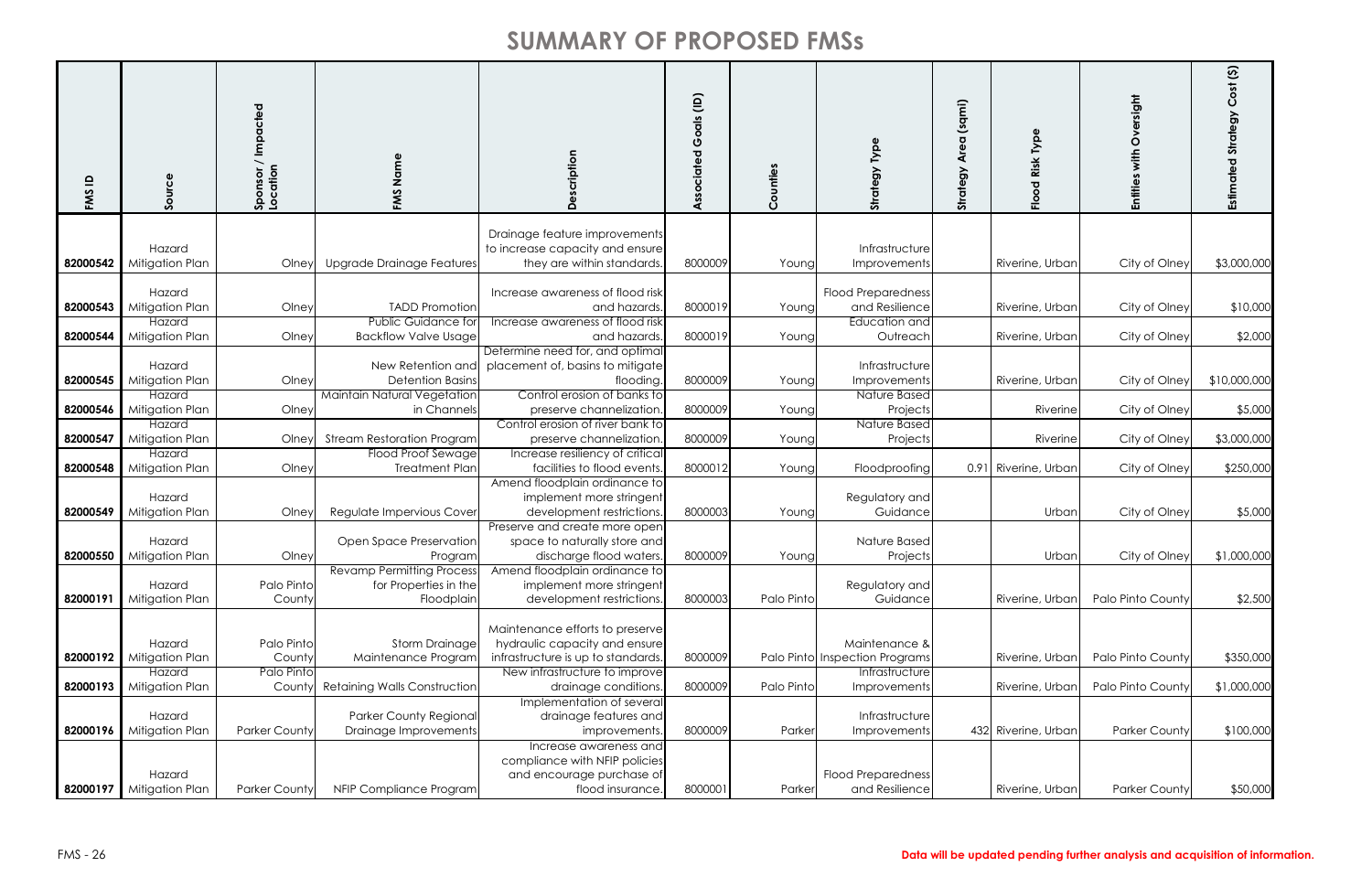| FMS ID   | Source                              | Sponsor / Impacted<br>Location  | Name<br>FMS                                           | cription                                                                                                                                 | $\widehat{e}$<br>$rac{2}{5}$<br>Ŏ<br>ပ<br>ciated<br>$\circ$<br>⋖ | Counties  | <b>Strategy Type</b>                                          | (sqmi)<br>Åre<br>egy<br>Strat | Risk Type<br>$\overline{Q}$<br>운 | Entities with Oversight | $\widehat{\mathfrak{S}}$<br>Estimated Strategy Cost |
|----------|-------------------------------------|---------------------------------|-------------------------------------------------------|------------------------------------------------------------------------------------------------------------------------------------------|------------------------------------------------------------------|-----------|---------------------------------------------------------------|-------------------------------|----------------------------------|-------------------------|-----------------------------------------------------|
| 82000144 | Hazard<br>Mitigation Plan           | Ranger                          | NFIP Compliance Program                               | Increase awareness and<br>compliance with NFIP policies<br>and encourage purchase of<br>flood insurance.                                 | 8000001                                                          | Eastland  | <b>Flood Preparedness</b><br>and Resilience                   |                               | 6.95 Riverine, Urban             | City of Ranger          |                                                     |
| 82000145 | Hazard<br>Mitigation Plan           | Ranger                          | Maintenance/ Upkeep of<br>Bridges, Culverts, & Drains | Maintenance efforts to preserve<br>hydraulic capacity and ensure<br>infrastructure is up to standards.                                   | 8000009                                                          |           | Maintenance &<br>Eastland Inspection Programs                 |                               | 6.95 Riverine, Urban             | City of Ranger          | \$1,500                                             |
| 82000463 | Hazard<br>Mitigation Plan           | Riesel                          | Hazard Areas                                          | Buyout Homes in Flood Acquire properties and structures<br>at flood risk.                                                                | 8000009                                                          | McLennan  | <b>Property Acquisition</b><br>and Structural<br>Elevation    |                               | Urban                            | City of Riesel          | \$100,000 per<br>structure                          |
| 82000464 | Hazard<br>Mitigation Plan           | Riesel                          | Elevate Homes in Flood<br><b>Hazard Areas</b>         | Elevate structures at flood risk<br>above the BFE.                                                                                       | 8000009                                                          | McLennan  | <b>Property Acquisition</b><br>and Structural<br>Elevation    |                               | Riverine, Urban                  | City of Riesel          | \$80,000 per<br>structure                           |
| 82000146 | Hazard<br>Mitigation Plan           | <b>Rising Star</b>              | Rising Star Floodplain<br>Ordinance Compliance        | Enforce floodplain ordinance to<br>ensure standards are met                                                                              | 8000003                                                          | Eastland  | <b>Flood Preparedness</b><br>and Resilience                   |                               | 1.61 Riverine, Urban             | City of Rising Star     |                                                     |
| 82000147 | Hazard<br>Mitigation Plan<br>Hazard | <b>Rising Star</b><br>Robertson | NFIP Compliance Program<br>Construct Storm Drainage   | Increase awareness and<br>compliance with NFIP policies<br>and encourage purchase of<br>flood insurance<br>New infrastructure to improve | 8000001                                                          | Eastland  | <b>Flood Preparedness</b><br>and Resilience<br>Infrastructure |                               | 1.61 Riverine, Urbar             | City of Rising Star     |                                                     |
| 82000552 | Mitigation Plan<br>Hazard           | County<br>Robertson             | Infrastructure                                        | drainage conditions.<br>Purchase portable flood pumps<br>to be used where most needed                                                    | 8000009                                                          | Robertson | Improvements<br><b>Flood Preparedness</b>                     |                               | Riverine, Urbar                  | <b>Robertson County</b> | \$1,000,000                                         |
| 82000554 | Mitigation Plan                     | County                          | Portable Flood Pumps                                  | in flood events.                                                                                                                         | 8000009                                                          | Robertson | and Resilience                                                |                               | Riverine, Urbar                  | <b>Robertson County</b> | \$250,000                                           |
| 82000465 | Hazard<br>Mitigation Plan           | Robinson                        | Hazard Areas                                          | Buyout Homes in Flood Acquire properties and structures<br>at flood risk.                                                                | 8000009                                                          | McLennan  | <b>Property Acquisition</b><br>and Structural<br>Elevation    |                               | Urban                            | City of Robinson        | \$100,000 per<br>structure                          |
| 82000466 | Hazard<br>Mitigation Plan           | Robinson                        | Elevate Homes in Flood<br>Hazard Areas                | Elevate structures at flood risk<br>above the BFE.                                                                                       | 8000009                                                          | McLennan  | <b>Property Acquisition</b><br>and Structural<br>Elevation    |                               | Riverine, Urbar                  | City of Robinson        | \$80,000 per<br>structure                           |
| 82000467 | Hazard<br>Mitigation Plan           | Robinson                        | Require 2-ft Freeboard in<br>Ordinance                | Amend floodplain ordinance to<br>implement more stringent<br>development restrictions.                                                   | 8000003                                                          | McLennan  | Regulatory and<br>Guidance                                    |                               | Riverine, Urban                  | City of Robinson        |                                                     |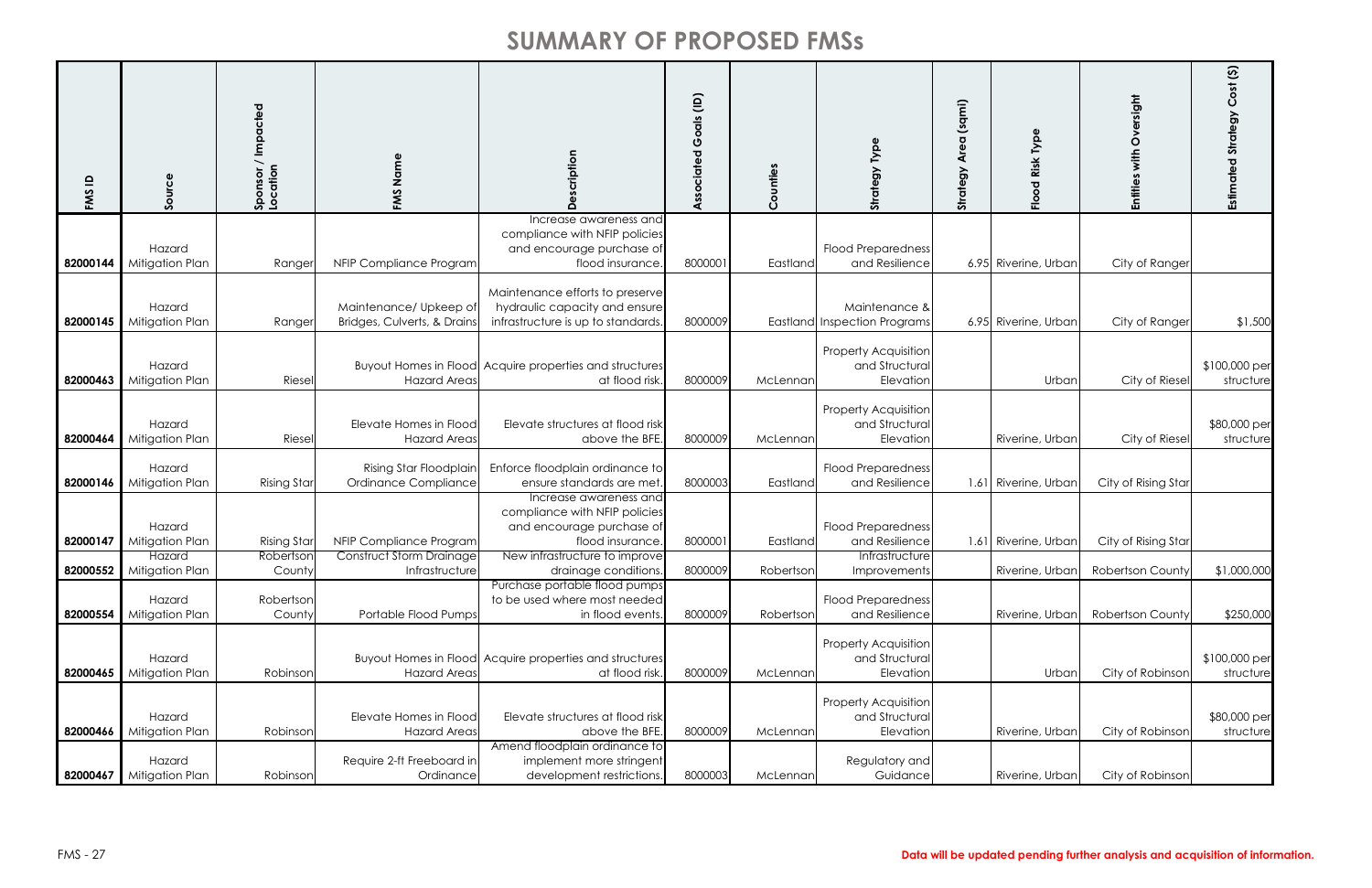| $\mathbf{a}$<br>FMS | Source                               | / Impacted<br>Sponsor /<br>Location | Name<br>FMS                               | cription                                                                                                               | $\widehat{e}$<br>$rac{1}{9}$<br>$\circ$<br>ပ<br>ciated<br>O<br>⋖ | Counties   | <b>Strategy Type</b>                                       | (sqmi)<br><b>Are</b><br>egy<br>Strat | Risk Type<br>$\overline{c}$<br>운 | Oversight<br>Entities with  | $\mathfrak{S}$<br><b>Estimated Strategy Cost</b> |
|---------------------|--------------------------------------|-------------------------------------|-------------------------------------------|------------------------------------------------------------------------------------------------------------------------|------------------------------------------------------------------|------------|------------------------------------------------------------|--------------------------------------|----------------------------------|-----------------------------|--------------------------------------------------|
| 82000468            | Hazard<br>Mitigation Plan            | Robinson                            | Prohibit Fill in Floodplains              | Amend floodplain ordinance to<br>implement more stringent<br>development restrictions.                                 | 8000003                                                          | McLennan   | Regulatory and<br>Guidance                                 |                                      | Riverine, Urbar                  | City of Robinson            |                                                  |
| 82000265            | Hazard<br>Mitigation Plan            | Rogers                              | Update Ordinance with<br>Higher Standards | Amend floodplain ordinance to<br>implement more stringent<br>development restrictions.                                 | 8000003                                                          | Bell       | Regulatory and<br>Guidance                                 |                                      | 1.06 Riverine, Urban             | City of Rogers              | \$2,000                                          |
| 82000266            | Hazard<br>Mitigation Plan            | Rogers                              | Improvements                              | Drainage feature improvements<br>Drainage Infrastructure to increase capacity and ensure<br>they are within standards. | 8000009                                                          | Bell       | Infrastructure<br>Improvements                             |                                      | 1.06 Riverine, Urban             | City of Rogers              | \$250,000                                        |
| 82000469            | Hazard<br>Mitigation Plan            | Ross                                | Hazard Areas                              | Buyout Homes in Flood Acquire properties and structures<br>at flood risk.                                              | 8000009                                                          | McLennan   | <b>Property Acquisition</b><br>and Structural<br>Elevation |                                      | Urban                            | City of Ross                | \$100,000 per<br>structure                       |
| 82000470            | Hazard<br>Mitigation Plan            | Ross                                | Elevate Homes in Flood<br>Hazard Areas    | Elevate structures at flood risk<br>above the BFE.                                                                     | 8000009                                                          | McLennan   | <b>Property Acquisition</b><br>and Structural<br>Elevation |                                      | Riverine, Urban                  | City of Ross                | \$80,000 per<br>structure                        |
| 82000471            | Hazard<br>Mitigation Plan            | Ross                                | Require 2-ft Freeboard in<br>Ordinance    | Amend floodplain ordinance to<br>implement more stringent<br>development restrictions.                                 | 8000003                                                          | McLennan   | Regulatory and<br>Guidance                                 |                                      | Riverine, Urban                  | City of Ross                |                                                  |
|                     | Hazard<br>82000472   Mitigation Plan | Ross                                | Prohibit Fill in Floodplains              | Amend floodplain ordinance to<br>implement more stringent<br>development restrictions.                                 | 8000003                                                          | McLennan   | Regulatory and<br>Guidance                                 |                                      | Riverine, Urban                  | City of Ross                |                                                  |
| 82000764            | Master<br>Drainage Plan              | Round Rock                          | Round Rock Erosion Control                | Erosion control at several key<br>tributaries.<br>Enter CRS to enable reduced                                          | 8000009                                                          | Williamson | Infrastructure<br>Improvements                             | 4.3                                  |                                  | Riverine City of Round Rock | \$2,800,000                                      |
| 82000948            | <b>Flood Protection</b><br>Plan      | Round Rock                          | Join Community Rating<br>System Program   | insurance premiums within the<br>community.<br>Amend floodplain ordinance to                                           | 8000003                                                          | Williamson | Regulatory and<br>Guidance                                 |                                      | Riverine, Urban                  | City of Round Rock          |                                                  |
| 82000269            | Hazard<br>Mitigation Plan<br>Hazard  | Salado                              | Update Ordinance with<br>Higher Standards | implement more stringent<br>development restrictions.<br>Improve low water crossings to                                | 8000003                                                          | Bell       | Regulatory and<br>Guidance<br>Infrastructure               |                                      | 2.1 Riverine, Urban              | City of Salado              | \$1,000                                          |
| 82000270            | Mitigation Plan                      | Salado                              | Elevate Low Water Crossings               | reduce flooding.                                                                                                       | 8000007                                                          | Bell       | Improvements                                               |                                      | 2.1 Riverine, Urban              | City of Salado              | \$5,000,000                                      |
| 82000271            | Hazard<br>Mitigation Plan            | Salado                              | Update Regulatory<br>Floodplain Maps      | Amend floodplain ordinance to<br>implement more stringent<br>development restrictions.                                 | 8000003                                                          | Bell       | Regulatory and<br>Guidance                                 |                                      | 2.1 Riverine, Urban              | City of Salado              | \$200,000                                        |
|                     | Hazard<br>82000212 Mitigation Plan   | San Felipe                          | Street Elevation                          | Elevation of street to decrease<br>innundation in food events.                                                         | 8000009                                                          | Austin     | Infrastructure<br>Improvements                             |                                      | 8.53 Riverine, Urban             | Town of San Felipe          | \$500                                            |

#### FMS - 28 **Data will be updated pending further analysis and acquisition of information.**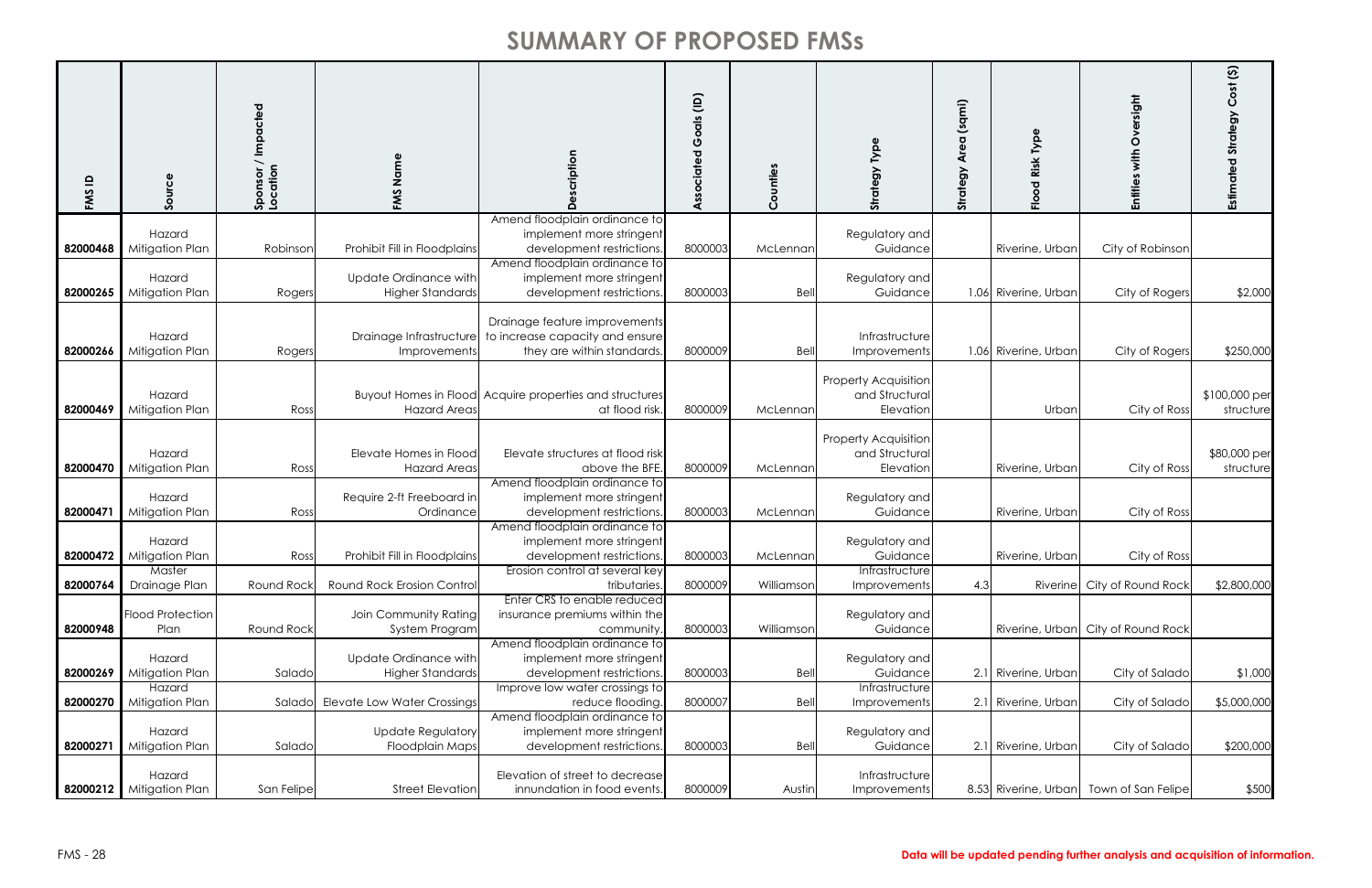| FMS ID   | Source                    | Sponsor / Impacted<br>Location   | FMS Name                                      | scription<br>$\Omega$                                                                                                                   | Goals (ID)<br>Associated | Counties   | Type<br>egy<br>Strat                           | (sqmi)<br>Area<br>Strategy | <b>DVD</b><br>Risk<br>$\overline{8}$<br>은 | ersight<br>O<br>with<br>Entiti             | $\overline{\mathfrak{S}}$<br>$\mathbf C$<br><b>AGe</b><br>Estimat |
|----------|---------------------------|----------------------------------|-----------------------------------------------|-----------------------------------------------------------------------------------------------------------------------------------------|--------------------------|------------|------------------------------------------------|----------------------------|-------------------------------------------|--------------------------------------------|-------------------------------------------------------------------|
|          | Capital<br>Improvement    |                                  |                                               | Flood Protection Levee for all Floodproofing of all Sienna pump                                                                         |                          |            |                                                |                            | Riverine, Urban,                          | City of Sienna,                            |                                                                   |
| 82000115 | Project                   | Sienna LID                       | <b>Pump Station Electrics</b>                 | stations.                                                                                                                               | 8000012                  | Fort Bend  | Floodproofing                                  | 15.41                      | Coastal                                   | Sienna Parks, LID                          |                                                                   |
| 82000570 | Hazard<br>Mitigation Plan |                                  | Somervell County Mitigate Low Water Crossings | Improve low water crossings to<br>reduce flooding.                                                                                      | 8000007                  | Somervell  | Infrastructure<br>Improvements                 |                            | Riverine, Urban                           | Somervell County                           | \$250,000                                                         |
| 82000571 | Hazard<br>Mitigation Plan | Somervell County                 | Debris Removal Program                        | Maintenance efforts to preserve<br>hydraulic capacity and ensure<br>infrastructure is up to standards.                                  | 8000009                  |            | Maintenance &<br>Somervell Inspection Programs |                            | Riverine, Urban                           | Somervell County                           |                                                                   |
| 82000572 | Hazard                    | Mitigation Plan Somervell County | Drainage System<br>Improvements               | Drainage feature improvements<br>to increase capacity and ensure<br>they are within standards.<br>Increase awareness and                | 8000009                  | Somervell  | Infrastructure<br>Improvements                 |                            | Riverine, Urban                           | <b>Somervell County</b>                    |                                                                   |
| 82000573 | Hazard                    | Mitigation Plan Somervell County | NFIP Awareness Campaign                       | compliance with NFIP policies<br>and encourage purchase of<br>flood insurance.                                                          | 8000001                  | Somervell  | <b>Flood Preparedness</b><br>and Resilience    |                            | Riverine, Urban                           | Somervell County                           | \$10,000                                                          |
| 82000148 | Hazard<br>Mitigation Plan | <b>Stephens County</b>           | NFIP Compliance Program                       | Increase awareness and<br>compliance with NFIP policies<br>and encourage purchase of<br>flood insurance.                                | 8000001                  | Stephens   | <b>Flood Preparedness</b><br>and Resilience    |                            | Riverine, Urban                           | <b>Stephens County</b>                     |                                                                   |
| 82000202 | Hazard<br>Mitigation Plan | Stephenville                     | NFIP Compliance Program                       | Increase awareness and<br>compliance with NFIP policies<br>and encourage purchase of<br>flood insurance                                 | 8000001                  | Erath      | <b>Flood Preparedness</b><br>and Resilience    |                            | 11.9 Riverine, Urban                      | City of Stephenville                       | \$1,000                                                           |
| 82000962 | Master<br>Drainage Plan   |                                  | Stephenville Storm Sewer Implementation       | Implementation of storm sewer<br>system to supplement existing<br>channels at several key locations<br>across the City of Stephenville. | 8000009                  | Erath      | Infrastructure<br>Improvements                 |                            |                                           | 11.89 Riverine, Urban City of Stephenville | \$310,000,000                                                     |
| 82000963 | Master<br>Drainage Plan   | Stephenville                     | <b>Culvert Improvements</b>                   | Culvert improvements at several<br>key locations across the City of<br>Stephenville.                                                    | 8000009                  | Erath      | Infrastructure<br>Improvements                 |                            |                                           | 11.89 Riverine, Urban City of Stephenville | \$2,260,000                                                       |
| 82000964 | Master<br>Drainage Plan   | Stephenville                     | <b>Channel Improvements</b>                   | Channel improvements at<br>several key locations across the<br>City of Stephenville.                                                    | 8000009                  | Erath      | Infrastructure<br>Improvements                 |                            |                                           | 11.89 Riverine, Urban City of Stephenville | \$2,030,000                                                       |
| 82000190 | Hazard<br>Mitigation Plan | Strawn                           | NFIP Compliance Program                       | Increase awareness and<br>compliance with NFIP policies<br>and encourage purchase of<br>flood insurance.                                | 8000001                  | Palo Pinto | <b>Flood Preparedness</b><br>and Resilience    |                            | Riverine, Urban                           | City of Strawn                             | \$1,000                                                           |

#### FMS - 29 **Data will be updated pending further analysis and acquisition of information.**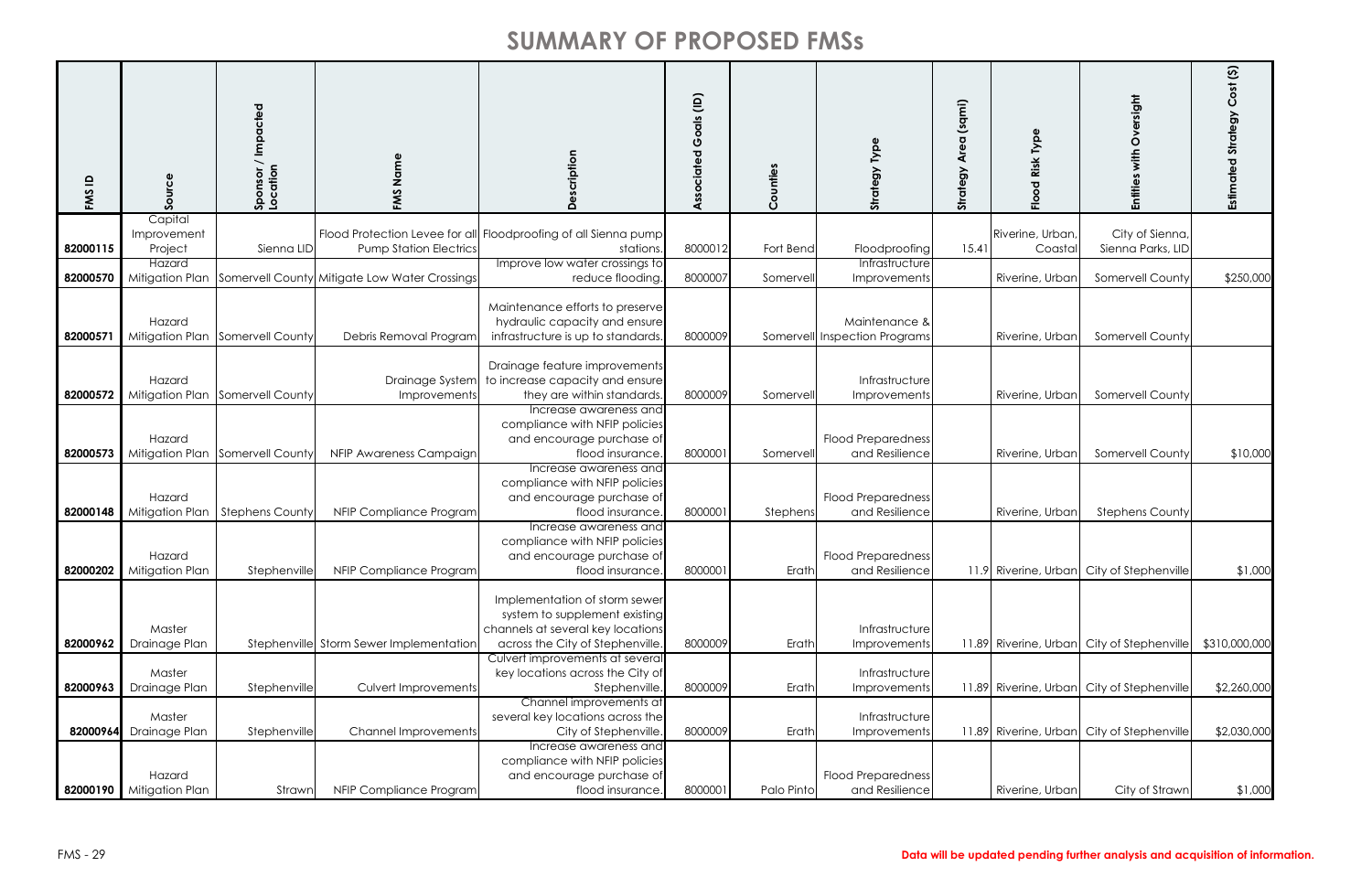| FMS ID   | Source                    | Sponsor / Impacted<br>Location | FMS Name                                                         | Description                                                                                                                                             | Goals (ID)<br>Associated | Counties  | Type<br>egy<br>Strate                          | (sqmi)<br>Area<br>Strategy | <b>Flood Risk Type</b>      | Oversight<br>with<br><b>Entities</b> | Estimated Strategy Cost (\$) |
|----------|---------------------------|--------------------------------|------------------------------------------------------------------|---------------------------------------------------------------------------------------------------------------------------------------------------------|--------------------------|-----------|------------------------------------------------|----------------------------|-----------------------------|--------------------------------------|------------------------------|
| 82000062 | Survey                    | Sugar Land                     | Sugar Land MDP - Detention<br><b>Facility Inspections</b>        | Annually inspect City-owned or<br>maintained detention facilities.                                                                                      | 8000016                  |           | Maintenance &<br>Fort Bend Inspection Programs | 32.18                      | Riverine, Urban<br>Coastal  | City of Sugar Land                   |                              |
| 82000063 | Survey                    |                                | Sugar Land MDP<br>Sugar Land Development Code Updates            | Update regulatory standards and<br>codify City's role in inspection<br>and mainenance for detention<br>pond facilities.<br>Address provisions for water | 8000003                  | Fort Bend | Regulatory and<br>Guidance                     | 32.18                      | Riverine, Urban,<br>Coastal | City of Sugar Land                   |                              |
| 82000064 | Survey                    |                                | Sugar Land MDP - Property<br>Sugar Land Maintenance Code Updates | ponding within stormwater<br>detention facilities.                                                                                                      | 8000003                  | Fort Bend | Regulatory and<br>Guidance                     | 32.18                      | Riverine, Urban,<br>Coastal | City of Sugar Land                   |                              |
| 82000065 | Survey                    | Sugar Land                     | Sugar Land MDP - Code of<br><b>Ordinance Updates</b>             | Address weeds and offensive<br>consitions around stormwater<br>facilities                                                                               | 8000003                  | Fort Bend | Regulatory and<br>Guidance                     | 32.18                      | Riverine, Urban,<br>Coastal | City of Sugar Land                   |                              |
| 82000066 | Survey                    | Sugar Land                     | Sugar Land MDP - Design<br>Standard Updates                      | Identify design standards for<br>several drainage structures and<br>landscape regulations.                                                              | 8000003                  | Fort Bend | Regulatory and<br>Guidance                     | 32.18                      | Riverine, Urban,<br>Coastal | City of Sugar Land                   |                              |
| 82000067 | Survey                    | Sugar Land                     | Sugar Land MDP - Public<br>Engagement                            | Engage public to assist the City in<br>identifying locations of drainage<br>problems.                                                                   | 8000019                  | Fort Bend | Education and<br>Outreach                      | 32.18                      | Riverine, Urban,<br>Coastal | City of Sugar Land                   |                              |
| 82000069 | Survey                    | Sugar Land                     | Sugar Land MDP - Floodplain<br>Management                        | Establish policy for floodplain<br>management responsibilities and<br>establish minimum flood<br>elevations.                                            | 8000003                  | Fort Bend | Regulatory and<br>Guidance                     | 32.18                      | Riverine, Urban,<br>Coastal | City of Sugar Land                   |                              |
| 82000070 | Survey                    | Sugar Land                     | Sugar Land MDP - Update<br>Storm Water Management<br>Plan        | Review and enhance Storm<br>Water Management Plan                                                                                                       | 8000013                  | Fort Bend | Regulatory and<br>Guidance                     | 32.18                      | Riverine, Urban,<br>Coastal | City of Sugar Land                   |                              |
| 82000072 | Survey                    | Sugar Land                     | Sugar Land MDP - Regional<br><b>Detention Ponds</b>              | Consider regional detention<br>pond oppurtunities.                                                                                                      | 8000009                  | Fort Bend | Infrastructure<br>Improvements                 | 32.18                      | Riverine, Urban,<br>Coastal | City of Sugar Land                   |                              |
| 82000074 | Survey                    | Sugar Land                     | Sugar Land MDP - Regional<br>Drainage Entities                   | Consider establishing a single<br>regional drainage entity to<br>manage all aspects of drainage.                                                        | 8000003                  | Fort Bend | Regulatory and<br>Guidance                     | 32.18                      | Riverine, Urban,<br>Coastal | City of Sugar Land                   |                              |
| 82000324 | Hazard<br>Mitigation Plan | Teague                         | Improvements                                                     | Drainage feature improvements<br>Drainage Infrastructure to increase capacity and ensure<br>they are within standards.                                  | 8000009                  | Freestone | Infrastructure<br>Improvements                 |                            | 3.36 Riverine, Urban        | City of Teague                       | \$1,000,000                  |
| 82000325 | Hazard<br>Mitigation Plan | Teague                         | Drainage Ditch<br>Maintenance                                    | Maintenance efforts to preserve<br>hydraulic capacity and ensure<br>infrastructure is up to standards.                                                  | 8000009                  |           | Maintenance &<br>Freestone Inspection Programs |                            | 3.36 Riverine, Urban        | City of Teague                       | \$100,000                    |

#### FMS - 30 **Data will be updated pending further analysis and acquisition of information.**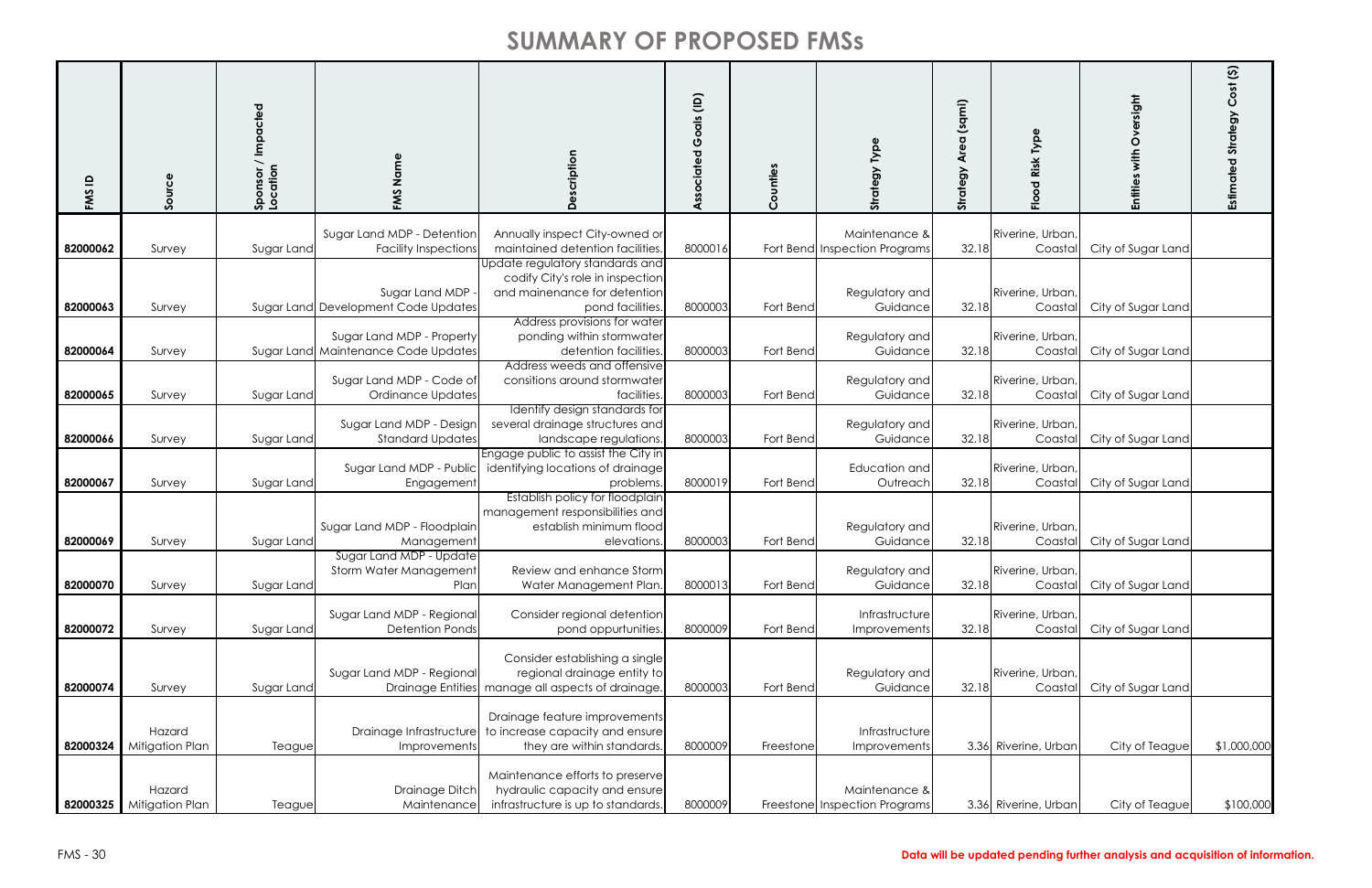| FMS ID   | Source                    | Sponsor / Impacted<br>Location | FMS Name                                                | escription                                                                                               | Goals (ID)<br>Associated | ounties<br>Õ | Strategy Type                               | (sqmi)<br>Area<br>Strategy | ĎУР<br>Risk<br>Flood | Oversight<br>with<br>Entities                          | $\mathfrak{S}$<br>Cost<br>Estimated Strategy |
|----------|---------------------------|--------------------------------|---------------------------------------------------------|----------------------------------------------------------------------------------------------------------|--------------------------|--------------|---------------------------------------------|----------------------------|----------------------|--------------------------------------------------------|----------------------------------------------|
| 82000326 | Hazard<br>Mitigation Plan | Teague                         | Portable Flood Pumps                                    | Purchase portable flood pumps<br>to be used where most needed<br>in flood events.                        | 8000009                  | Freestone    | <b>Flood Preparedness</b><br>and Resilience |                            | 3.36 Riverine, Urban | City of Teague                                         | \$250,000                                    |
| 82000272 | Hazard<br>Mitigation Plan | Temple                         | Drainage Channel<br>Improvements                        | Drainage feature improvements<br>to increase capacity and ensure<br>they are within standards.           | 8000009                  | Bell         | Infrastructure<br>Improvements              |                            | 74.2 Riverine, Urban | City of Temple                                         | \$250,000                                    |
| 82000301 | Hazard<br>Mitigation Plan | <b>Thorndale</b>               | Dam Failure Education and<br>Increased Regualtion       | Amend floodplain ordinance to<br>implement more stringent<br>development restrictions.                   | 8000003                  | Milam        | Regulatory and<br>Guidance                  |                            | Riverine, Urban      | City of Thorndale                                      | \$3,000                                      |
| 82000410 | Hazard<br>Mitigation Plan | Thornton                       | Open Space Preservation<br>Program                      | Preserve and create more open<br>space to naturally store and<br>discharge flood waters.                 | 8000009                  | Limestone    | Nature Based<br>Projects                    |                            | Urban                | City of Thornton                                       | \$85,000                                     |
| 82000411 | Hazard<br>Mitigation Plan | Thornton                       | Update Flood-Resistant<br><b>Building Codes</b>         | Amend floodplain ordinance to<br>implement more stringent<br>development restrictions.                   | 8000003                  | Limestone    | Regulatory and<br>Guidance                  |                            | Riverine, Urban      | City of Thornton                                       |                                              |
| 82000412 | Hazard<br>Mitigation Plan | Thornton                       | NFIP Compliance Program                                 | Increase awareness and<br>compliance with NFIP policies<br>and encourage purchase of<br>flood insurance. | 8000001                  | Limestone    | <b>Flood Preparedness</b><br>and Resilience |                            | Riverine, Urban      | City of Thornton                                       |                                              |
| 82000176 | Hazard<br>Mitigation Plan | Tolar                          | <b>TADD Barrier Installation</b>                        | Increase awareness of flood risk<br>and hazards.                                                         | 8000019                  | Hood         | <b>Flood Preparedness</b><br>and Resilience |                            | 1.11 Riverine, Urban | City of Tolar                                          | \$50,000                                     |
| 82000177 | Hazard<br>Mitigation Plan | Tolar                          | Roadside Ditch<br>Improvements                          | Improvements to channel to<br>increase conveyance capacity.                                              | 8000009                  | Hood         | Infrastructure<br>Improvements              |                            | 1.11 Riverine, Urban | City of Tolar                                          | \$50,000                                     |
| 82000178 | Hazard<br>Mitigation Plan | Tolar                          | NFIP Compliance Program                                 | Increase awareness and<br>compliance with NFIP policies<br>and encourage purchase of<br>flood insurance. | 8000001                  | Hood         | <b>Flood Preparedness</b><br>and Resilience |                            | 1.11 Riverine, Urban | City of Tolar                                          | \$10,000                                     |
| 82000273 | Hazard<br>Mitigation Plan | Troy                           | Drainage System<br>Improvements                         | Drainage feature improvements<br>to increase capacity and ensure<br>they are within standards.           | 8000009                  | Bell         | Infrastructure<br>Improvements              |                            | 4.08 Riverine, Urban | City of Troy                                           | \$1,000,000                                  |
| 82000274 | Hazard<br>Mitigation Plan | Troy                           | <b>Update Ordinance with</b><br><b>Higher Standards</b> | Amend floodplain ordinance to<br>implement more stringent<br>development restrictions.                   | 8000003                  | Bell         | Regulatory and<br>Guidance                  |                            | 4.08 Riverine, Urban | City of Troy                                           | \$5,000                                      |
| 82000961 | FPP & Dam<br>Portfolio    | Upper Brushy<br>Creek WCID     | Dam Rehaibilitation                                     | Rehabilitation efforts for Dams 4,<br>5, 9, 14, 18, 22, 25, and 29.                                      | 8000009                  | Williamson   | Infrastructure<br>Improvements              |                            | Riverine, Urban      | Upper Brushy Creek<br>WCID, Lower Brushy<br>Creek WCID |                                              |

### FMS - 31 **Data will be updated pending further analysis and acquisition of information.**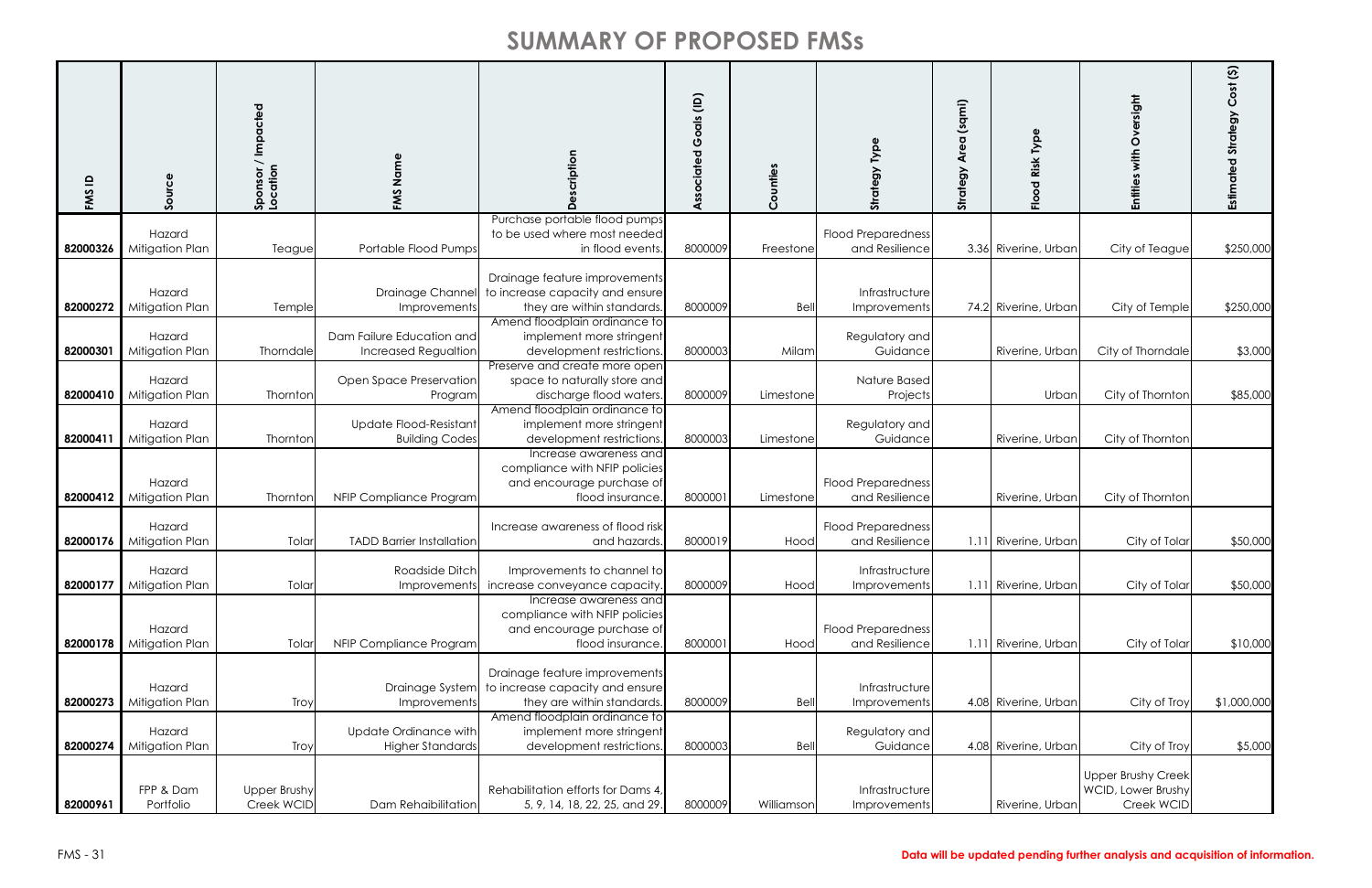| $\mathbf{a}$<br>FMS | Source                             | Sponsor / Impacted<br>Location | Name<br>FMS                                      | cription                                                                                                                             | $\widehat{e}$<br>oals<br>ပ<br>ciated<br>$\circ$<br>◀ | Counties   | <b>Strategy Type</b>                                       | (sqmi)<br>Åre<br>egy<br><b>Strat</b> | Risk Type<br>$\overline{8}$<br>운 | Oversight<br>Entities with        | $\widehat{\mathfrak{S}}$<br>Estimated Strategy Cost |
|---------------------|------------------------------------|--------------------------------|--------------------------------------------------|--------------------------------------------------------------------------------------------------------------------------------------|------------------------------------------------------|------------|------------------------------------------------------------|--------------------------------------|----------------------------------|-----------------------------------|-----------------------------------------------------|
|                     | Hazard                             |                                | <b>Prevent Building Downstream</b>               | Amend floodplain ordinance to<br>implement more stringent                                                                            |                                                      |            | Regulatory and                                             |                                      |                                  |                                   |                                                     |
| 82000474            | Mitigation Plan                    | Waco                           | of Lake Waco Dam                                 | development restrictions.                                                                                                            | 8000003                                              | McLennan   | Guidance                                                   |                                      | Riverine, Urban                  | City of Waco                      |                                                     |
| 82000475            | Hazard<br>Mitigation Plan          | Waco                           | Hazard Areas                                     | Buyout Homes in Flood Acquire properties and structures<br>at flood risk.                                                            | 8000009                                              | McLennan   | <b>Property Acquisition</b><br>and Structural<br>Elevation |                                      | Urban                            | City of Waco                      | \$100,000 per<br>structure                          |
| 82000476            | Hazard<br>Mitigation Plan          | Waco                           | Elevate Homes in Flood<br>Hazard Areas           | Elevate structures at flood risk<br>above the BFE.                                                                                   | 8000009                                              | McLennan   | <b>Property Acquisition</b><br>and Structural<br>Elevation |                                      | Riverine, Urban                  | City of Waco                      | \$80,000 per<br>structure                           |
| 82000580            | Hazard<br>Mitigation Plan          | <b>Waller County</b>           | Hazard Areas                                     | Buyout Homes in Flood Acquire properties and structures<br>at flood risk.                                                            | 8000009                                              | Waller     | <b>Property Acquisition</b><br>and Structural<br>Elevation |                                      | Urban                            | <b>Waller County</b>              | \$3,000,000                                         |
| 82000582            | Hazard<br>Mitigation Plan          | <b>Waller County</b>           | Drainage System<br>Improvements                  | Drainage feature improvements<br>to increase capacity and ensure<br>they are within standards.                                       | 8000009                                              | Waller     | Infrastructure<br>Improvements                             |                                      | Riverine, Urban                  | <b>Waller County</b>              | \$2,500,000                                         |
| 82000583            | Hazard<br>Mitigation Plan          | <b>Waller County</b>           | Update Ordinance with<br><b>Higher Standards</b> | Amend floodplain ordinance to<br>implement more stringent<br>development restrictions.                                               | 8000003                                              | Waller     | Regulatory and<br>Guidance                                 |                                      | Riverine, Urban                  | <b>Waller County</b>              | \$10,000                                            |
| 82000586            | Hazard<br>Mitigation Plan          | <b>Waller County</b>           | Debris Removal Program                           | Maintenance efforts to preserve<br>hydraulic capacity and ensure<br>infrastructure is up to standards.                               | 8000009                                              |            | Maintenance &<br>Waller Inspection Programs                |                                      | Riverine, Urban                  | <b>Waller County</b>              |                                                     |
| 82000587            | Hazard<br>Mitigation Plan          | <b>Waller County</b>           | Require FEMA Elevation<br>Certificates           | Amend floodplain ordinance to<br>implement more stringent<br>development restrictions.                                               | 8000003                                              | Waller     | Regulatory and<br>Guidance                                 |                                      | Riverine, Urban                  | <b>Waller County</b>              | \$0                                                 |
| 82000591            | Hazard<br>Mitigation Plan          | Washington<br>County!          | Drainage Infrastructure<br>Maintenance Programs  | Maintenance efforts to preserve<br>hydraulic capacity and ensure<br>infrastructure is up to standards.<br>Implementation of signage/ | 8000009                                              |            | Maintenance &<br>Washington Inspection Programs            |                                      |                                  | Riverine, Urban Washington County | \$1,000,000                                         |
|                     | Hazard                             | Washington                     | High Water Barricades on                         | barricades to notify public of                                                                                                       |                                                      |            | <b>Flood Preparedness</b>                                  |                                      |                                  |                                   |                                                     |
| 82000592            | Mitigation Plan                    | County                         | Meyersville Rd                                   | areas prone to flood risk.                                                                                                           | 8000019                                              | Washington | and Resilience                                             |                                      |                                  | Riverine, Urban Washington County | \$100,000                                           |
|                     | Hazard<br>82000593 Mitigation Plan | Washington<br>County           | High Water Barricades on<br>County Roads         | Implementation of signage/<br>barricades to notify public of<br>areas prone to flood risk.                                           | 8000019                                              | Washington | <b>Flood Preparedness</b><br>and Resilience                |                                      |                                  | Riverine, Urban Washington County | \$30,000 per<br>location                            |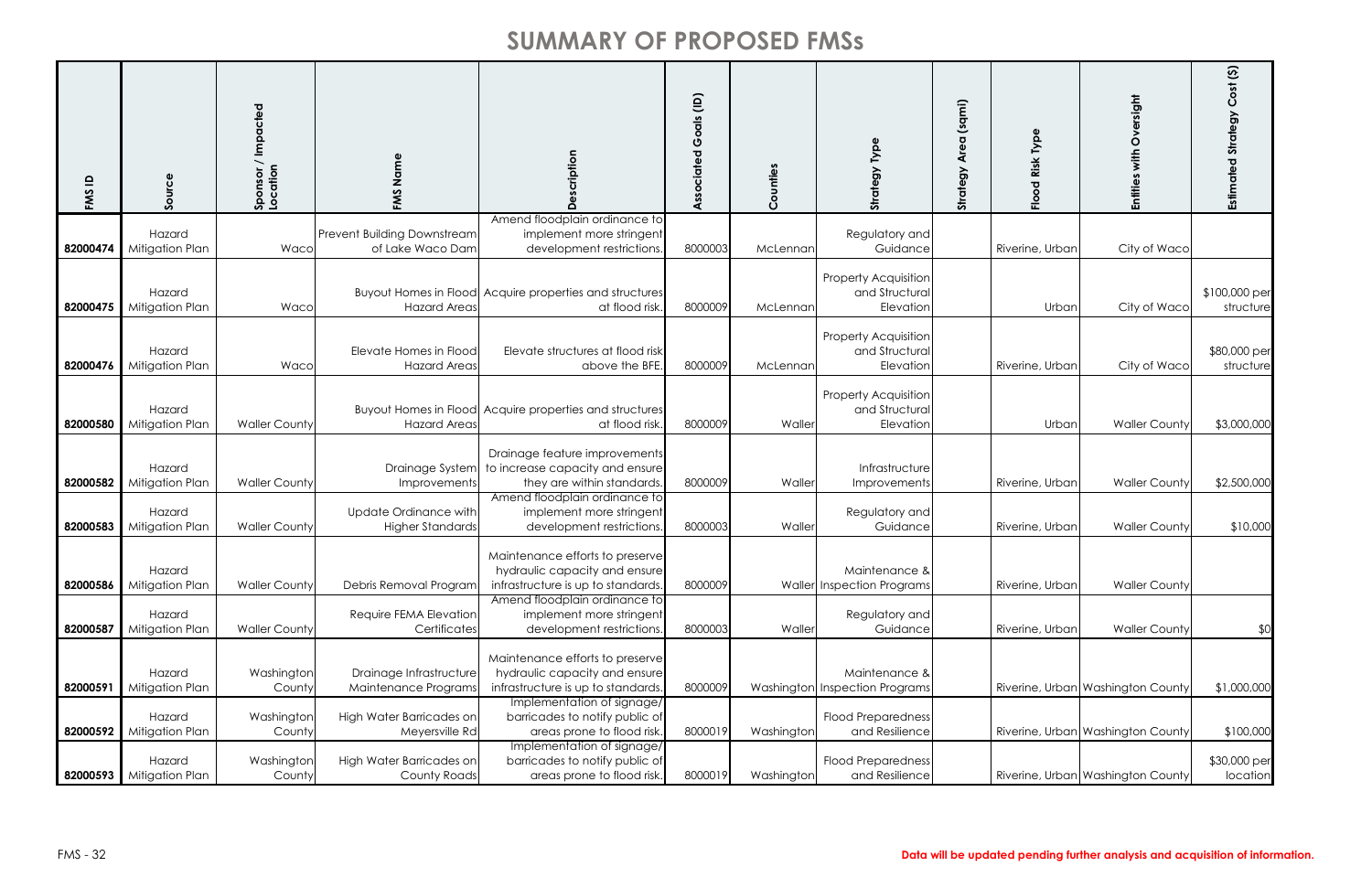| FMS ID   | Source                    | Sponsor / Impacted<br>Location | FMS Name                                                      |                                                                                                          | Goals (ID)<br>Associated | Counties                     | ĪУP<br>egy<br>流                                            | (sqmi)<br>Area<br>Strategy | Type<br>Risk<br>$\overline{8}$<br>$\frac{6}{5}$ | ersight<br>O<br>Entiti              | $\widehat{\mathfrak{G}}$<br>$\mathbf C$<br>Esti |
|----------|---------------------------|--------------------------------|---------------------------------------------------------------|----------------------------------------------------------------------------------------------------------|--------------------------|------------------------------|------------------------------------------------------------|----------------------------|-------------------------------------------------|-------------------------------------|-------------------------------------------------|
| 82000594 | Hazard<br>Mitigation Plan | Washington<br>County           | High Water Barricades on<br>Winedale Road                     | Implementation of signage/<br>barricades to notify public of<br>areas prone to flood risk.               | 8000019                  | Washington                   | <b>Flood Preparedness</b><br>and Resilience                |                            |                                                 | Riverine, Urban Washington County   | \$100,000                                       |
| 82000595 | Hazard<br>Mitigation Plan | Washington<br>County           | High Water Barricades on<br>Jeske Road                        | Implementation of signage/<br>barricades to notify public of<br>areas prone to flood risk.               | 8000019                  | Washington                   | <b>Flood Preparedness</b><br>and Resilience                |                            |                                                 | Riverine, Urban Washington County   | \$100,000                                       |
| 82000596 | Hazard<br>Mitigation Plan | Washington<br>County           | <b>Buyout Structures</b><br>Somerville                        | Downstream of Lake Acquire properties and structures<br>at flood risk.                                   | 8000009                  | Washington,<br>Lee, Burleson | <b>Property Acquisition</b><br>and Structural<br>Elevation |                            |                                                 | Urban Washington County             | \$2,000,000                                     |
| 82000597 | Hazard<br>Mitigation Plan | Washington<br>County           | <b>Elevate Structures</b><br>Downstream of Lake<br>Somerville | Elevate structures at flood risk<br>above the BFE.                                                       | 8000009                  | Washington,<br>Lee, Burlesor | <b>Property Acquisition</b><br>and Structural<br>Elevation |                            |                                                 | Riverine, Urban Washington County   | \$1,000,000                                     |
| 82000194 | Hazard<br>Mitigation Plan | Weatherford                    | NFIP Compliance Program                                       | Increase awareness and<br>compliance with NFIP policies<br>and encourage purchase of<br>flood insurance. | 8000001                  | Parker                       | <b>Flood Preparedness</b><br>and Resilience                |                            |                                                 | Riverine, Urban City of Weatherford | \$5,000                                         |
| 82000195 | Hazard<br>Mitigation Plan | Weatherford                    | <b>Biannual Dam Inspection</b><br>Program                     | Implement inspection program<br>to ensure structures are within<br>standards.                            | 8000003                  |                              | Maintenance &<br>Parker Inspection Programs                |                            |                                                 | Riverine, Urban City of Weatherford | \$50,000                                        |
| 82000477 | Hazard<br>Mitigation Plan | West                           | <b>Hazard Areas</b>                                           | Buyout Homes in Flood Acquire properties and structures<br>at flood risk.                                | 8000009                  | McLennan                     | <b>Property Acquisition</b><br>and Structural<br>Elevation |                            | Urban                                           | City of West                        | \$100,000 per<br>structure                      |
| 82000478 | Hazard<br>Mitigation Plan | West                           | Elevate Homes in Flood<br><b>Hazard Areas</b>                 | Elevate structures at flood risk<br>above the BFE.                                                       | 8000009                  | McLennan                     | <b>Property Acquisition</b><br>and Structural<br>Elevation |                            | Riverine, Urban                                 | City of West                        | \$80,000 per<br>structure                       |
| 82000479 | Hazard<br>Mitigation Plan | West                           | Require 2-ft Freeboard in<br>Ordinance                        | Amend floodplain ordinance to<br>implement more stringent<br>development restrictions.                   | 8000003                  | McLennan                     | Regulatory and<br>Guidance                                 |                            | Riverine, Urban                                 | City of West                        |                                                 |
| 82000480 | Hazard<br>Mitigation Plan | West                           | Prohibit Fill in Floodplains                                  | Amend floodplain ordinance to<br>implement more stringent<br>development restrictions.                   | 8000003                  | McLennan                     | Regulatory and<br>Guidance                                 |                            | Riverine, Urban                                 | City of West                        |                                                 |
| 82000167 | Hazard<br>Mitigation Plan | <b>Weston Lakes</b>            | NFIP Compliance Program                                       | Increase awareness and<br>compliance with NFIP policies<br>and encourage purchase of<br>flood insurance. | 8000001                  | Fort Bend                    | <b>Flood Preparedness</b><br>and Resilience                | 2.62                       | Riverine, Urban,<br>Coastal                     | City of Weston<br>Lakes             | \$50,000                                        |

#### FMS - 33 **Data will be updated pending further analysis and acquisition of information.**